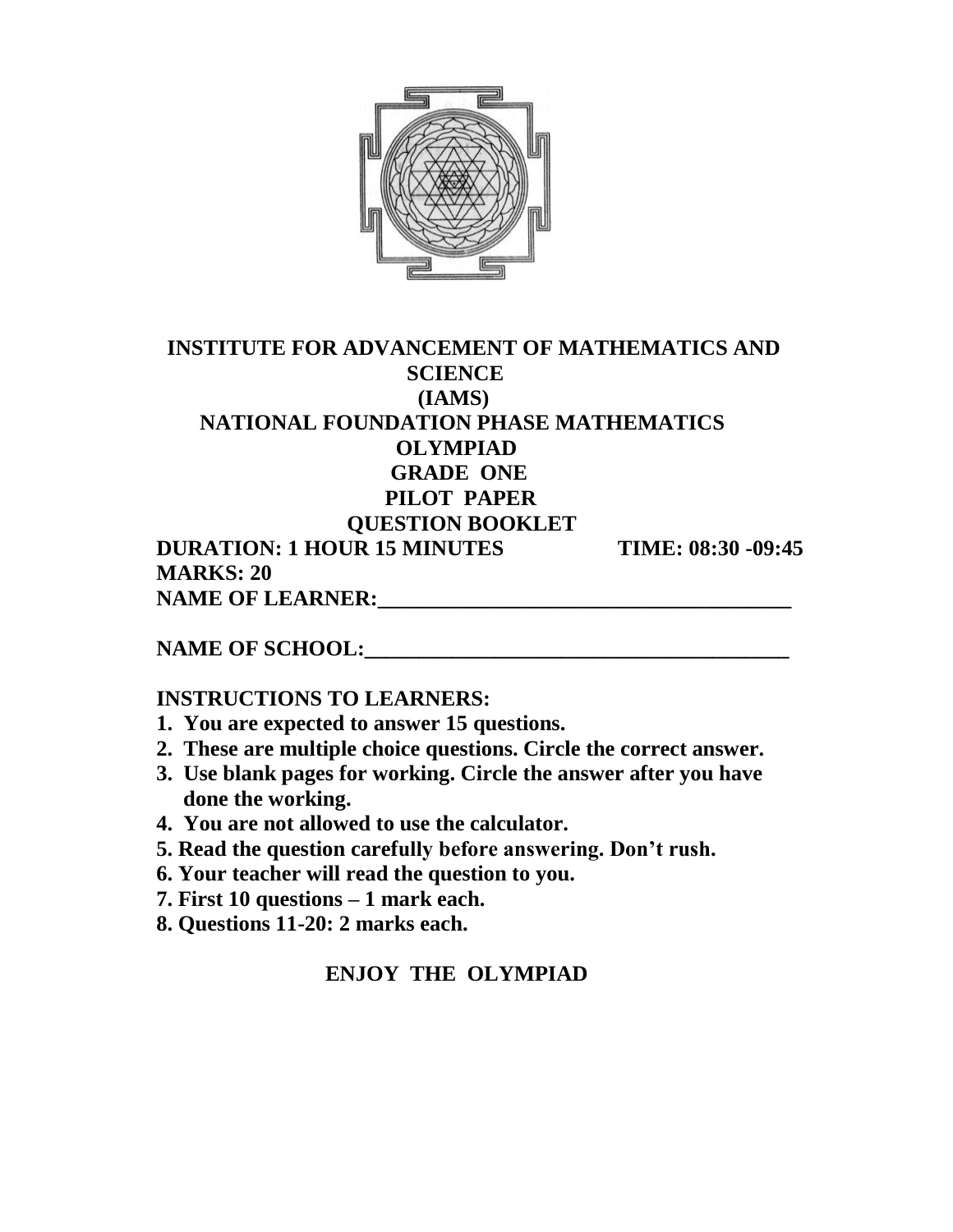

**1. Count the number of circles in this arrangement.**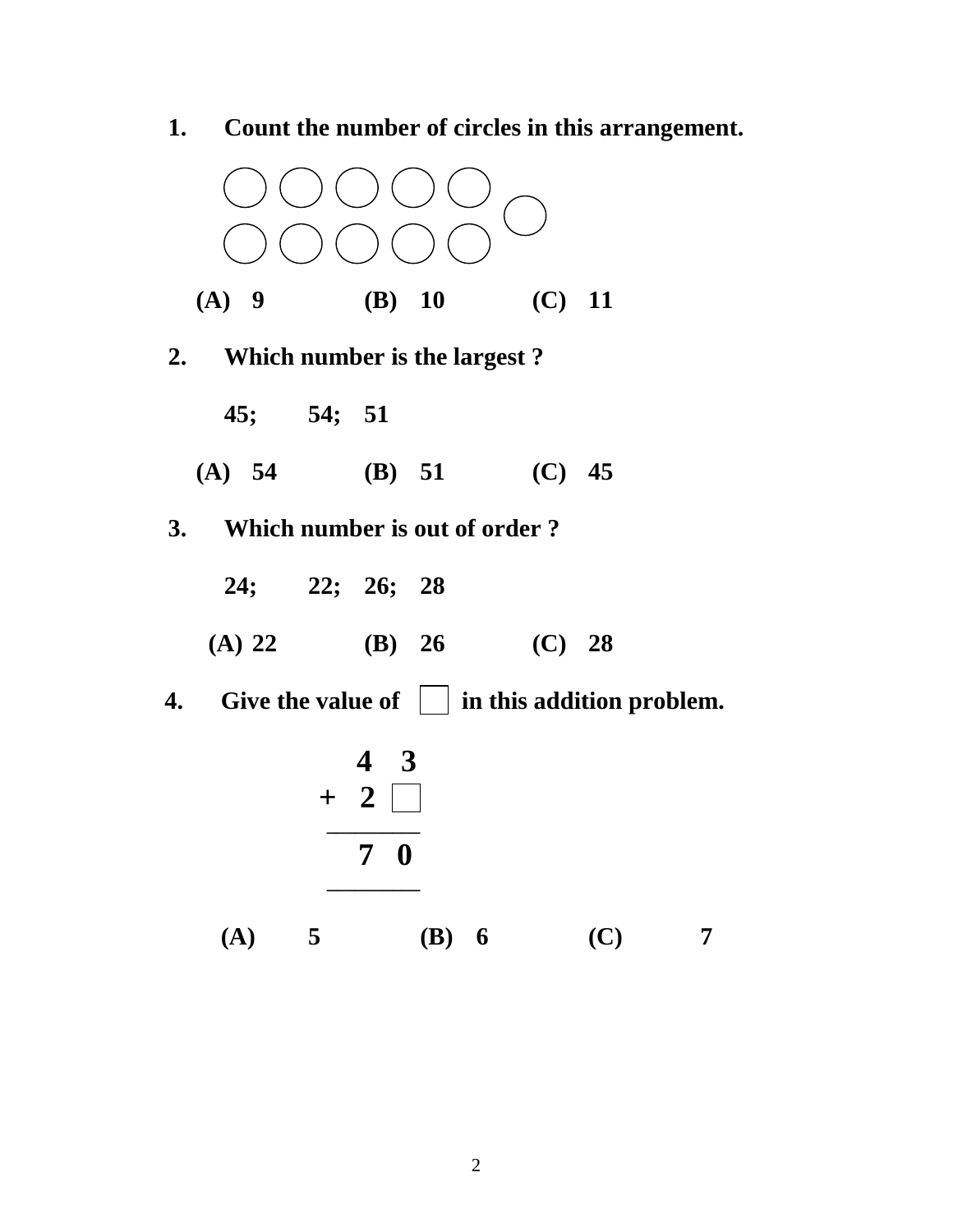- **5. Give the next number in this pretty pattern(adding 3)**
- **6; 9; 12; 15;…… (A) 18 (B) 17 (C) 16 6. Find the value of**

 $24 + 6 = 20 + \Box$ 

**7. Look at this pretty square**

|    |    | 3  |    |
|----|----|----|----|
| 5  | 6  | 07 | 8  |
| 9  | 10 | 11 | 12 |
| 13 | 14 | 15 | 16 |
|    |    |    |    |

 **A coin was placed at 7 .**

 **It was moved two(2) places to the left; one(1) place down and one(1) place to the right.**

 **On which numbered square is the coin ?**

 **(A) 9 (B) 10 (C) 11**

**8. How many blocks are there in this stack ?**



**(A) 6 (B) 7 (C) 8**

**9. Double the number ' 7' and take away 3 from the answer . What will the number now be ? (A) 11 (B) 12 (C) 13**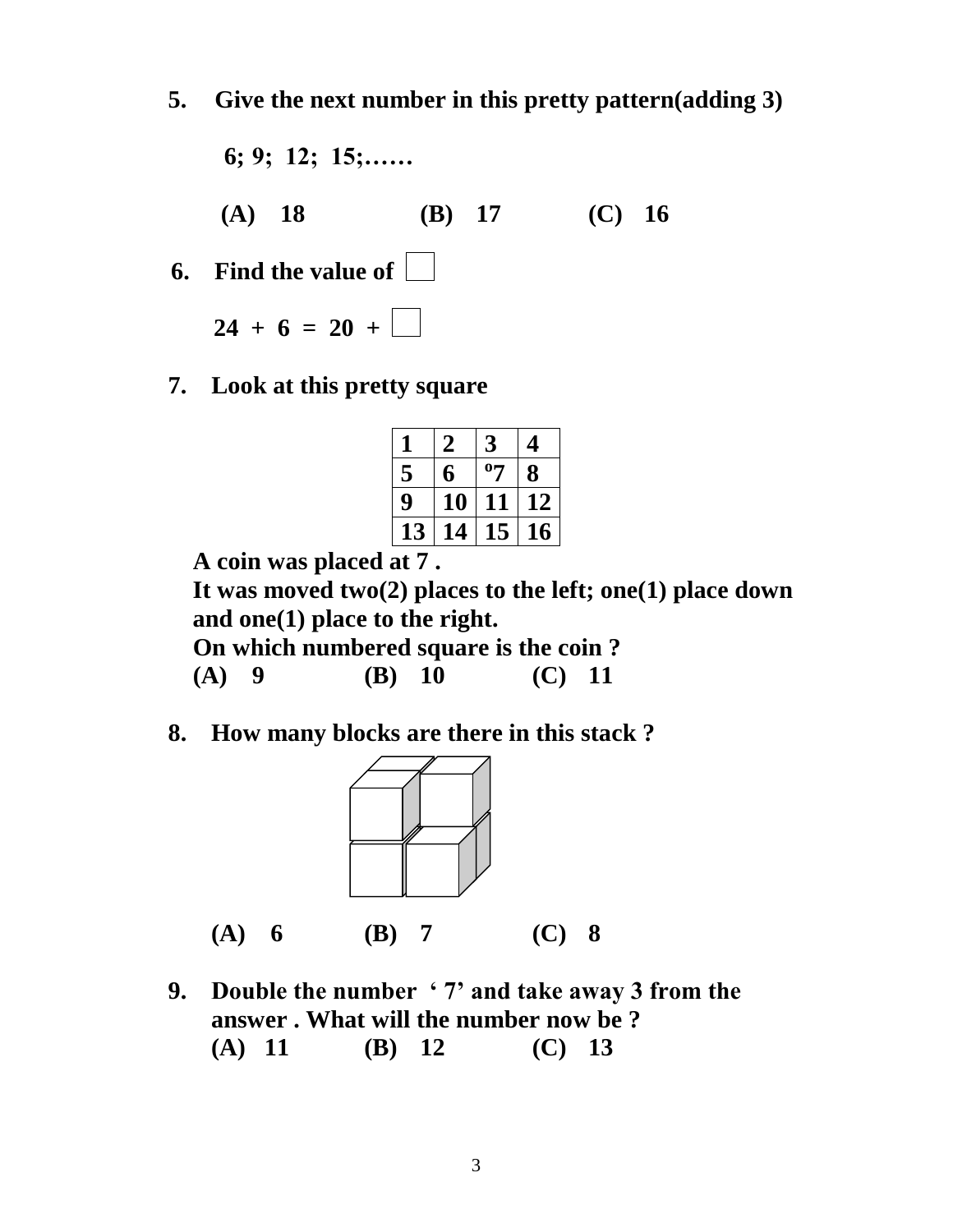- **10. You are given 3 plastic number digits 2; 4 and 5 . How many different 3 digit numbers can be made ? (A) 3 (B) 6 (C) 9**
- **11. After giving ½ the number of health biscuits to her friends Patricia has 14 left. How many biscuits did Patricia start off with ? (A) 26 (B) 28 (C) 30**
- **12. Sipho had to take 5ml of medicine in the morning, midday and in the afternoon (3 times per day). How much of medicine did Sipho take in 5 days ? (A) 75ml (B) 60ml (C) 45ml**
- **13. Lesley saw the time on the clock. What time will it be in 10 hours time ?**



- **(A) 1 o' clock (B) 2 o' clock (C) 3 o' clock**
- **14. If 296 + 194 = 490 then what is the answer to 286 + 174 (A) 480 (B) 470 (C) 460**
- **15. Pam makes 1 paper jet every 5 minutes. Tweedie makes 2 paper jets every 15 minutes. They continue to work like this. If they made 60 paper jets then how many paper Jets did Tweedie make ? (A) 20 (B) 30 (C) 40**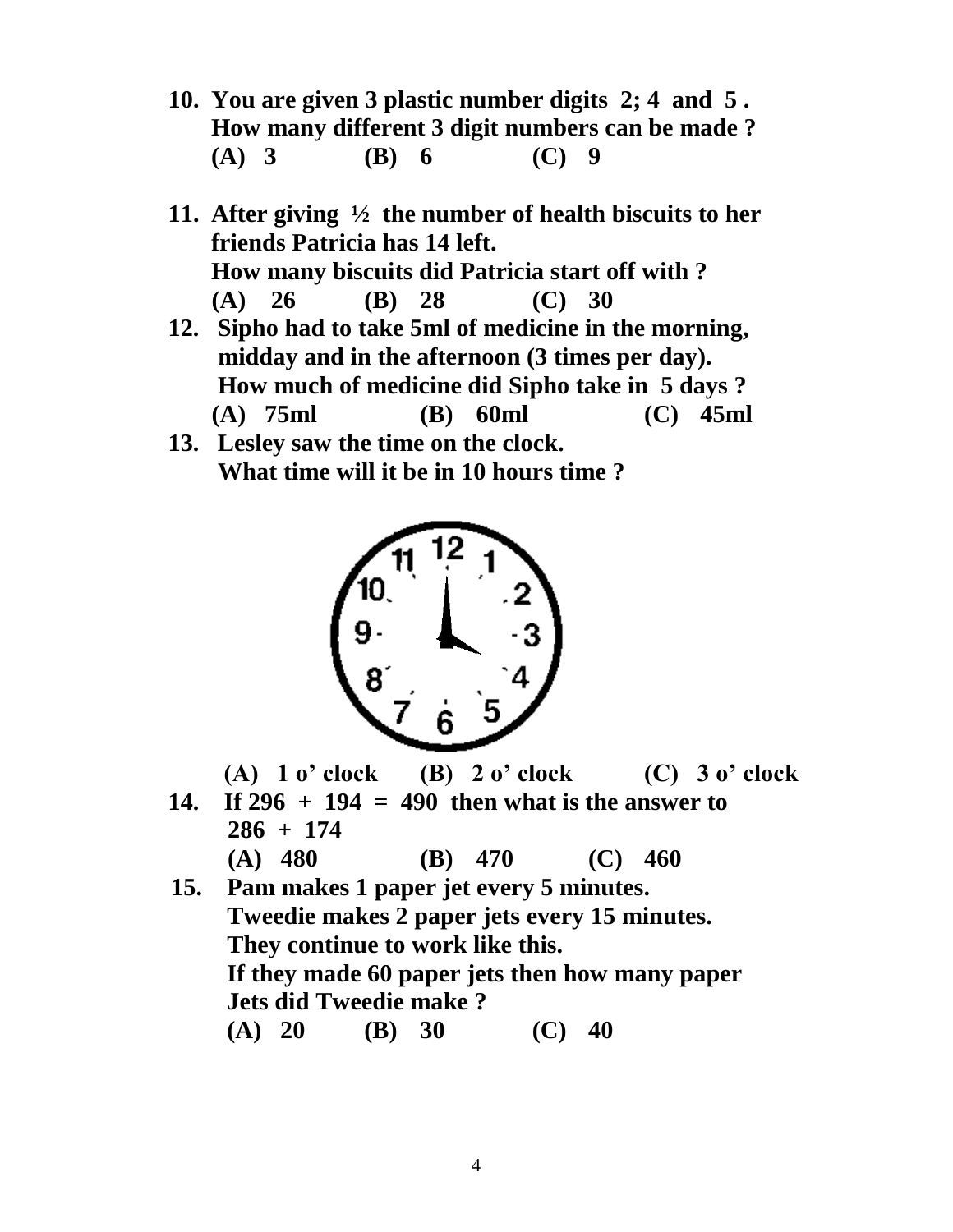

#### **INSTITUTE FOR ADVANCEMENT OF MATHEMATICS AND SCIENCE (IAMS) NATIONAL FOUNDATION PHASE MATHEMATICS OLYMPIAD GRADE TWO PILOT PAPER QUESTION BOOKLET DURATION: 1 HOUR 15 MINUTES TIME: 08:30 -09:45 MARKS: 20 NAME OF LEARNER:**

#### NAME OF SCHOOL:

#### **INSTRUCTIONS TO LEARNERS:**

- **1. You are expected to answer 15 questions.**
- **2. These are multiple choice questions. Circle the correct answer.**
- **3. Use blank pages for working. Circle the answer after you have done the working.**
- **4. You are not allowed to use the calculator.**
- **5. Read the question carefully before answering. Don't rush.**
- **6. Your teacher will read the question to you.**
- **7. First 10 questions – 1 mark each.**
- **8. Questions 11-20: 2 marks each.**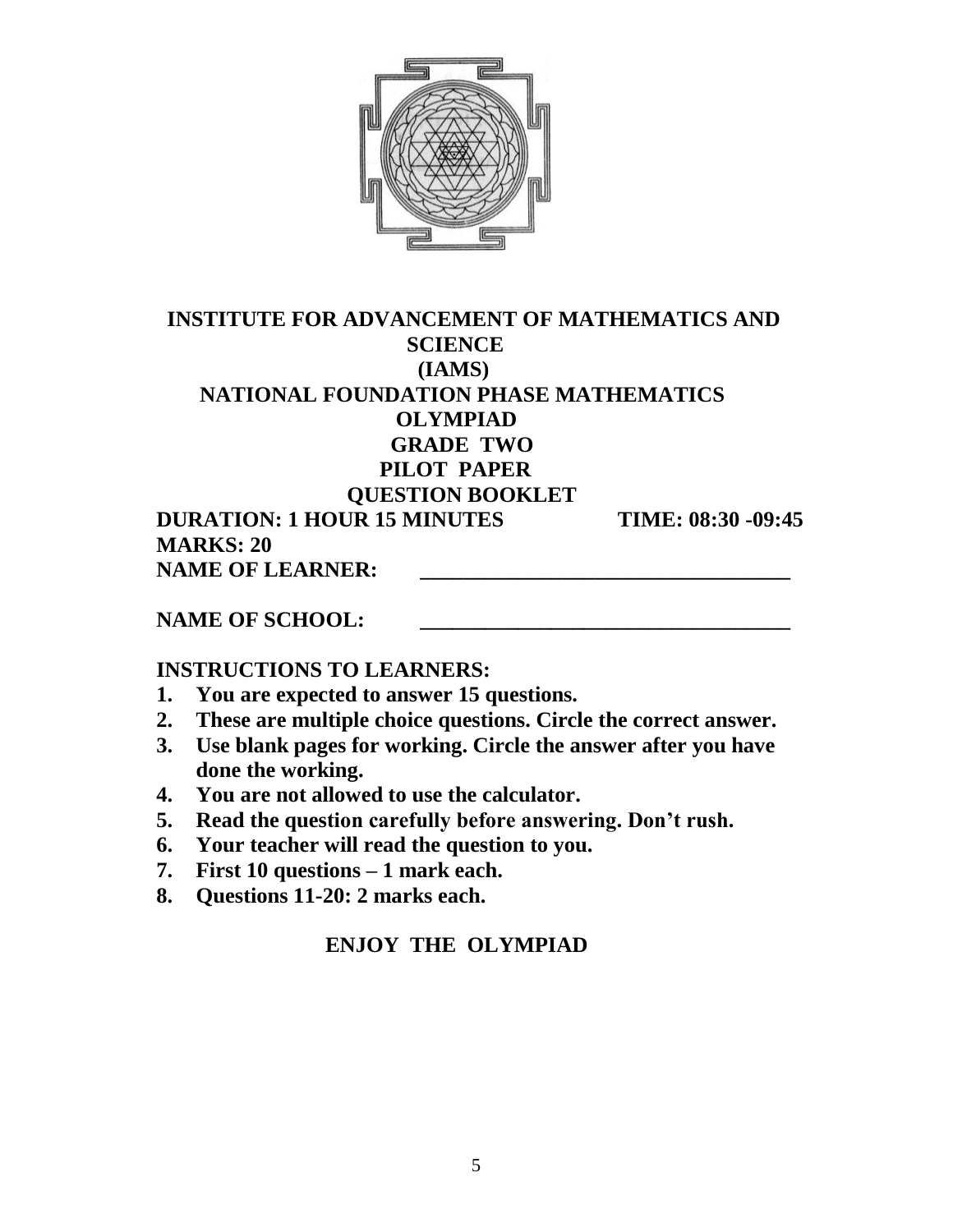## **1. Count the number of rectangles in this arrangement:**

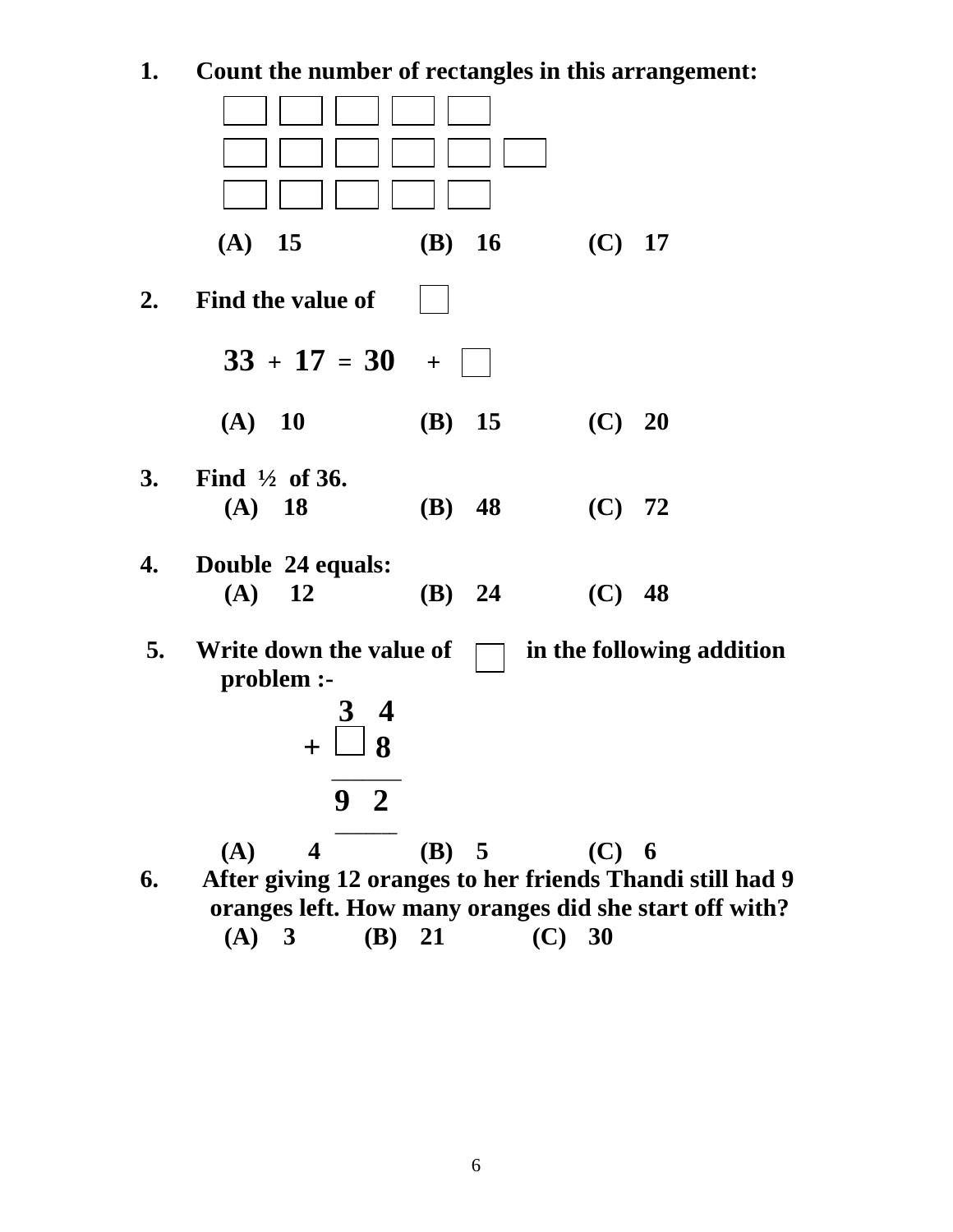**7. Write down the value of**  in the subtraction **problem:**



## **8. There are 24 numbered blocks below:-**

|                |          |                 | 4               |                 | 6         |
|----------------|----------|-----------------|-----------------|-----------------|-----------|
| $\overline{7}$ | $\rm Jg$ | 9               | <b>10</b>       | 11              | 12        |
| 13             | 14       | 15 <sup>1</sup> | 16 <sup>1</sup> | 17 <sup>1</sup> | <b>18</b> |
| 19             | 20       | 21              | 22              | 23              | 24        |

 **J moved 3 blocks to the right, 2 blocks down and 1 block left. On which block is J now on ? (A) 15 (B) 16 (C) 22**

**9.** 



 **Sweety moves from one circle to the next (A to B to C to D and so on). Sweety visited 49 circles starting from A.**

 **Which circle did Sweety end up in ?**

 **(A) B (B) C (C) D**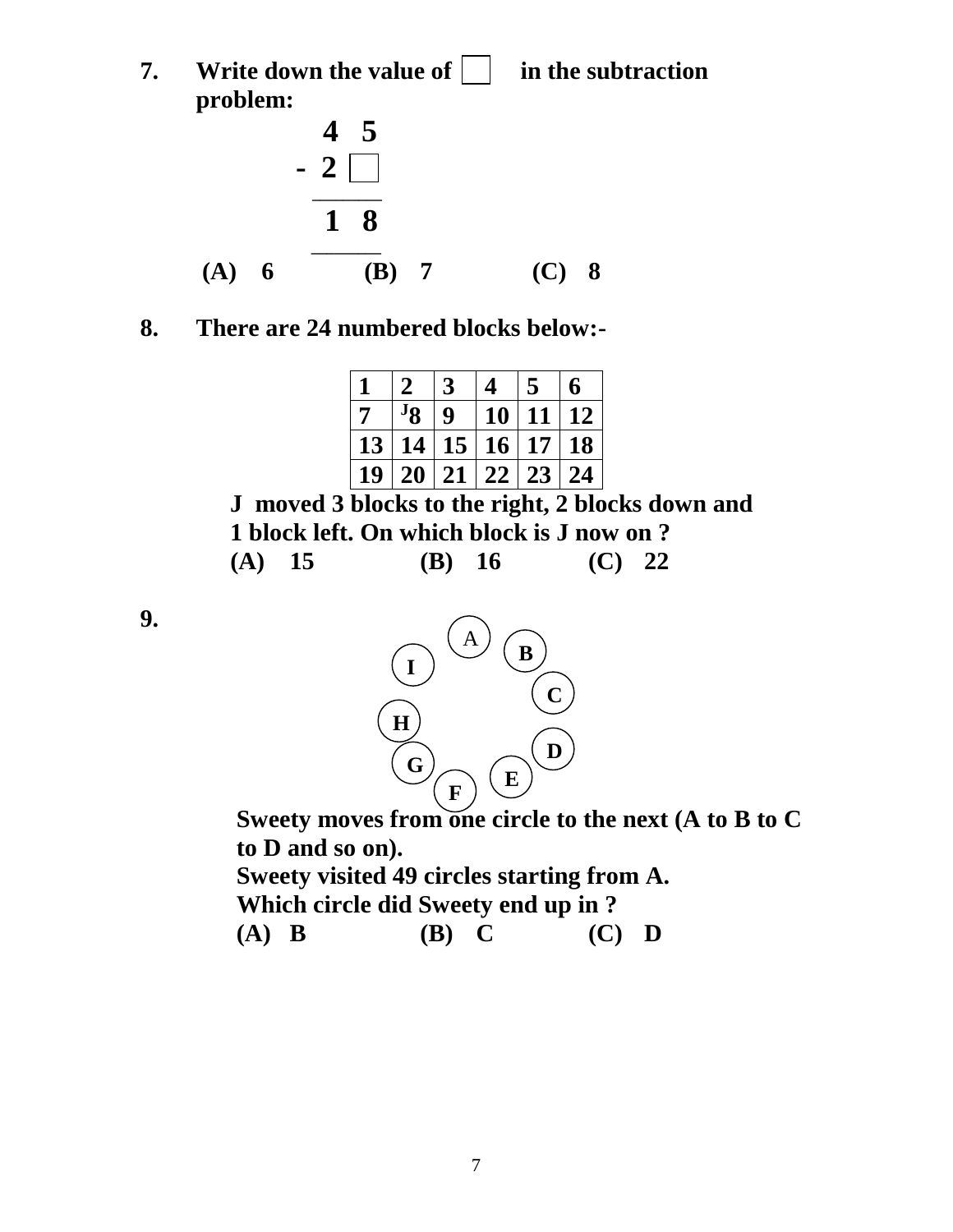**10. Links and Chains**





**13. Pearl had 3 teaspoons of 5ml of medicine each day. After 5 days how much of medicine is left in the 100 ml container ? (A) 20ml (B) 25ml (C) 30ml**

- **14. Mandy is 2 years older than Betsy. Betsy is 3 years younger than Carol. If Carol is 9 years old then what is Mandy's age ? (A) 8 (B) 10 (C) 12**
- **15. The following is in balance.**

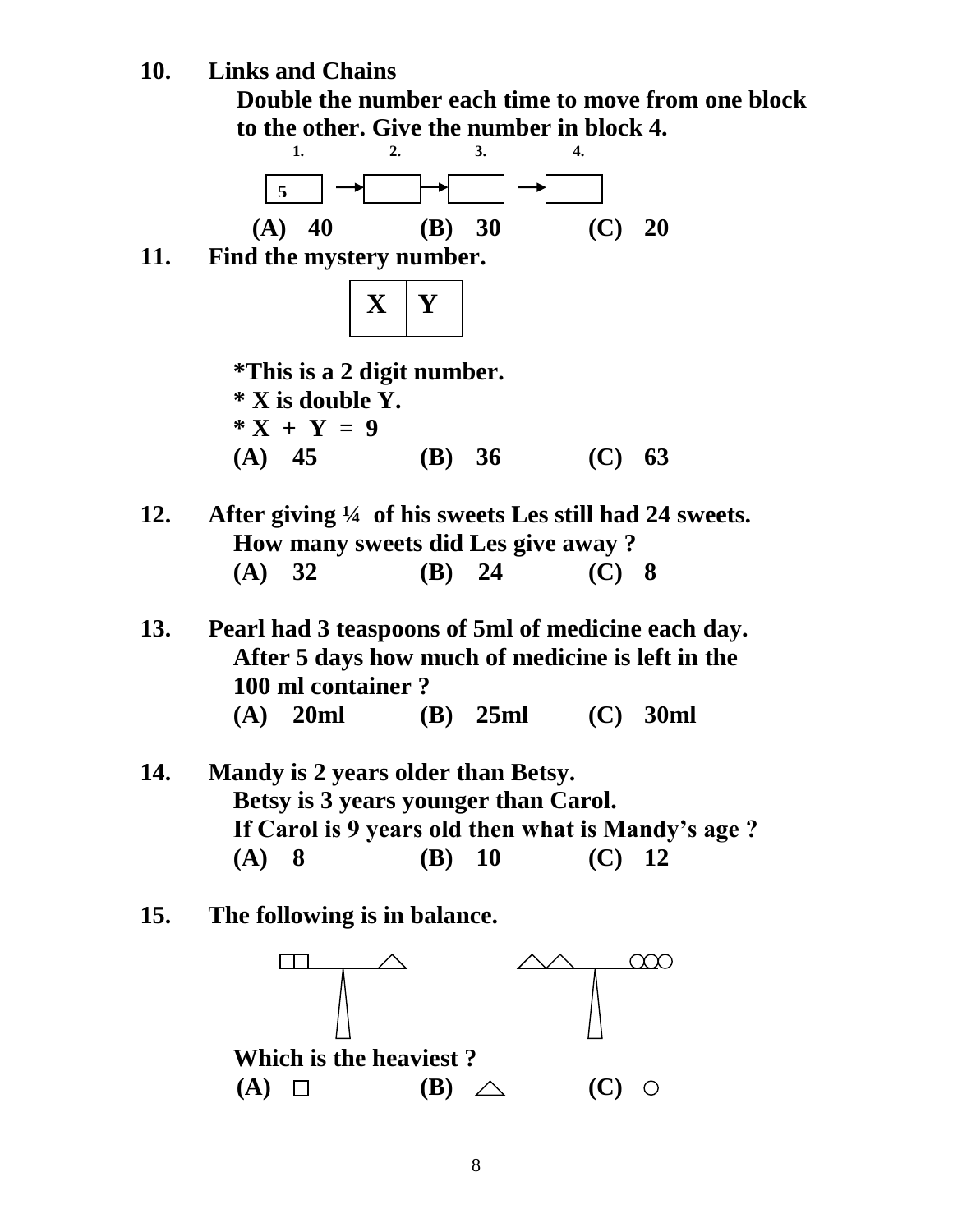

## **INSTITUTE FOR ADVANCEMENT OF MATHEMATICS AND SCIENCE (IAMS) NATIONAL FOUNDATION PHASE MATHEMATICS OLYMPIAD GRADE THREE PILOT PAPER QUESTION BOOKLET DURATION: 1 HOUR 15 MINUTES TIME: 08:30 -09:45**

 **MARKS: 20 NAME OF LEARNER:\_\_\_\_\_\_\_\_\_\_\_\_\_\_\_\_\_\_\_\_\_\_\_\_\_\_\_\_\_\_\_\_\_\_\_\_\_\_** 

## **NAME OF SCHOOL:**

#### **INSTRUCTIONS TO LEARNERS:**

- **1. You are expected to answer 15 questions.**
- **2. These are multiple choice questions. Circle the correct answer.**
- **3. Use blank pages for working. Circle the answer after you have done the working.**
- **4. You are not allowed to use the calculator.**
- **5. Read the question carefully before answering. Don't rush.**
- **6. Your teacher will read the question to you.**
- **7. First 10 questions – 1 mark each.**
- **8. Questions 11-20: 2 marks each.**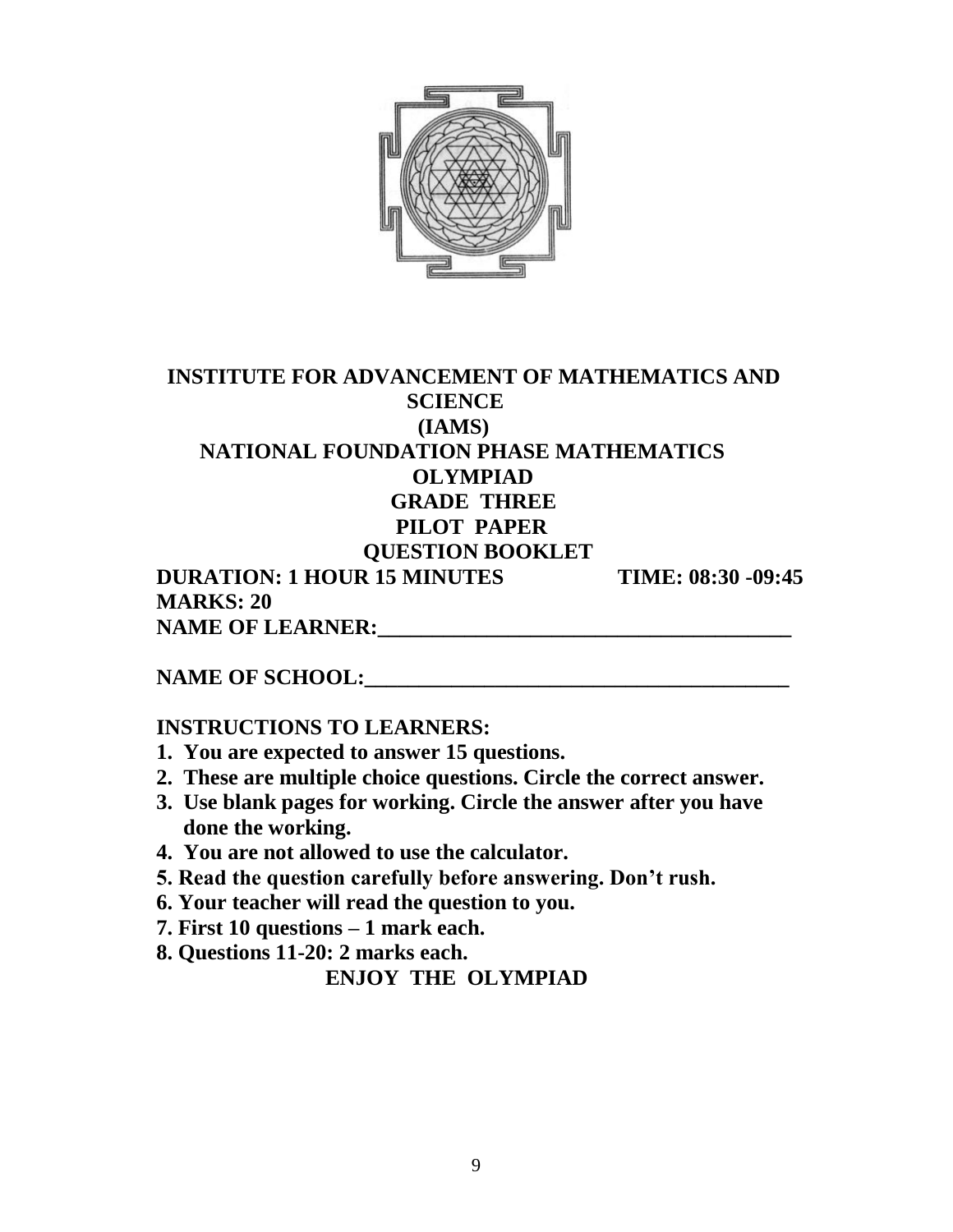| 1.        |                                          |           |                                                                                                          | <b>Example 1</b> Find the value of $\vert \cdot \vert$ to make this sentence true. |
|-----------|------------------------------------------|-----------|----------------------------------------------------------------------------------------------------------|------------------------------------------------------------------------------------|
|           |                                          |           |                                                                                                          |                                                                                    |
|           |                                          |           | (A) 4 6 + $\begin{array}{ c c c c c } \hline +10 & =20 \\ \hline (B) & 5 & (C) & 6 \\\hline \end{array}$ |                                                                                    |
| 2.        | My cellphone number is 0835915935.       |           |                                                                                                          |                                                                                    |
|           |                                          |           |                                                                                                          | The sum of the digits of my cellphone number is                                    |
|           | $(A)$ 46                                 |           | (B) 48 (C) 50                                                                                            |                                                                                    |
| <b>3.</b> | pattern:-                                |           |                                                                                                          | <b>EXECUTE:</b> Write down the $6th$ number of this pretty number                  |
|           | 7; 10; 13; 16;                           |           |                                                                                                          |                                                                                    |
|           |                                          |           | (A) 20 (B) 21 (C) 22                                                                                     |                                                                                    |
| 4.        | <b>Temba counted in 2's as follows:-</b> |           |                                                                                                          |                                                                                    |
|           | $2; 4; 6; 8; \ldots$                     |           |                                                                                                          |                                                                                    |
|           | He stopped at the $51st$ number.         |           |                                                                                                          |                                                                                    |
|           | What number did he count last?           |           |                                                                                                          |                                                                                    |
|           |                                          |           | (A) $100$ (B) $102$ (C) $104$                                                                            |                                                                                    |
| 5.        | Which number is out of order?            |           |                                                                                                          |                                                                                    |
|           | 1; 2; 4; 7; 16; 22; 11; 29.              |           |                                                                                                          |                                                                                    |
|           |                                          |           | (A) 11 (B) 22 (C) 29                                                                                     |                                                                                    |
| 6.        |                                          |           |                                                                                                          | Mpume needs R95 to buy a mathematics game. She had                                 |
|           |                                          |           | one R50 note, three R10 notes and a R5 coin.                                                             |                                                                                    |
|           |                                          |           |                                                                                                          | How much more does she need to buy this game?                                      |
|           | $(A)$ R5                                 |           | ( <b>B</b> ) <b>R10</b>                                                                                  | $(C)$ R20                                                                          |
| 7.        |                                          |           |                                                                                                          | Jeremy receives R14 every week as spending money.                                  |
|           |                                          |           | How much money does he receive in one month                                                              |                                                                                    |
|           | $(4 \text{ weeks})$ ?                    |           |                                                                                                          |                                                                                    |
|           | $(A)$ R56                                | $(B)$ R60 | (C)                                                                                                      | <b>R64</b>                                                                         |
| 8.        |                                          |           |                                                                                                          | The total number of cubes in this arrangement is                                   |
|           |                                          |           |                                                                                                          |                                                                                    |
|           | (A) 5                                    | $(B)$ 6   | $(C)$ 7                                                                                                  |                                                                                    |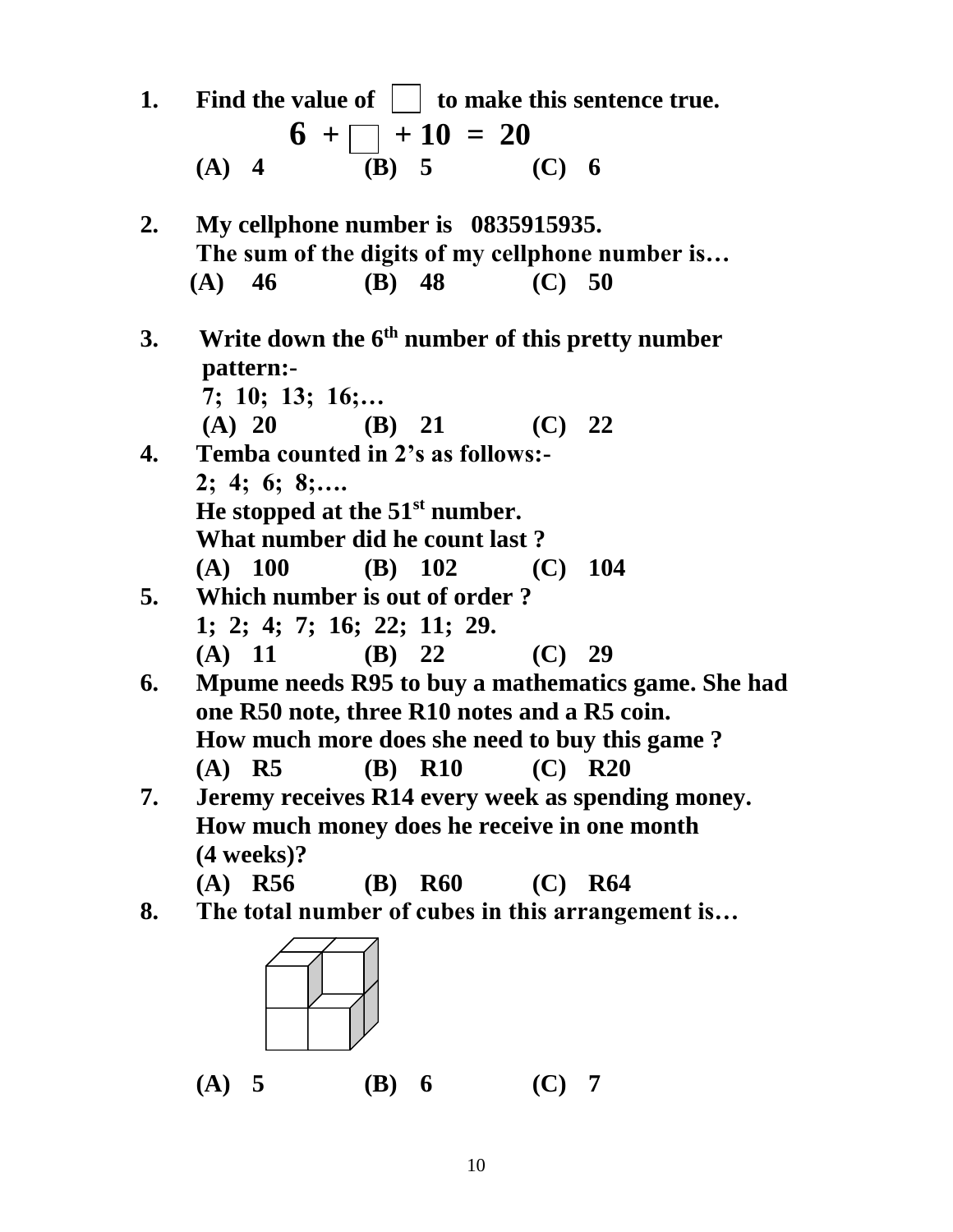**9. If 10 x**  $\Box$  = **80** then what is



**10. How many numbers in the rectangles below give an answer less than 300 when multiplied by 10 ?** 



**11. How many rectangles of all sizes are there in this figure ?**





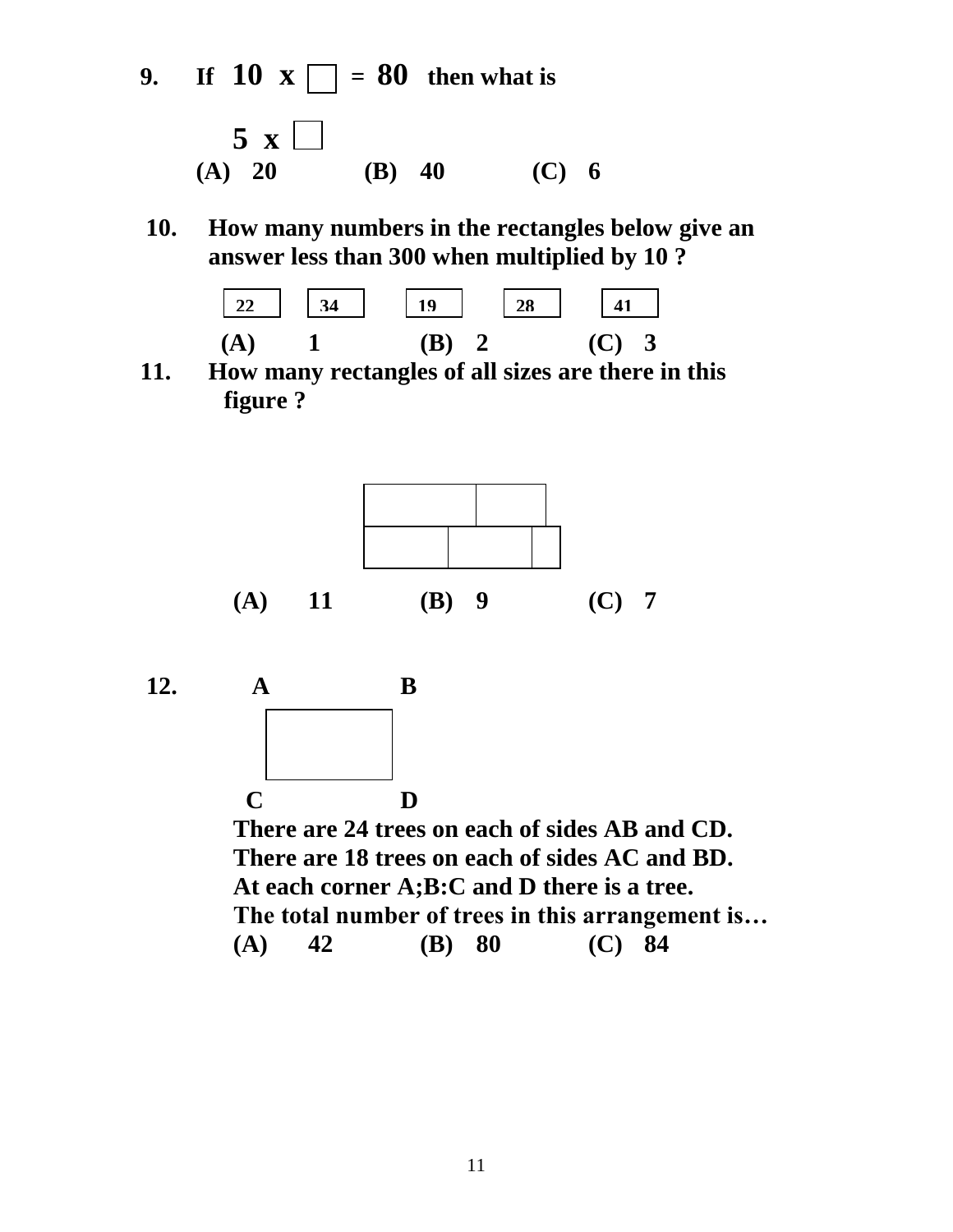**13. In the game below no number must appear more than once in a row or column. Use only 2; 3 and 4. What number would be at X ?**



- **14. Guess the number I stand for:-**
	- **\* I am a 3 digit number.**
	- **\* My unit's digit is 3 more than my ten's digit.**
	- **\* The sum of my digits is 17.**
	- **\* My ten's digit is 2 less than my hundred's digit.**

 **(A) 358 (B) 647 (C) 467**

**15. Each of four girls play only one code of sport . The codes that are played are ; soccer; netball; volleyball and basketball.** 

**\*Sandy does not play soccer.**

 **\*Penny does not like volleyball and basketball.**

 **\*Lindiwe plays netball.**

 **\* Devi used to play basketball.**

 **Who plays basketball ?**

 **(A) Devi (B) Sandy (C) Penny** 

**END**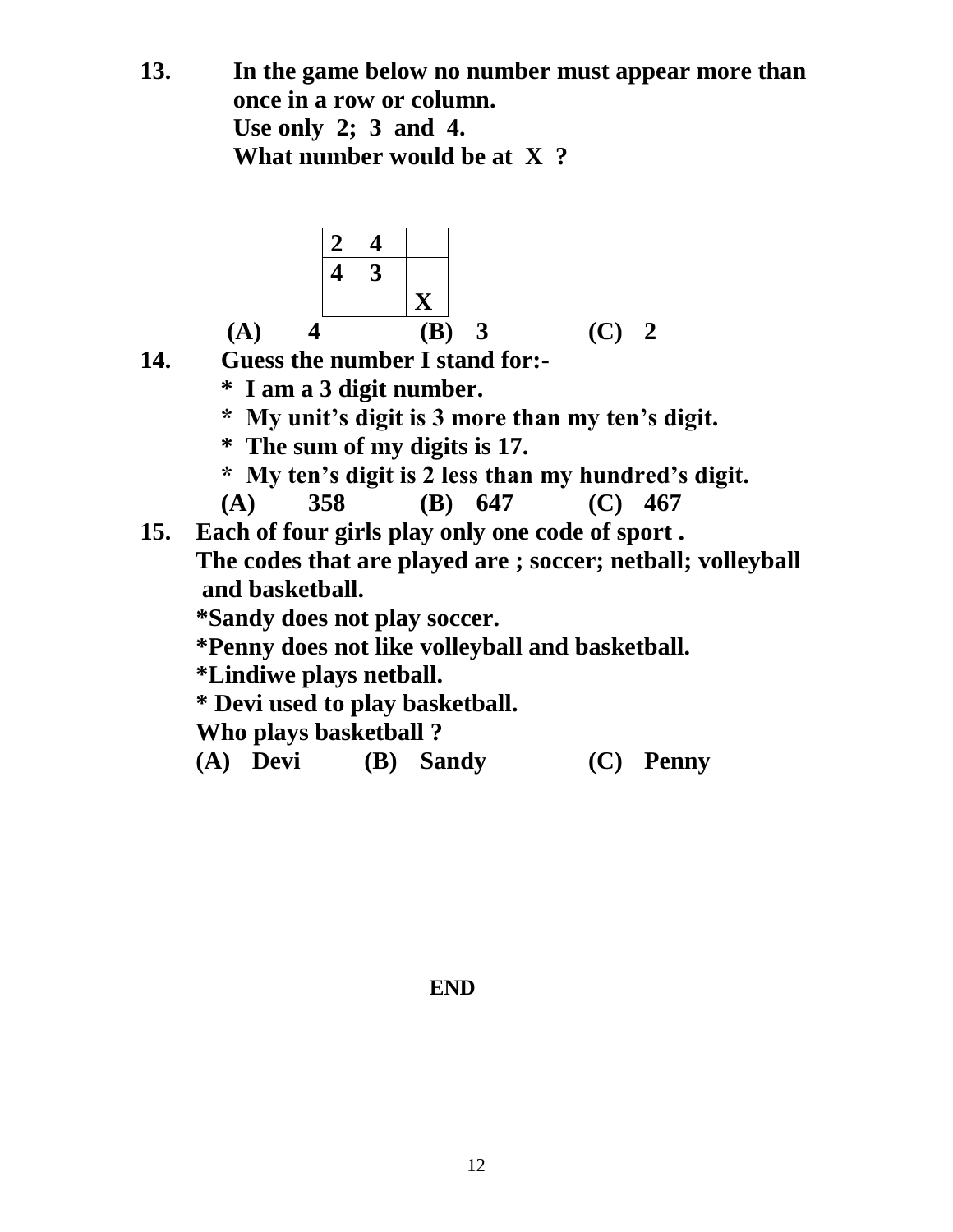

#### **INSTITUTE FOR ADVANCEMENT OF MATHEMATICS AND SCIENCE (IAMS) NATIONAL FOUNDATION PHASE MATHEMATICS OLYMPIAD GRADE ONE ROUND ONE PAPER: 2006 QUESTION BOOKLET DURATION: 1 HOUR 15 MINUTES TIME: 08:30 -09:45 MARKS: 20**

 **NAME OF LEARNER:\_\_\_\_\_\_\_\_\_\_\_\_\_\_\_\_\_\_\_\_\_\_\_\_\_\_\_\_\_\_\_\_\_\_\_\_\_\_** 

**NAME OF SCHOOL:** 

#### **INSTRUCTIONS TO LEARNERS:**

- **1. You are expected to answer 15 questions.**
- **2. These are multiple choice questions. Circle the correct answer.**
- **3. Use blank pages for working. Circle the answer after you have done the working.**
- **4. You are not allowed to use the calculator.**
- **5. Read the question carefully before answering. Don't rush.**
- **6. Your teacher will read the question to you.**
- **7. First 10 questions – 1 mark each.**

 **8. Questions 11-20: 2 marks each.**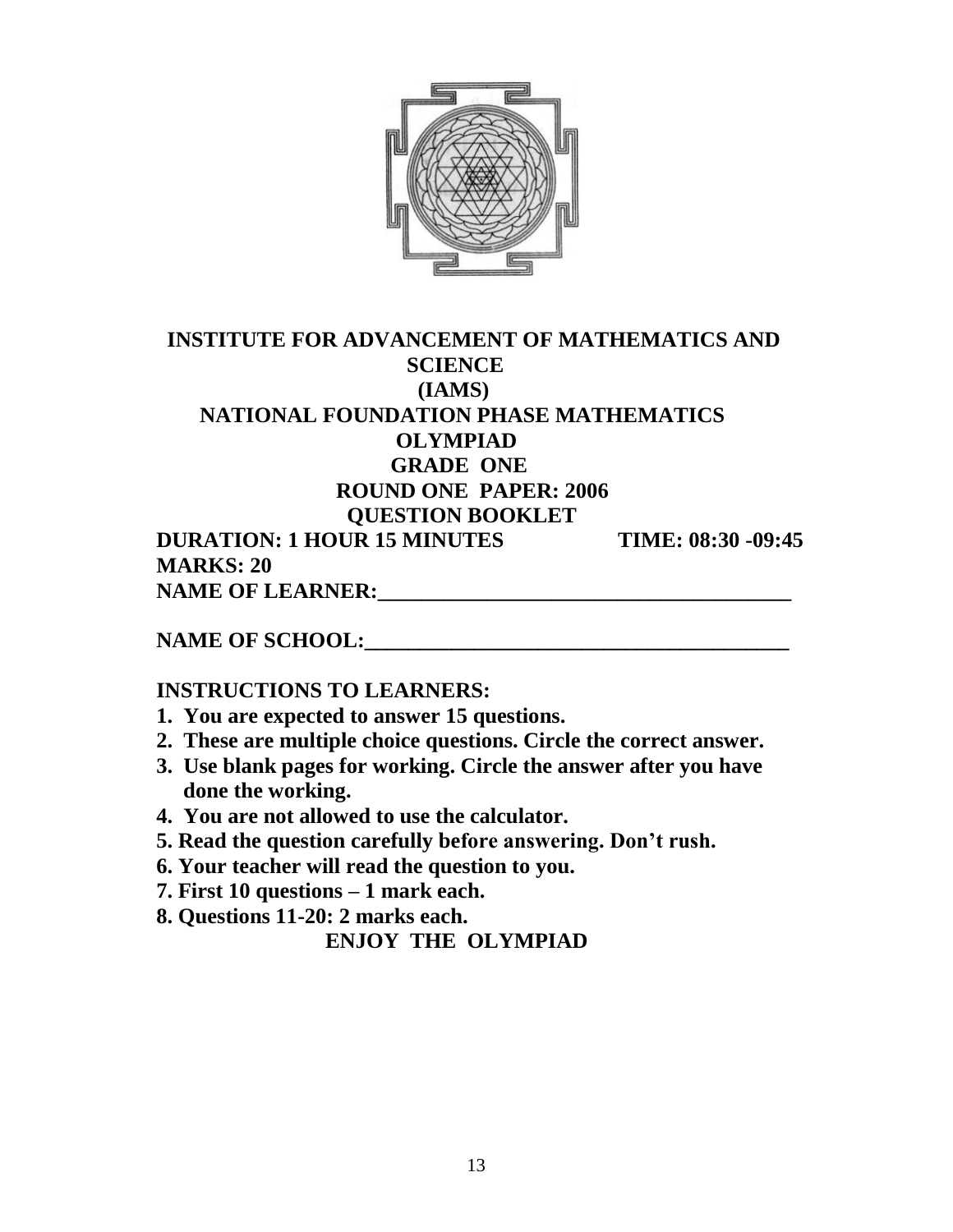

**5. Give the next number in this pattern(adding 4)**

**5; 9; 13; 17;…… (A) 21 (B) 20 (C) 19**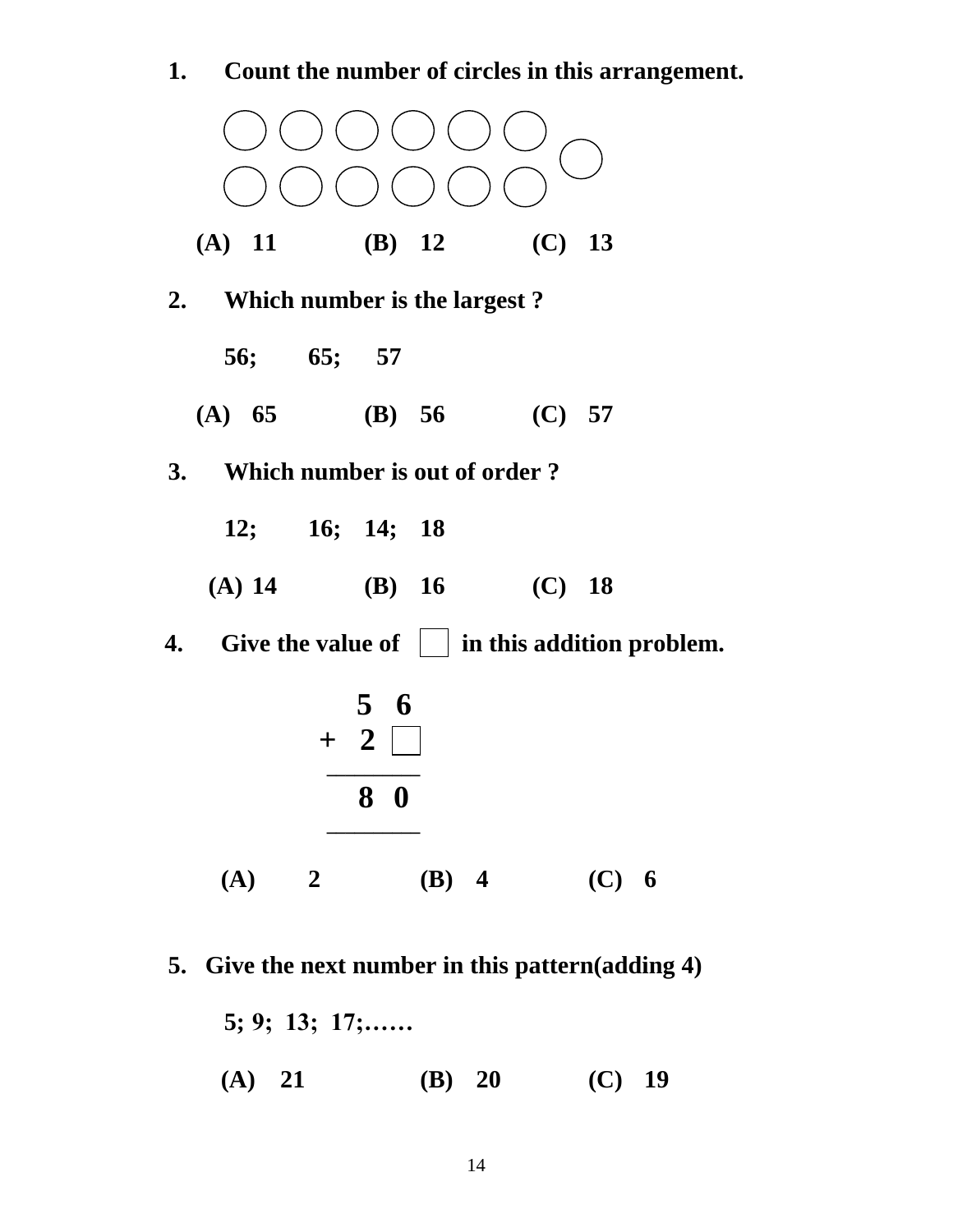**6. Find the value of** 

$$
36 + 4 = 30 + \boxed{\phantom{0}}
$$
  
(A) 5 (B) 10 (C) 15

**7. Look at this pretty square**

| $\mathbf I$ |    | 3  | 4 <sup>0</sup> |
|-------------|----|----|----------------|
| 5           | 6  | 7  | 8              |
| 9           | 10 | 11 | 12             |
| 13          | 14 | 15 | 16             |
|             |    |    |                |

 **A coin was placed at 4 .**

 **It was moved three(3) places to the left; two(2) places down and one(1) place to the right.**

 **On which numbered square is the coin ?**

 **(A) 9 (B) 10 (C) 11**

**8. How many blocks are there in this stack ?**



**(A) 9 (B) 10 (C) 11**

- **9. Double the number ' 8 ' and take away 5 from the answer . What will the number now be ? (A) 10 (B) 11 (C) 12**
- **10.You are given 3 plastic number digits 2; 4 and 5 . How many different 2 digit numbers can be made ? (A) 3 (B) 6 (C) 9**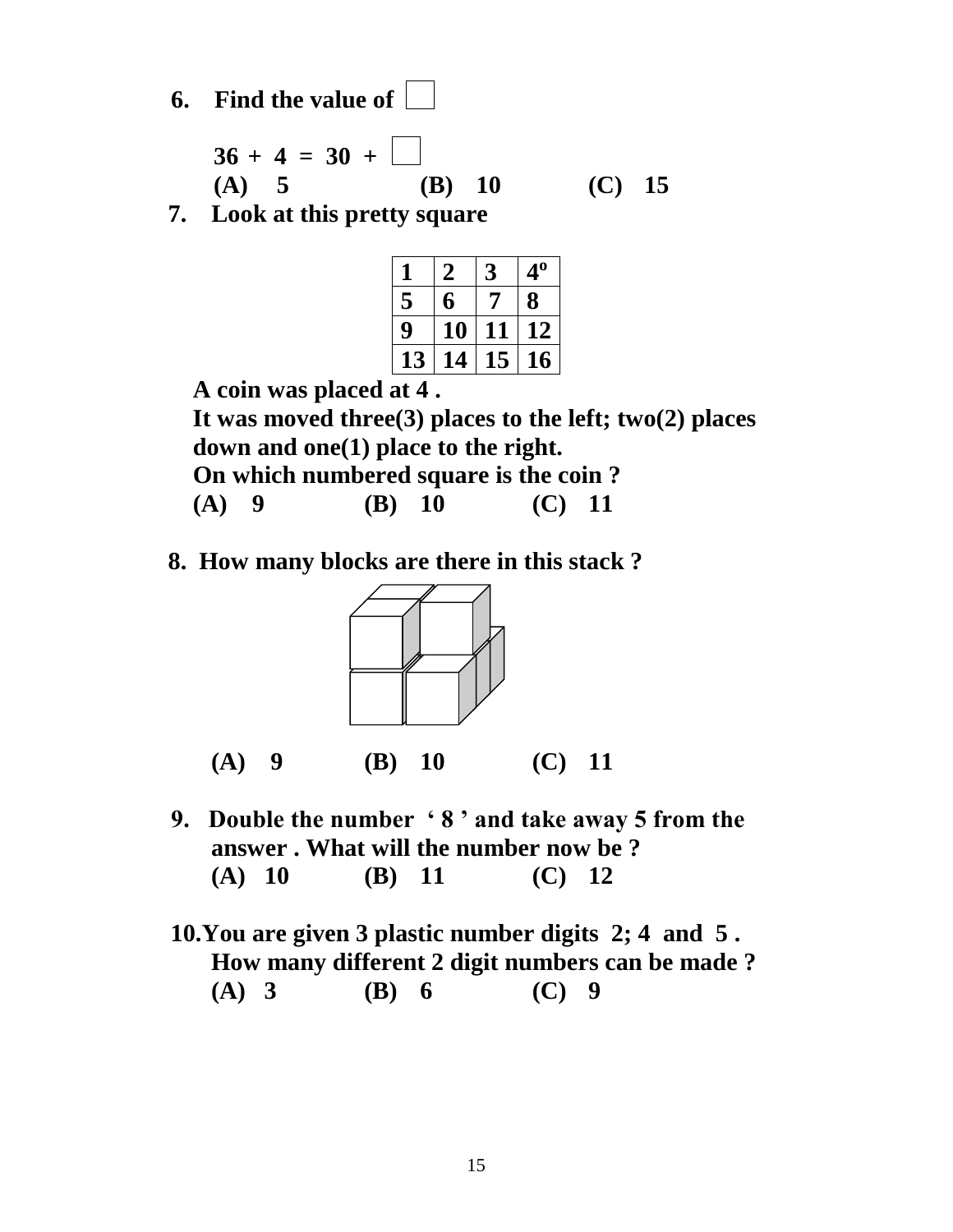- **11. After giving ½ the number of health biscuits to her friends Patricia has 16 left. How many biscuits did Patricia start off with ? (A) 28 (B) 30 (C) 32**
- **12. Sipho had to take 5ml of medicine in the morning, midday and in the afternoon (3 times per day). How much of medicine did Sipho take in 14 days ? (A) 150ml (B) 140ml (C) 100ml**
- **13. Lesley saw the time on the clock. What was the time 10 hours ago ?**



 **(A) 5 o' clock (B) 6 o' clock (C) 7 o' clock**

**14. If 454 + 532 = 986 then what is the answer to 464 + 522**

**(A) 986 (B) 976 (C) 966** 

 **15. Pam makes 2 paper jet every 5 minutes. Tweedie makes 3 paper jets every 15 minutes. They continue to work like this. How many paper jets will both make in 1 hour ? (A) 30 (B) 36 (C) 42**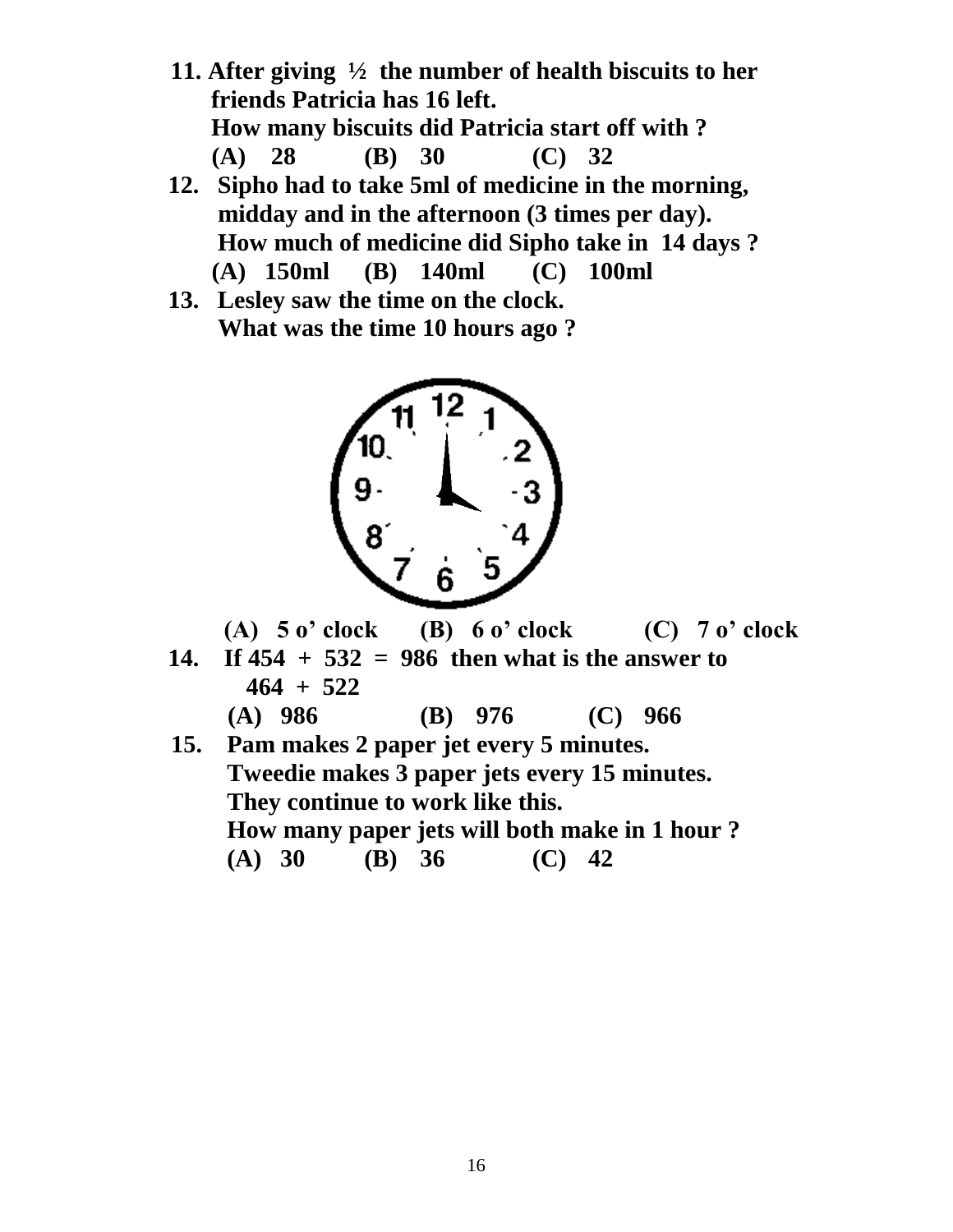

#### **INSTITUTE FOR ADVANCEMENT OF MATHEMATICS AND SCIENCE (IAMS) NATIONAL FOUNDATION PHASE MATHEMATICS OLYMPIAD GRADE TWO ROUND ONE PAPER:2006 QUESTION BOOKLET DURATION: 1 HOUR 15 MINUTES TIME: 08:30 -09:45 MARKS: 20**

**NAME OF LEARNER:** 

NAME OF SCHOOL:

## **INSTRUCTIONS TO LEARNERS:**

- **1. You are expected to answer 15 questions.**
- **2. These are multiple choice questions. Circle the correct answer.**
- **3. Use blank pages for working. Circle the answer after you have done the working.**
- **4. You are not allowed to use the calculator.**
- **5. Read the question carefully before answering. Don't rush.**
- **6. Your teacher will read the question to you.**
- **7. First 10 questions – 1 mark each.**
- **8. Questions 11-20: 2 marks each.**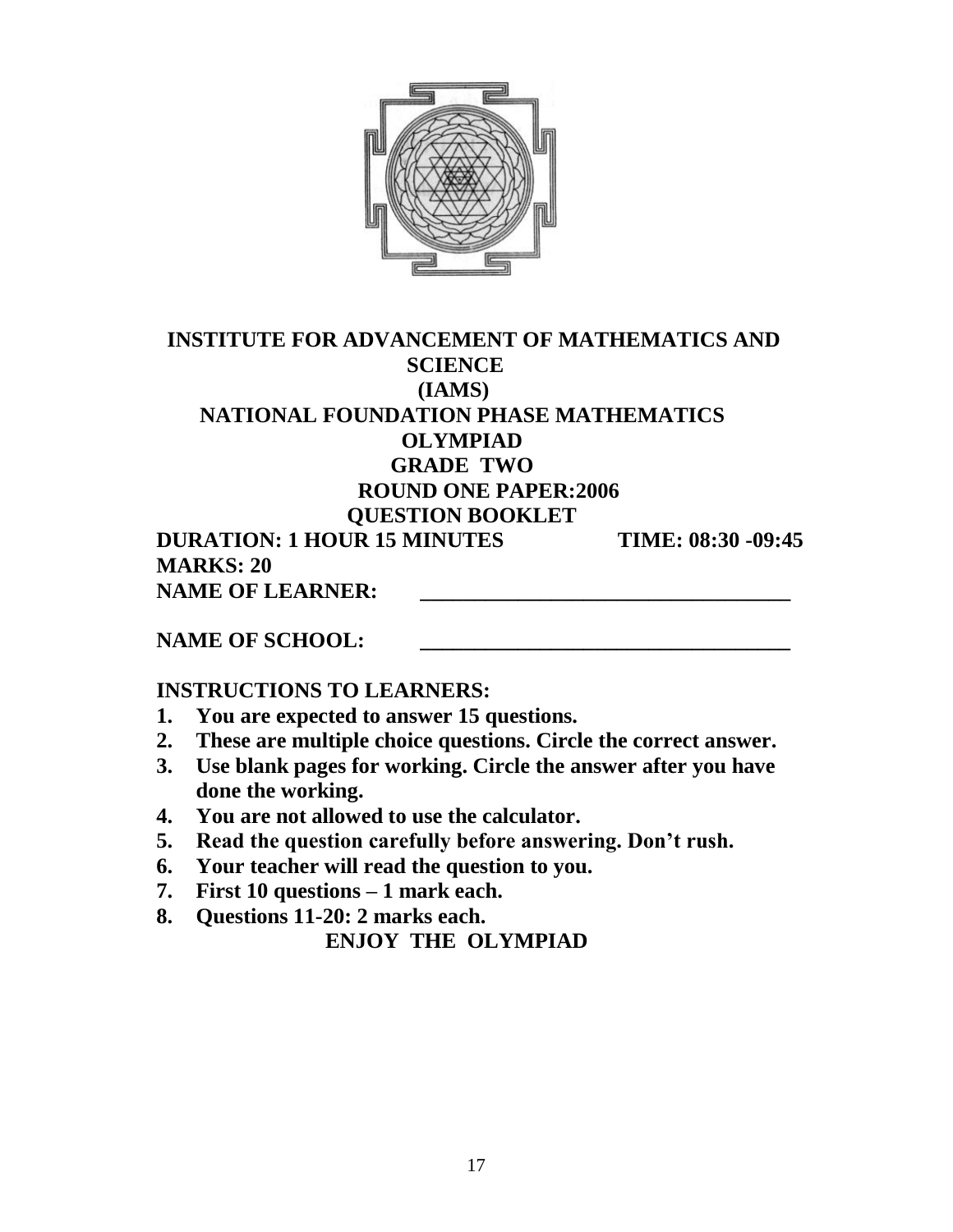

**6. After giving 15 oranges to her friends Thandi still had 10 oranges left. How many oranges did she start off with? (A) 5 (B) 25 (C) 35**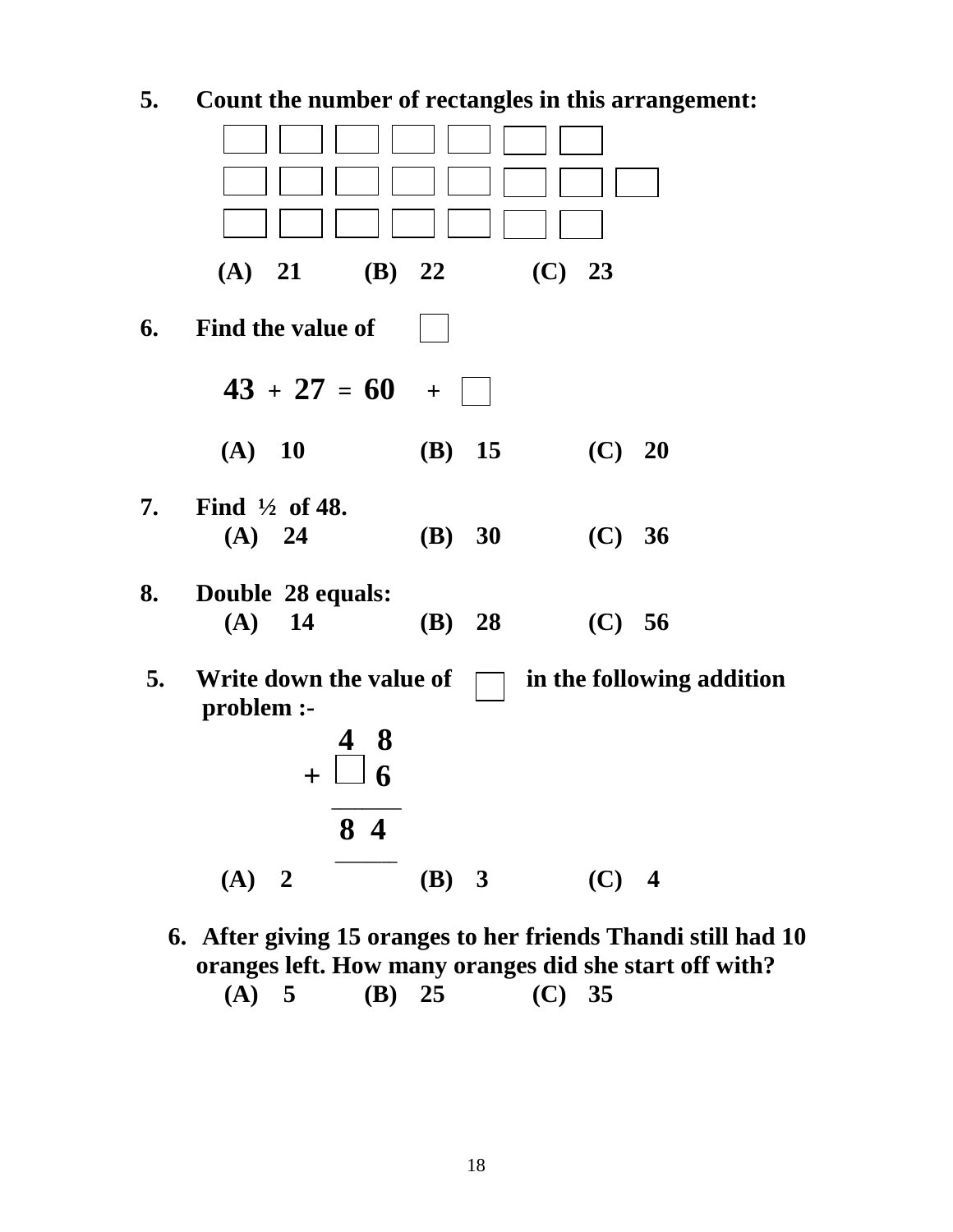**7. Write down the value of**  in the subtraction **problem:**



## **8. There are 24 numbered blocks below:-**

|                |    | $J_2$            | Δ               |                 | 6         |
|----------------|----|------------------|-----------------|-----------------|-----------|
| $\overline{7}$ | 8  | $\boldsymbol{Q}$ | 10 <sup>1</sup> | 11              | 12        |
| 13             | 14 | 15 <sup>2</sup>  | 16 <sup>1</sup> | 17 <sup>1</sup> | <b>18</b> |
| 19             | 20 | 21               | 22              | 23              | 24        |

 **J moved 3 blocks to the right, 2 blocks down and 1 block left. On which block is J now on ? (A) 16 (B) 17 (C) 18**

**9.** 



 **Sweety moves from one circle to the next (A to B to C to D and so on).**

 **Sweety visited 68 circles starting from A.**

 **Which circle did Sweety end up in ?**

**10. Links and Chains**

 **Double the number each time to move from one block to the other** 

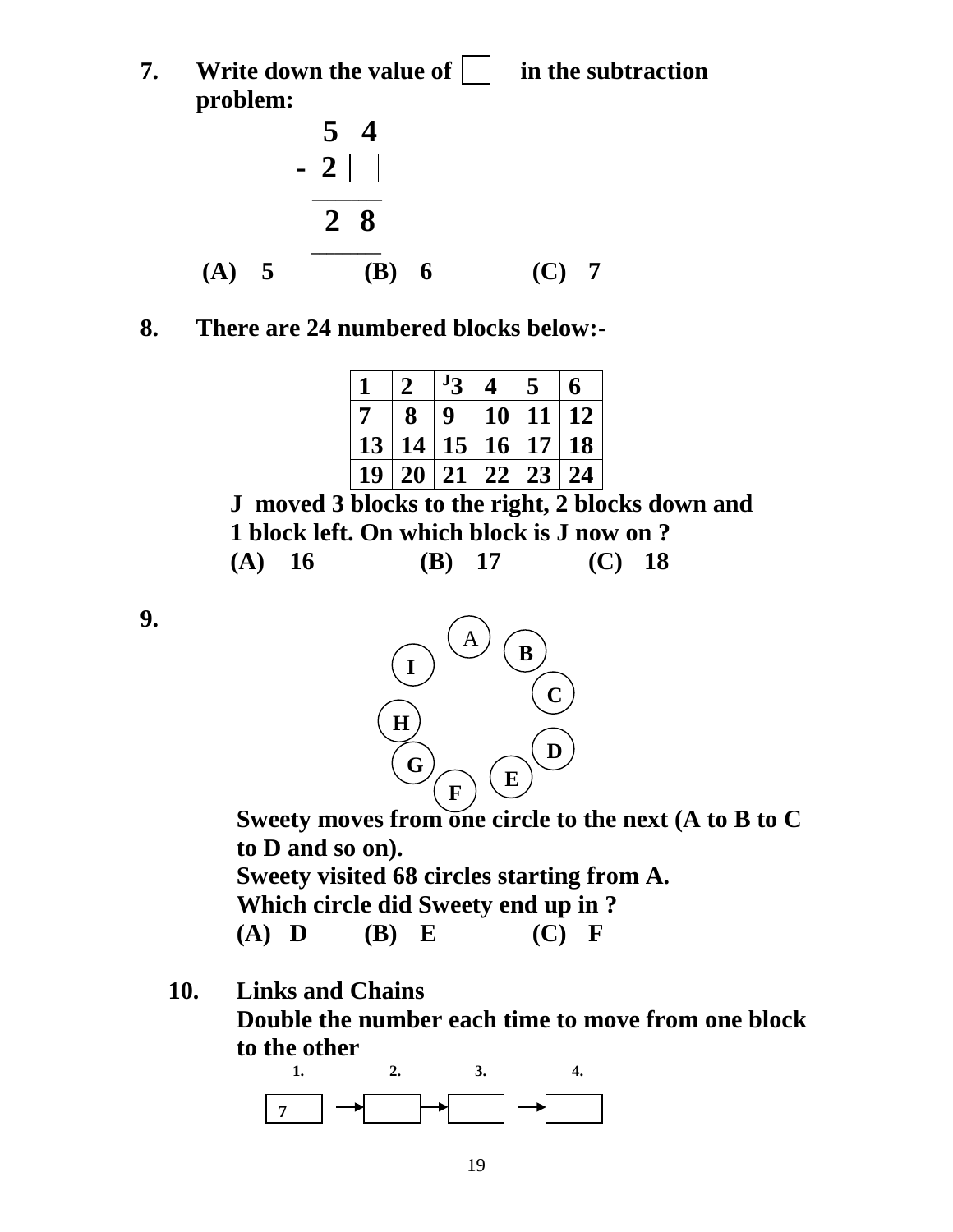**11. Find the mystery number.**



 **\*This is a 2 digit number. \* X is double Y.**  $*X + Y = 9$  **(A) 45 (B) 36 (C) 63**

- **12. After giving ¼ of his sweets Les still had 24 sweets. How many sweets did Les give away ? (A) 32 (B) 24 (C) 8**
- **13. Pearl had 3 teaspoons of 5ml of medicine each day. After 5 days how much of medicine is left in the 100 ml container ? (A) 20ml (B) 25ml (C) 30ml**
- **14. Mandy is 2 years older than Betsy. Betsy is 3 years younger than Carol. If Carol is 9 years old then what is Mandy's age ? (A) 8 (B) 10 (C) 12**
- **15. The following is in balance.**

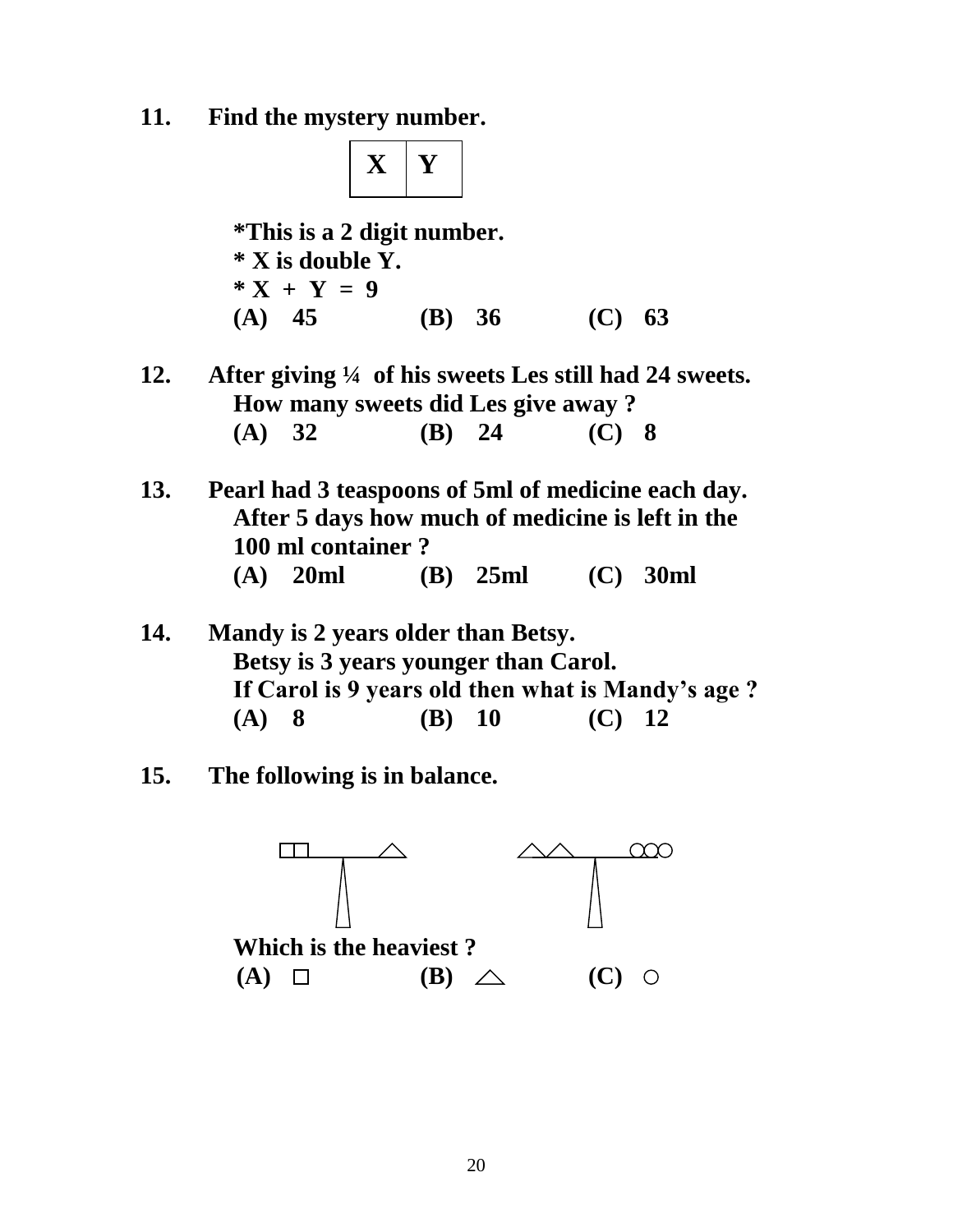

## **INSTITUTE FOR ADVANCEMENT OF MATHEMATICS AND SCIENCE (IAMS) NATIONAL FOUNDATION PHASE MATHEMATICS OLYMPIAD GRADE ONE FINAL ROUND PAPER: 2006 QUESTION BOOKLET**

 **DURATION: 1 HOUR 15 MINUTES TIME: 08:30 -09:45 MARKS: 20 DATE: 11 OCTOBER** 

**2006**

#### **INSTRUCTIONS TO LEARNERS:**

- **1. You are expected to answer 15 questions.**
- **2. Use the answer booklet for your answers.**
- **3. Use the space provided for your working.**
- **4. You are not allowed to use the calculator.**
- **5. Read the question carefully before answering. Don't rush.**
- **6. Your teacher will read the question to you.**
- **7. First 10 questions – 1 mark each.**
- **8. Questions 11-20: 2 marks each.**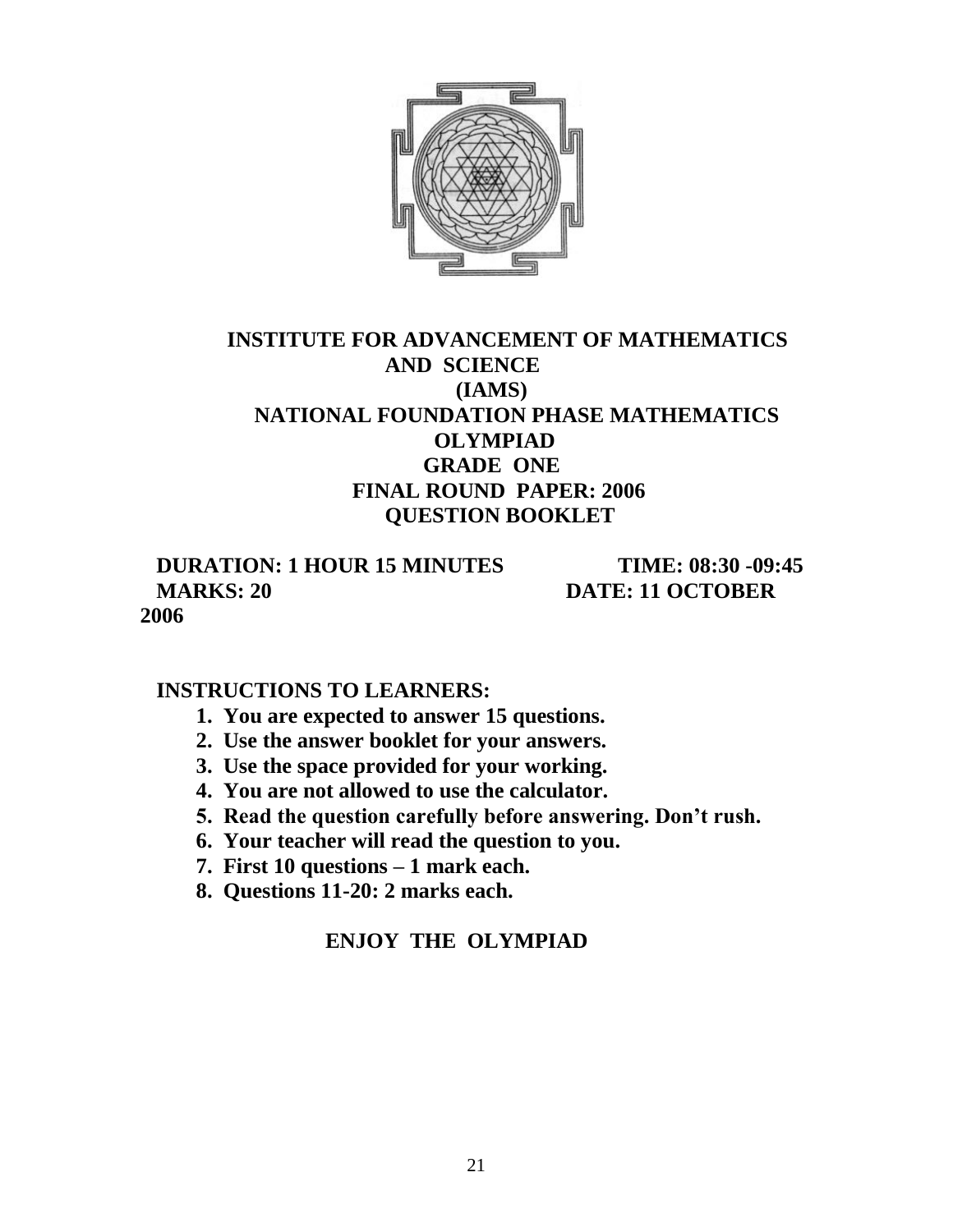**1. How many circles are there in this arrangement ?**



- **2. Which number is the smallest ?** 
	- **73; 69; 86**
- **3. Write down the number which is 7 less than 30.**
- **4.** Give the value of  $\Box$  in this addition problem.



**5. Give the next number in this pattern.**

**6; 11; 16; 21;……**

 **6. Find the value of** 

$$
37 = \square + \square + \square
$$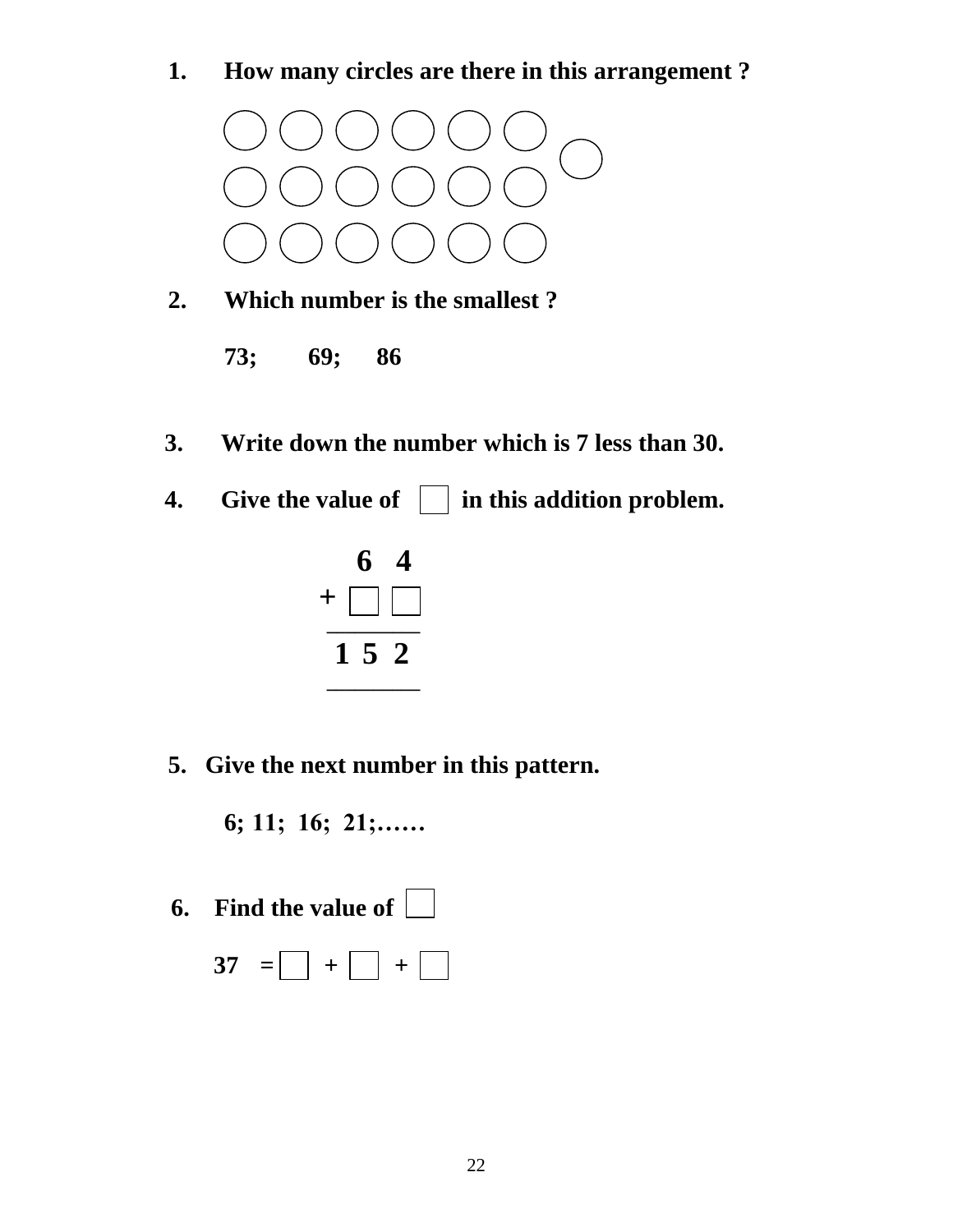**7. Teaser counted in 5's as follows:-**

**5; 10; 15; 20; 25; . . . Write down the 12th number counted by Teaser.**

**8. How many blocks are there in this stack ?**



- **9. 3 energy bars cost R20. How many energy bars could you get for R80 ?**
- **9. At a supermarket you could buy 5 pencils for the same price as 3 pens. Deon bought 15 pens . How many pencils could he get ?**

 **11.**



 **4 matchsticks are used to make 1 square. 7 matchsticks are used to make 2 squares. 10 matchsticks are used to make 3 squares. How many matchsticks are used to make the 10th figure ?**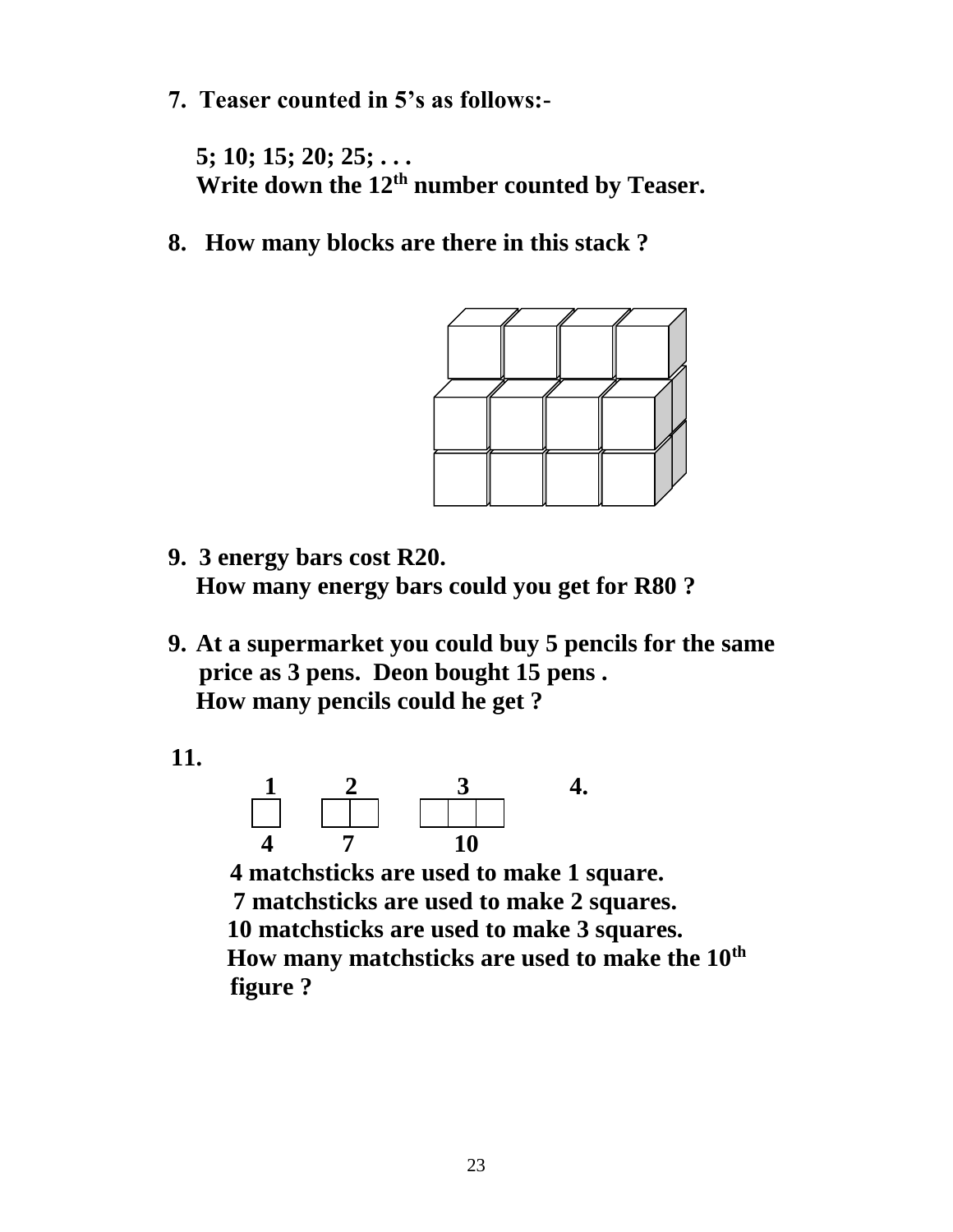- **12. Mandy has 2 secret numbers in the 2 envelopes. When she added the 2 numbers she had 10. When she doubled the first number and added it to the second number she had 17. What is the smaller secret number ?**
- **13. A taxi makes 3 stops each time in one round trip. If the taxi made 73 stops in one week then work out the last stop.**



- **14. Four friends live on the same straight road. Wendy lives to the right of Larry. Pam lives to the right of Larry. Wendy lives to the right of Pam. Princess lives to the right of Wendy. Who lives between Pam and Princess ?**
- **15. Two red beads are placed between every two blue beads. There are 20 blue beads.**

 **After looking at the arrangement below work out the number of red beads.**

 **B R R B R R B R R B . . .**

$$
\mathbf{E}\,\mathbf{N}\,\mathbf{D}
$$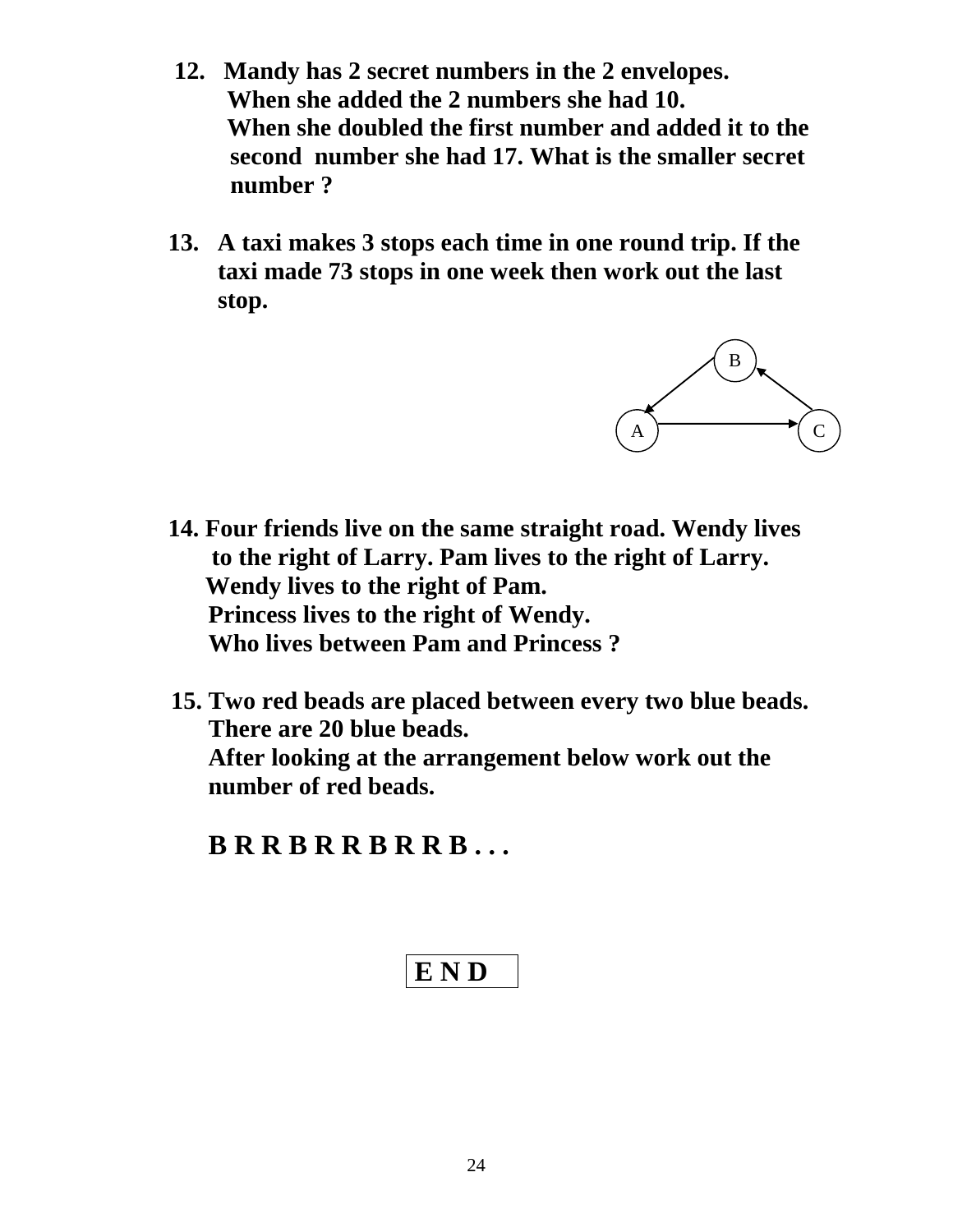

| <b>INSTITUTE FOR ADVANCEMENT OF MATHEMATICS AND</b> |                         |
|-----------------------------------------------------|-------------------------|
| <b>SCIENCE</b>                                      |                         |
| (IAMS)                                              |                         |
| NATIONAL FOUNDATION PHASE MATHEMATICS               |                         |
| <b>OLYMPIAD</b>                                     |                         |
| <b>GRADE ONE</b>                                    |                         |
| <b>FINAL ROUND PAPER: 2006</b>                      |                         |
| <b>QUESTION BOOKLET</b>                             |                         |
| <b>DURATION: 1 HOUR 15 MINUTES</b>                  | TIME: 08:30 -09:45      |
| <b>MARKS: 20</b>                                    | <b>DATE: 11 OCTOBER</b> |

**2006**

 **NAME OF LEARNER:\_\_\_\_\_\_\_\_\_\_\_\_\_\_\_\_\_\_\_\_\_\_\_\_\_\_\_\_\_\_\_\_\_\_\_\_\_\_** 

## **NAME OF SCHOOL:**

 **INSTRUCTIONS TO LEARNERS:**

- **1. You are expected to answer 15 questions.**
- **2. Use the answer booklet for your answers.**
- **3. Use the space provided for your working.**
- **4. You are not allowed to use the calculator.**
- **5. Read the question carefully before answering. Don't rush.**
- **6. Your teacher will read the question to you.**
- **7. First 10 questions – 1 mark each.**
- **8. Questions 11-20: 2 marks each.**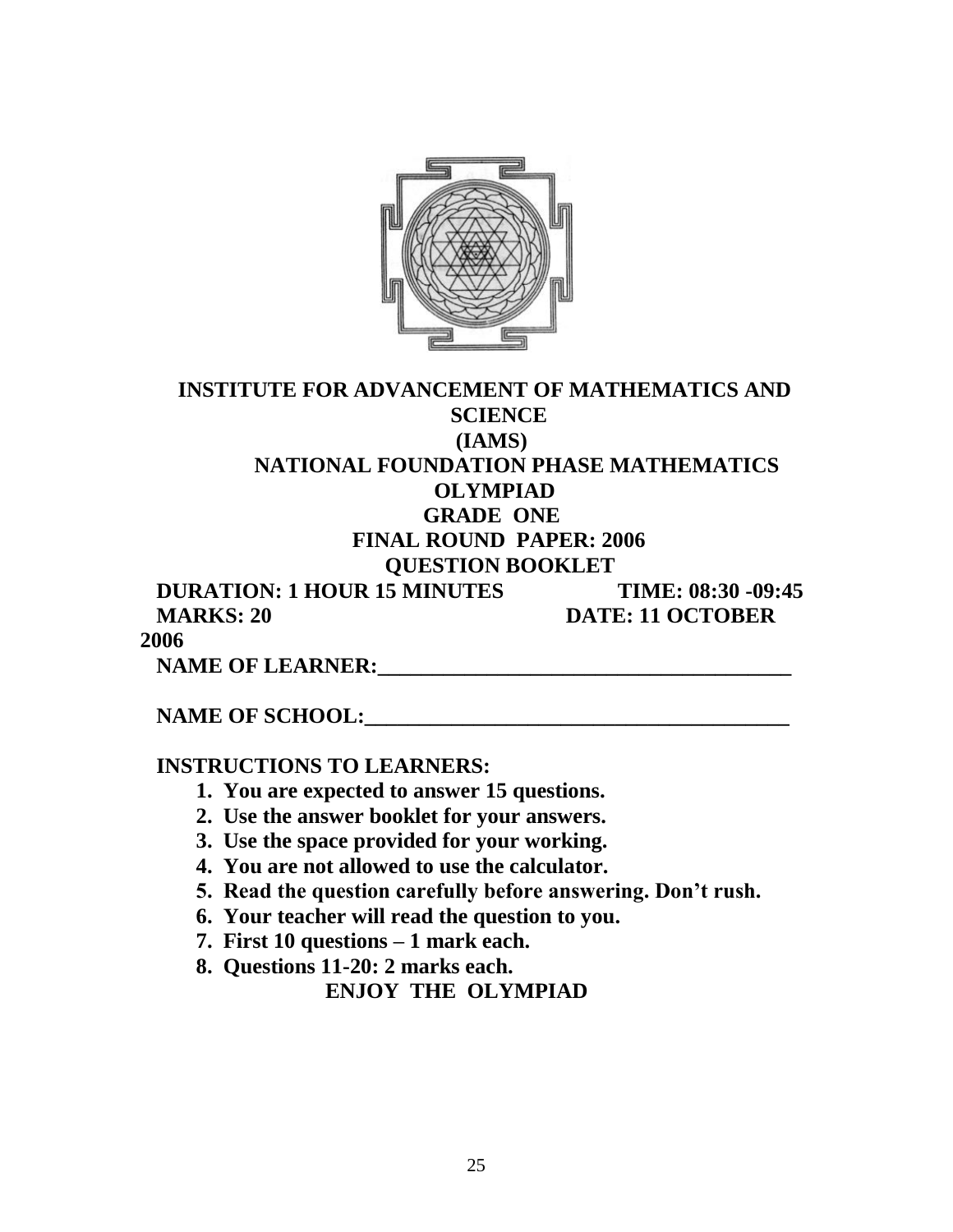**1. How many circles are there in this arrangement ?**



- **2. Which number is the smallest ?** 
	- **73; 69; 86**
- **3. Write down the number which 7 less than 30.**
- **4.** Give the value of  $\Box$  in this addition problem.



 **5. Give the next number in this pattern.**

**6; 11; 16; 21;……**

- **6. Find the value of** 
	- **38** =  $\Box$  +  $\Box$  +  $\Box$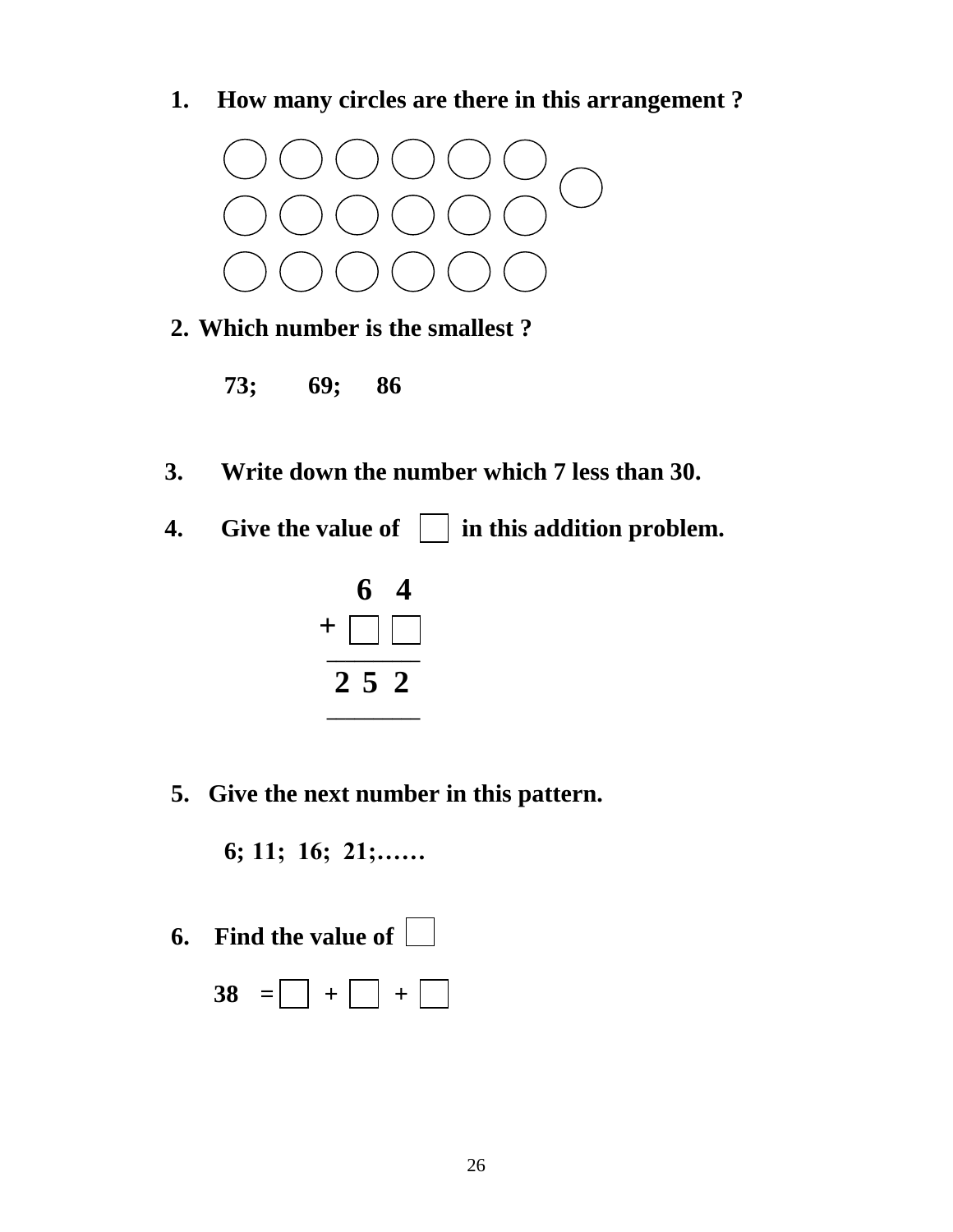**7. Teaser counted in 5's as follows:-**

**5; 10; 15; 20; 25; . . . Write down the 12th number counted by Teaser.**

**8. How many blocks are there in this stack ?**



- **9. 3 energy bars cost R20. How many energy bars could you get for R80 ?**
- **10.At a supermarket you could buy 5 pencils for the same price as 3 pens. Deon bought 15 pens . How many pencils could he get ?**

 **11.**



 **4 matchsticks are used to make 1 square. 7 matchsticks are used to make 2 squares. 10 matchsticks are used to make 3 squares. How many matchsticks are used to make the 10th figure ?**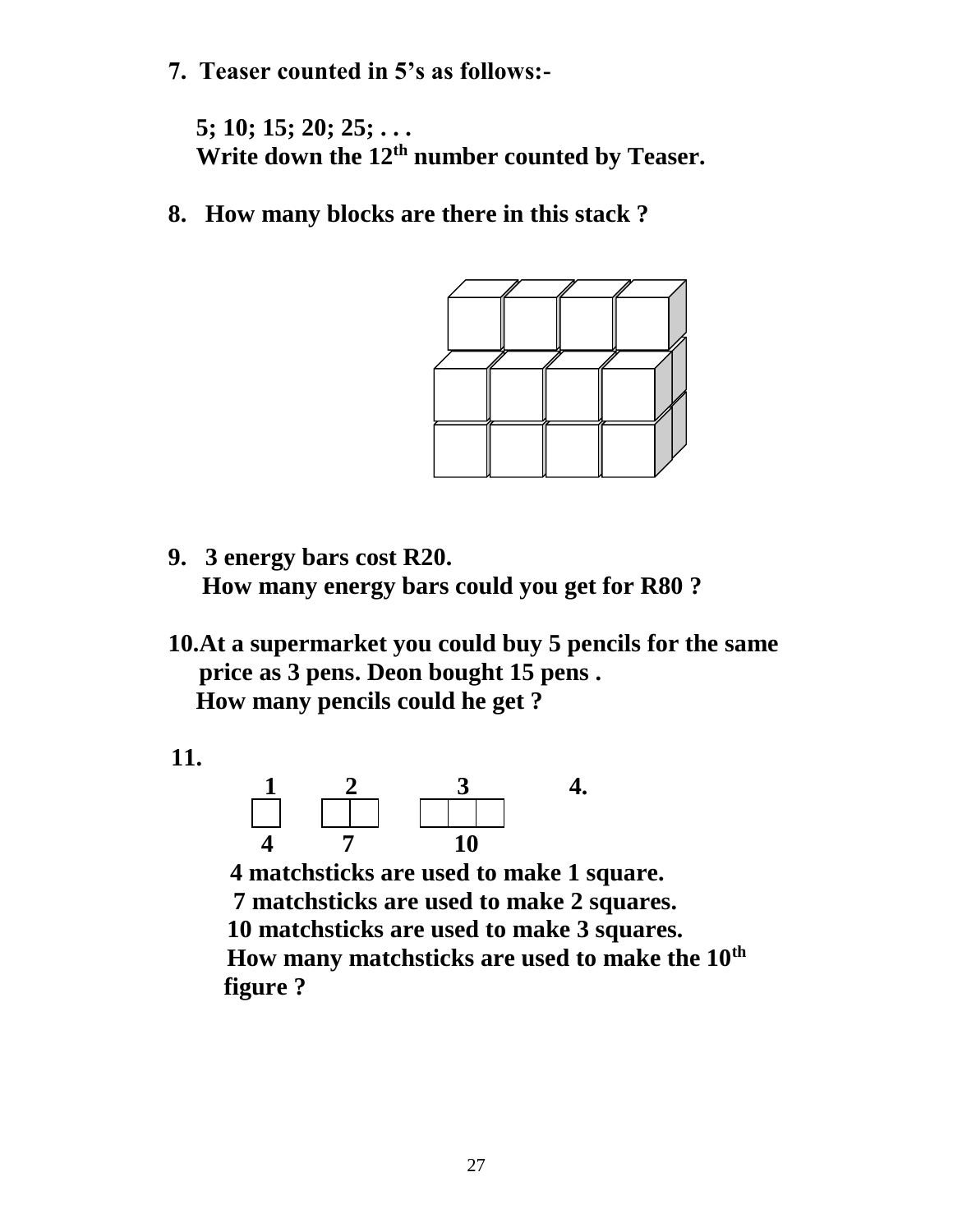- **12. Mandy has 2 secret numbers in the 2 envelopes. When she added the 2 numbers she had 10. When she doubled the first number and added it to the second number she had 17. What is the smaller secret number ?**
- **13. A taxi makes 3 stops each time in one round trip. If the taxi made 73 stops in one week then work out the last stop.**



- **14. Four friends live on the same straight road. Wendy lives to the right of Larry. Pam lives to the right of Larry. Wendy lives to the right of Pam. Princess lives to the right of Wendy.**
- **15. Two red beads are placed between every two blue beads. There are 20 blue beads. After looking at the arrangement below work out the number of red beads.**

 **B R R B R R B R R B . . .**

$$
\boxed{\mathbf{E} \, \mathbf{N} \, \mathbf{D}}
$$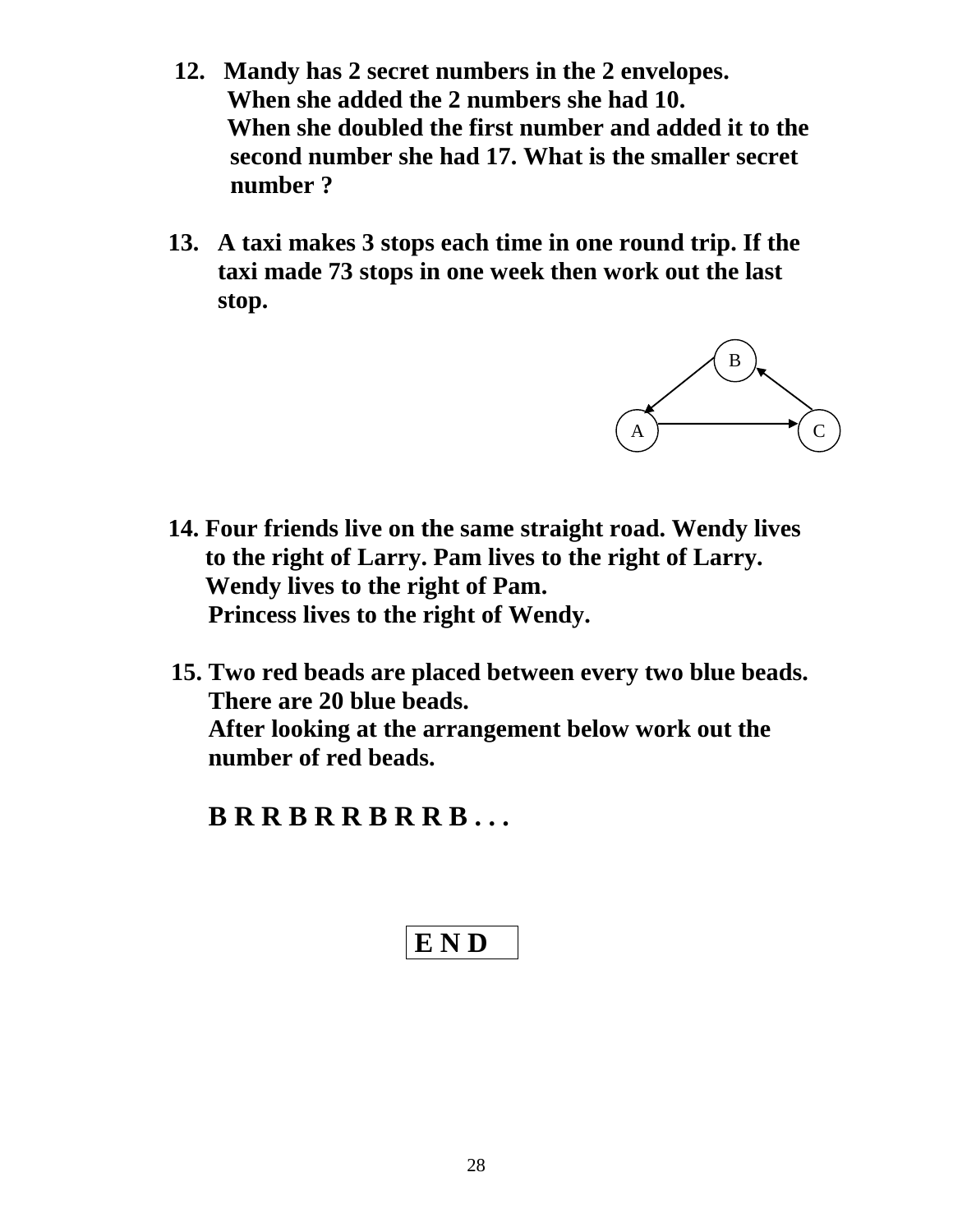

## **INSTITUTE FOR ADVANCEMENT OF MATHEMATICS AND SCIENCE (IAMS) NATIONAL FOUNDATION PHASE MATHEMATICS OLYMPIAD GRADE TWO FINAL ROUND PAPER: 2006 QUESTION BOOKLET**

 **DURATION: 1 HOUR 15 MINUTES TIME: 08:30 -09:45 MARKS: 20 DATE: 12 OCTOBER 2006**

## **INSTRUCTIONS TO LEARNERS:**

- **1. You are expected to answer 15 questions.**
- **2. Use the answer booklet for your answers.**
- **3. Use the space provided for your working.**
- **4. You are not allowed to use the calculator.**
- **5. Read the question carefully before answering. Don't rush.**
- **6. Your teacher will read the question to you.**
- **7. First 10 questions – 1 mark each.**
- **8. Questions 11-20: 2 marks each.**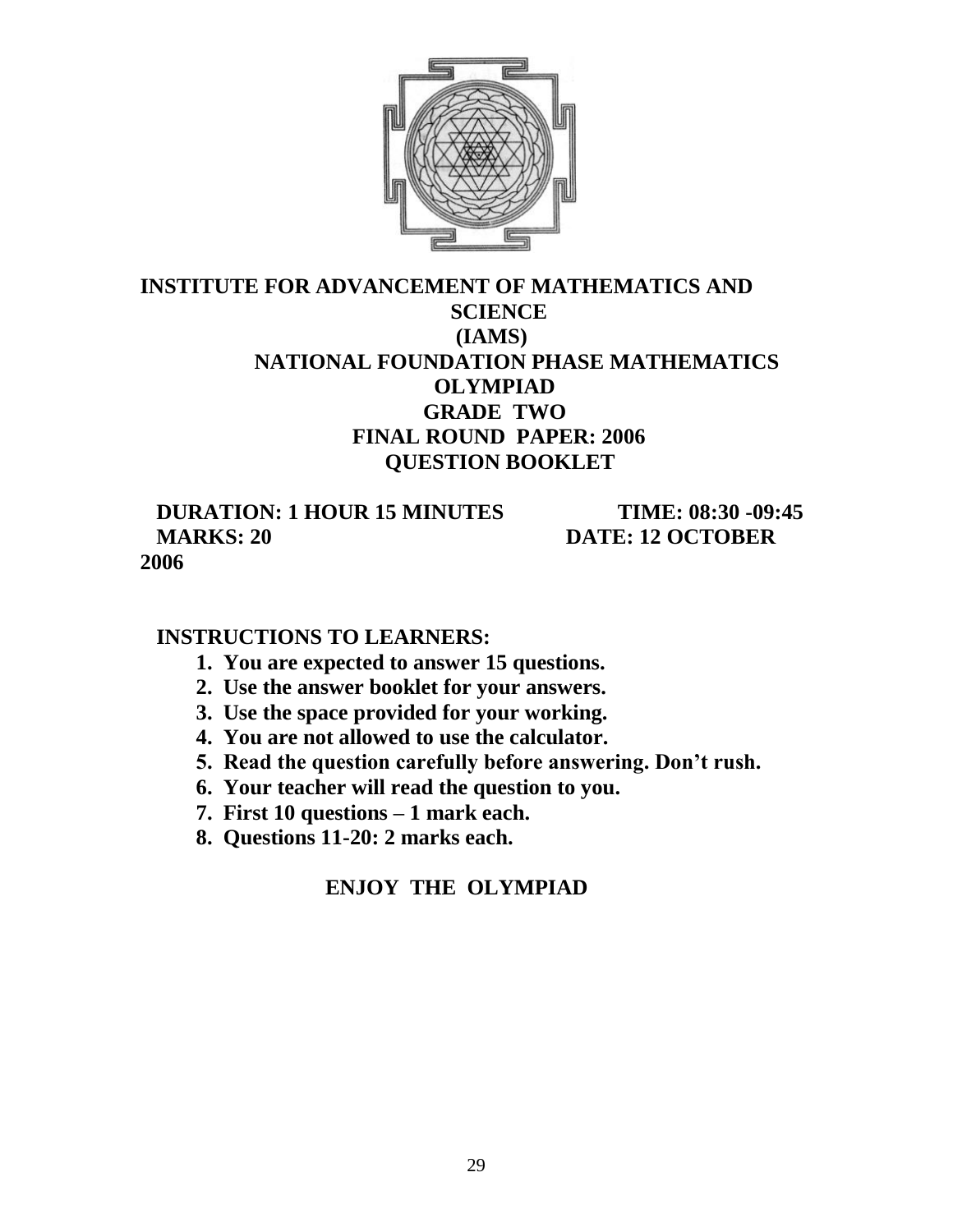**1. Write down the 7th term of the sequence:-**

**7; 10; 13; 16; . . .**

**2. Write down the unit's digit of the 45th number.**

**5; 10; 15; 20; . . .** 

 **3. Terry counted in 2's as follows:-**

**2; 4; 6; 8; 10; . . .**

 **What position does the number 130 occupy ?** 

**4. Each letter in the following addition problem represents a digit. Find the digit B ?**

$$
\begin{array}{c}\n \text{A} \text{A} \\
+ \text{B} \text{A} \\
\hline\n 112\n \end{array}
$$

- **4. Find the value of 45 - = + + + + -**
- **5. To move from one block to the next the rule is double the number and**



**What number is in block one ?**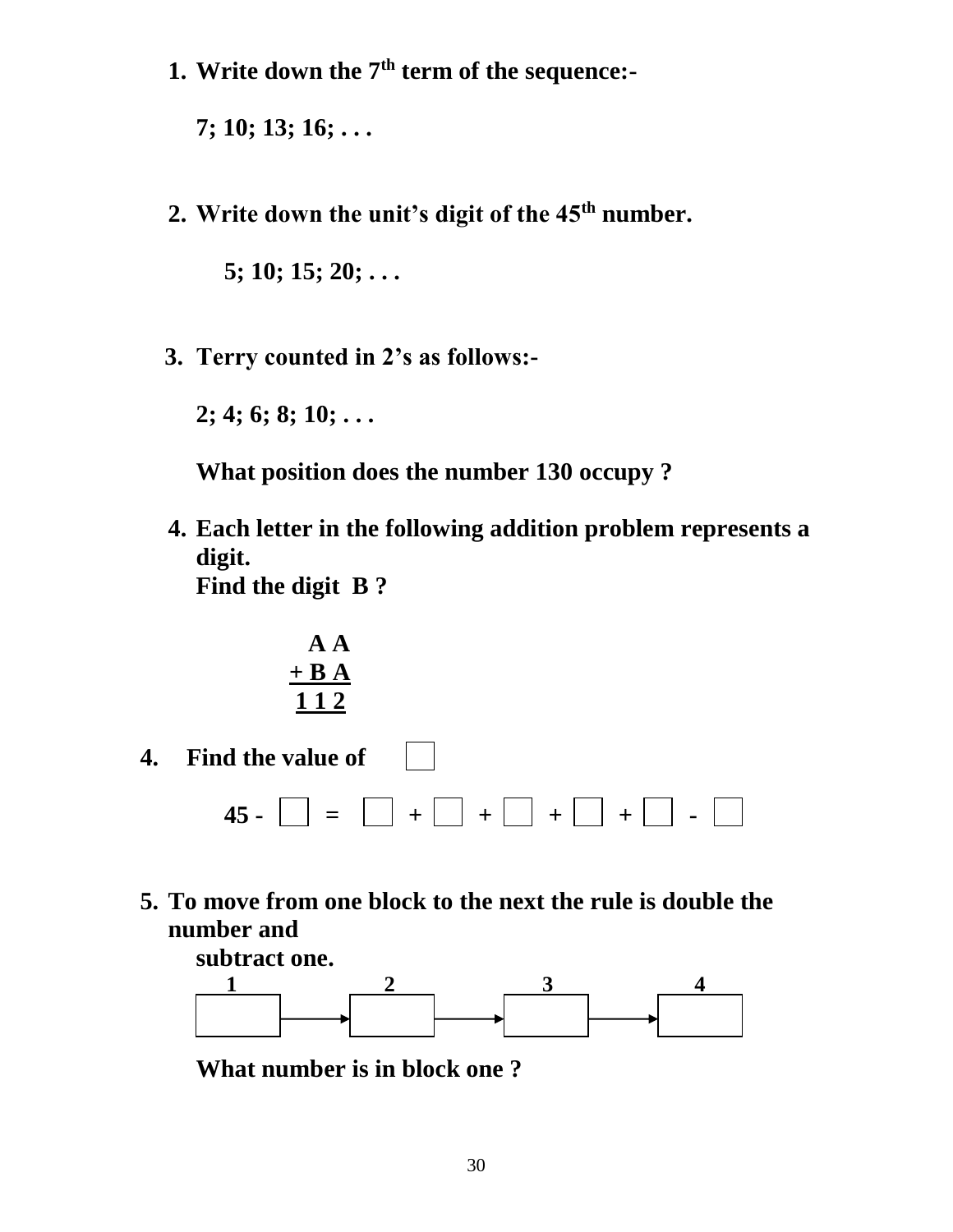- **6. Give the largest two digit even number such that the sum of the digits is 9 .**
	- **8. How many blocks are there in this stack ?**



- **9. 2 more than ¼ of the cakes is 6. How many cakes are there ?**
- **10. Guess the number I stand for.**
	- **\* I am a 3 digit number.**
	- **\* My hundred's digit is 1 more than my unit's digit.**
	- **\* My ten's digit can be counted in 3's.**
	- **\* The sum of my digits is 16.**
- **11. Try to find out what \* is doing to the 2 numbers.**

| $3 * 4 = 5$ | $7 * 3 = 8$ |
|-------------|-------------|
| $1 * 1 = 0$ | $4 * 4 = 6$ |

 **Now determine the answer to :- 8 \* 5**

**12. In a 50 metre race Jen beat Tara by 4 metres. Tara beat Cindy by 3 metres.** 

**If all three walk at the same pace then how far will Cindy be behind Jen in a 100 metre race ?**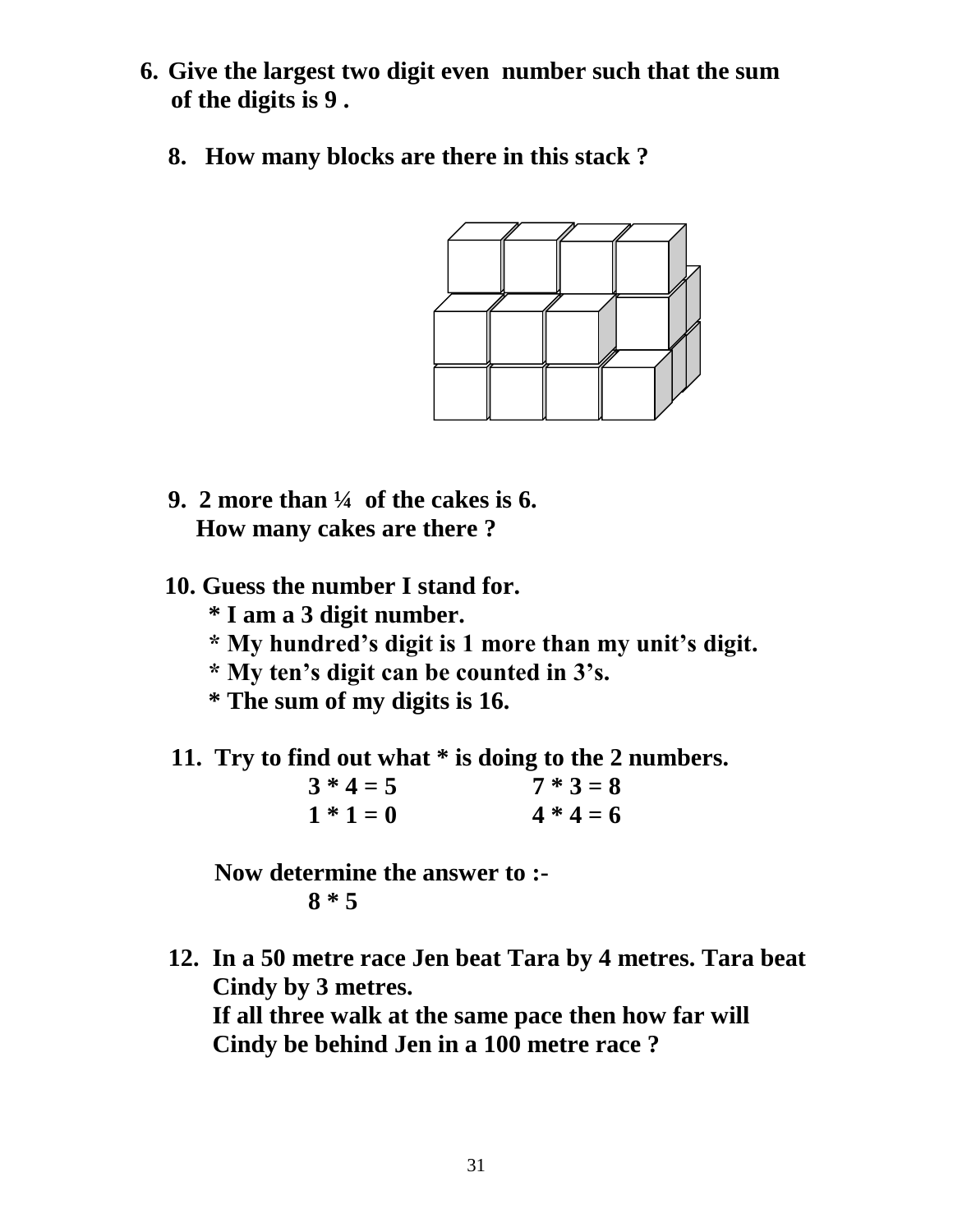**13. White and green beads are arranged as in the following diagram.**

 **W W G G G W W G G G W W ….**

 **If this arrangement as 102 beads then work out the number of green beads .**

- **14. Five friends live on the same straight road. Ren lives to the right of Lindy. Pat lives to the right of Lindy but to the left of Jessy. Al lives to the left of Lindy. Pat lives between Al and Ren. Who lives between Pat and Jessy ?**
- **15. Stan collected R10 more for charity than Liz. Liz collected R20 less for charity than Connie. A total of R270 was collected for charity. What amount was collected by Liz ?**

# **E N D**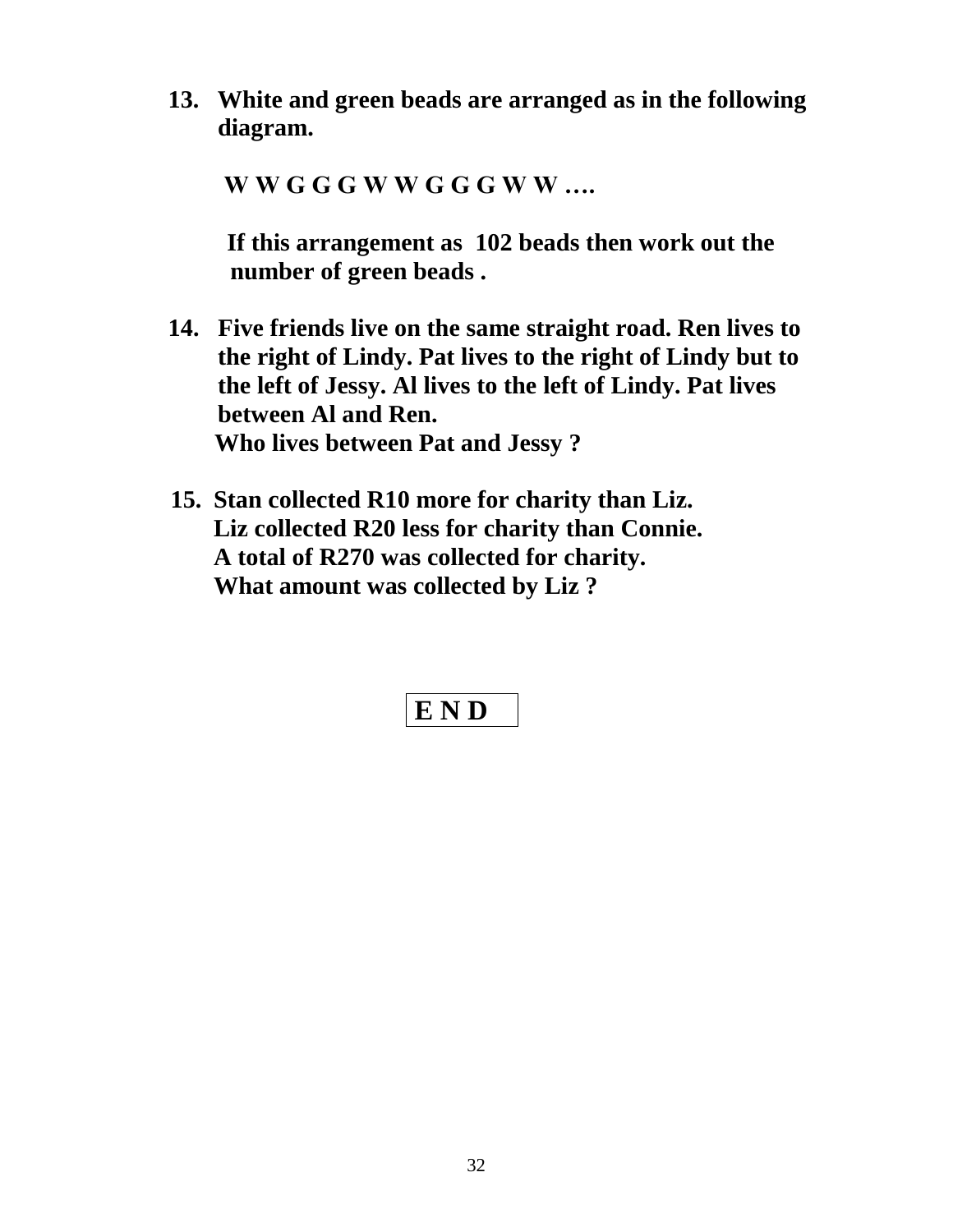

## **INSTITUTE FOR ADVANCEMENT OF MATHEMATICS AND SCIENCE (IAMS) NATIONAL FOUNDATION PHASE MATHEMATICS OLYMPIAD GRADE THREE FINAL ROUND PAPER: 2006 QUESTION BOOKLET**

 **DURATION: 1 HOUR 15 MINUTES TIME: 08:30 -09:45 MARKS: 20 DATE: 11 OCTOBER 2006** 

#### **INSTRUCTIONS TO LEARNERS:**

- **1. You are expected to answer 15 questions.**
- **2. Use the answer booklet for your answers.**
- **3. Use the space provided for your working. Write your answer in the block.**
- **4. You are not allowed to use the calculator.**
- **5. Read the question carefully before answering. Don't rush.**
- **6. Your teacher will read the question to you.**
- **7. First 10 questions – 1 mark each.**
- **8. Questions 11-20: 2 marks each.**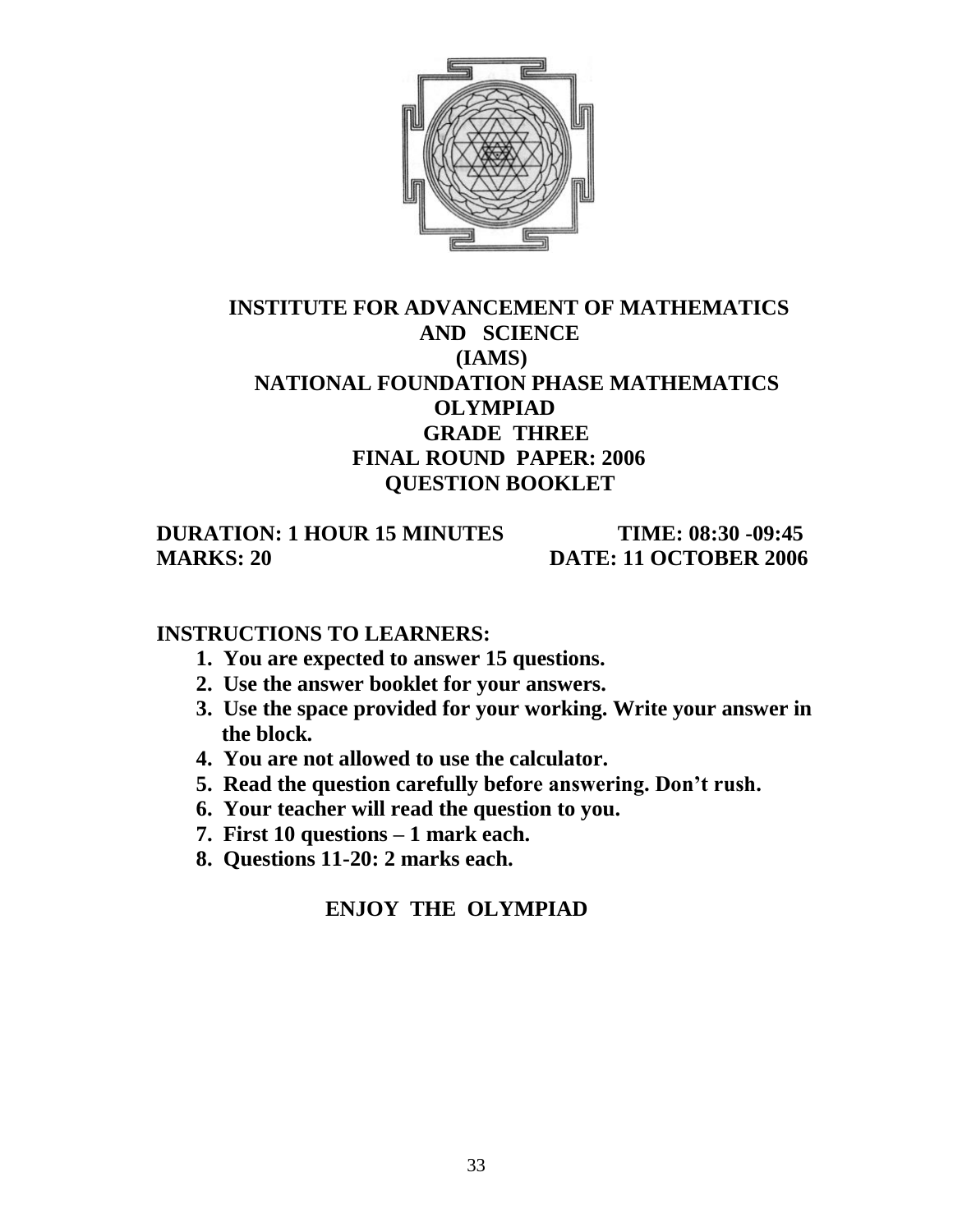- **1. What is the 12th number of this sequence ? 5 ; 9; 13 ; 17 ; . . .**
- **2. Virginia counted in 3's as follows:-**

**3; 6; 9; 12; . . . She stopped at the 51st number. What number did she count last ?**

**3. Find the value of** 



**4. Each letter in the following subtraction problem represents a digit. What is the value of B ?**

$$
\begin{array}{c}\n \text{A} \\
\text{B} \\
\text{C} \\
\hline\n \text{A}\n \end{array}
$$

- **5. Mandy said that**  $\frac{3}{4}$  $\frac{3}{4}$  of the health biscuits is 33. **What is the total number of health biscuits ?**
- **6. Matchsticks are used to make the following blocks :-**



 **How many blocks are there in the 9th figure ?**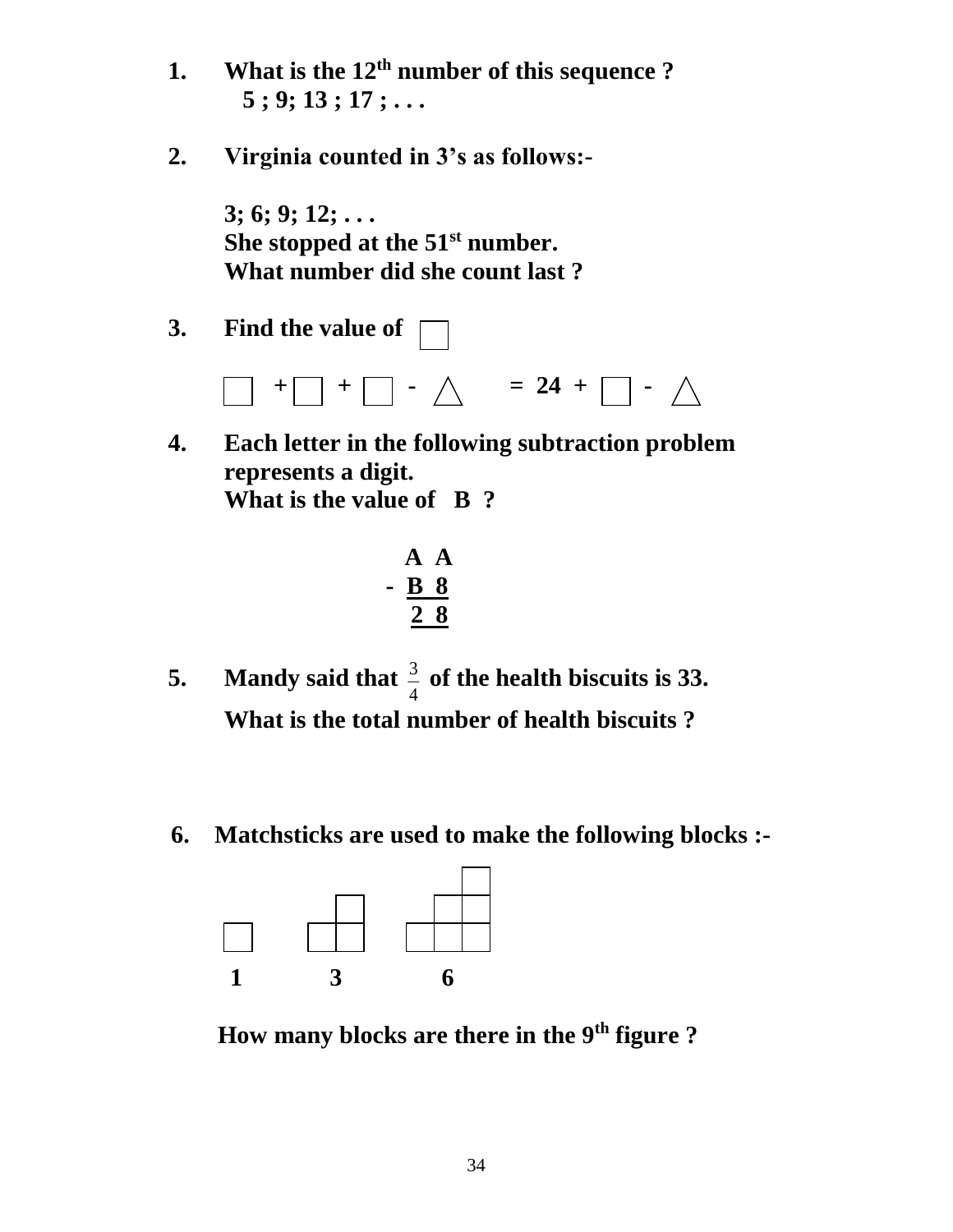**7. How many blocks are there in this stack ?** 



- **8. 4 different counting numbers( starting from 1) were added to give 56 . What is the largest possible number that could have been added ?**
- **9. Ben makes 3 paper jets in 10 minutes. Victoria makes 4 paper jets in 20 minutes. If both work together and at the same rate then how many paper jets could be made in 1 hour.**
- **10. Guess the number I stand for:-**
	- **\* I am a 3 digit number.**
	- **\* My unit's digit is 3 more than my hundred's digit.**
	- **\* My ten's digit is the same as my unit's digit.**
	- **\* The sum of my digits is 18.**
- **11. Try to work out what # is doing to the 2 numbers.**

| $3 \# 1 = 5$ | $4 \# 4 = 4$  |
|--------------|---------------|
| $3#3 = 3$    | $6 \# 2 = 10$ |

 **Now find the answer to :- 9 # 3**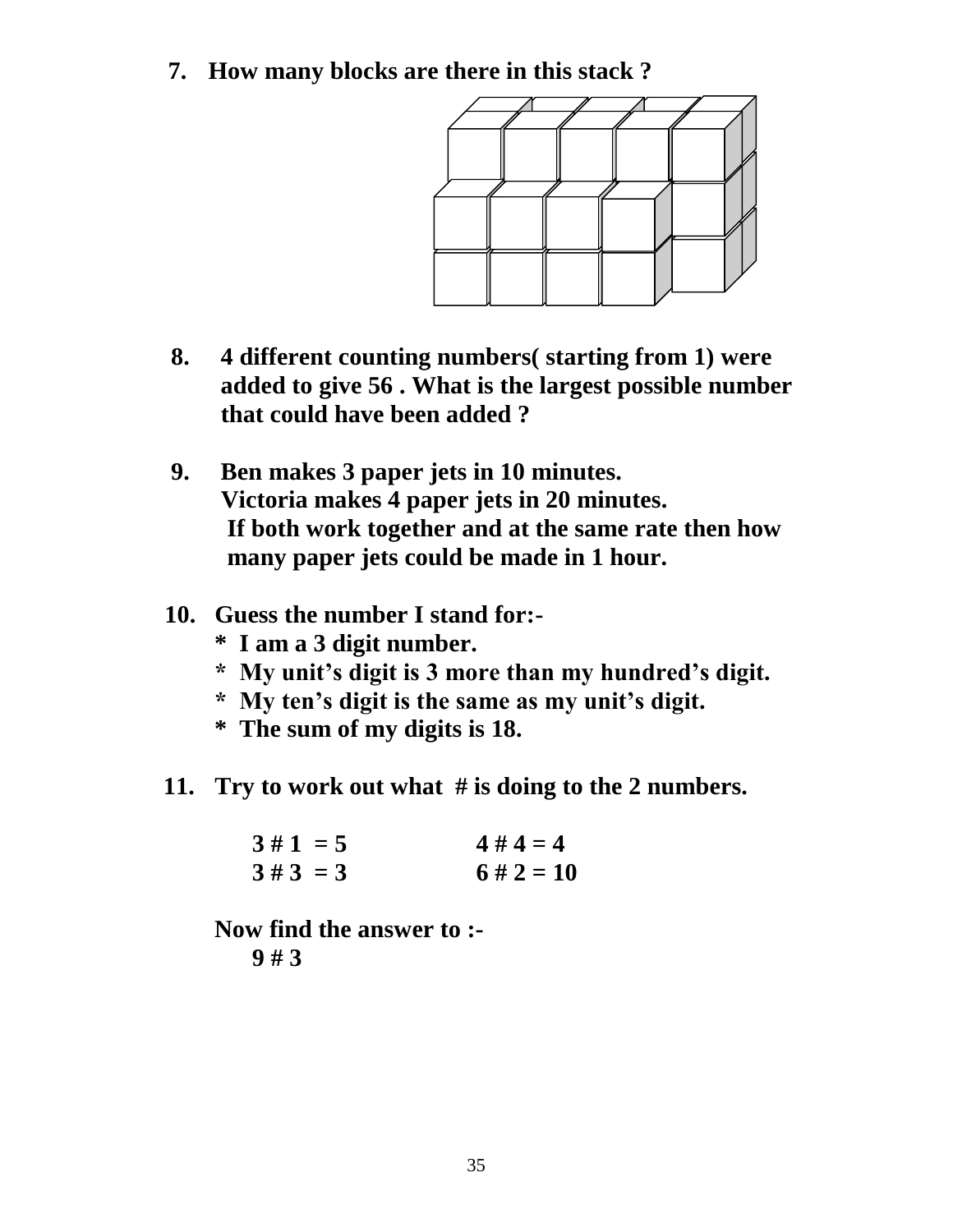**12. In the following game the rule is double the number in the left block and add to the number in the right block to give the number in the block above it.**



**Find the number in block A.**

- **13. Who is the tallest ? Al is shorter than Sipho. Jerry is taller than Frank. Frank is taller than Al.**
- **14. Calculate:-**  $100 - 98 + 96 - 94 + 92 - 90 + ... + 4 - 2$ .
- **15. There are 4 envelopes as follows:-**



 **\* Envelope 2 has R6 more than envelope 1.**

 **\* Envelope 3 has R6 more than envelope 2.**

 **\* Envelope 4 has R6 more than envelope 3. All four envelopes have R196.**

 **Determine the amount of money in envelope 1.**

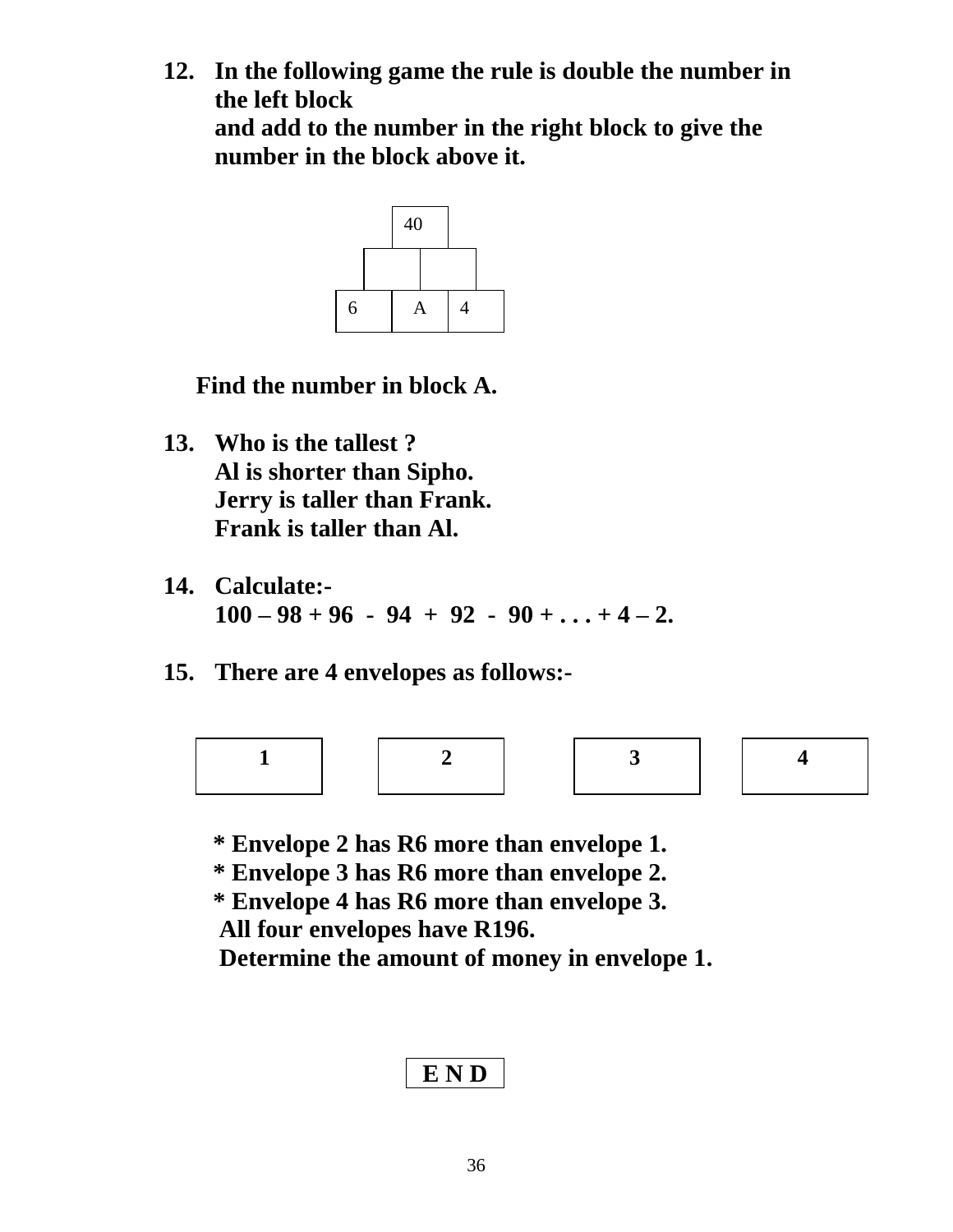

## **INSTITUTE FOR ADVANCEMENT OF MATHEMATICS AND SCIENCE (IAMS) NATIONAL FOUNDATION PHASE MATHEMATICS OLYMPIAD GRADE ONE ROUND ONE PAPER: 2007 QUESTION BOOKLET DURATION: 1 HOUR 15 MINUTES TIME: 08:30 -09:45 MARKS: 20** NAME OF LEARNER:

#### **NAME OF SCHOOL:**

#### **INSTRUCTIONS TO LEARNERS:**

- **1. You are expected to answer 15 questions.**
- **2. These are multiple choice questions. Circle the correct answer.**
- **3. Use blank pages for working. Circle the answer after you have done the working.**
- **4. You are not allowed to use the calculator.**
- **5. Read the question carefully before answering. Don't rush.**
- **6. Your teacher will read the question to you.**
- **7. First 10 questions – 1 mark each.**
- **8. Questions 11-20: 2 marks each.**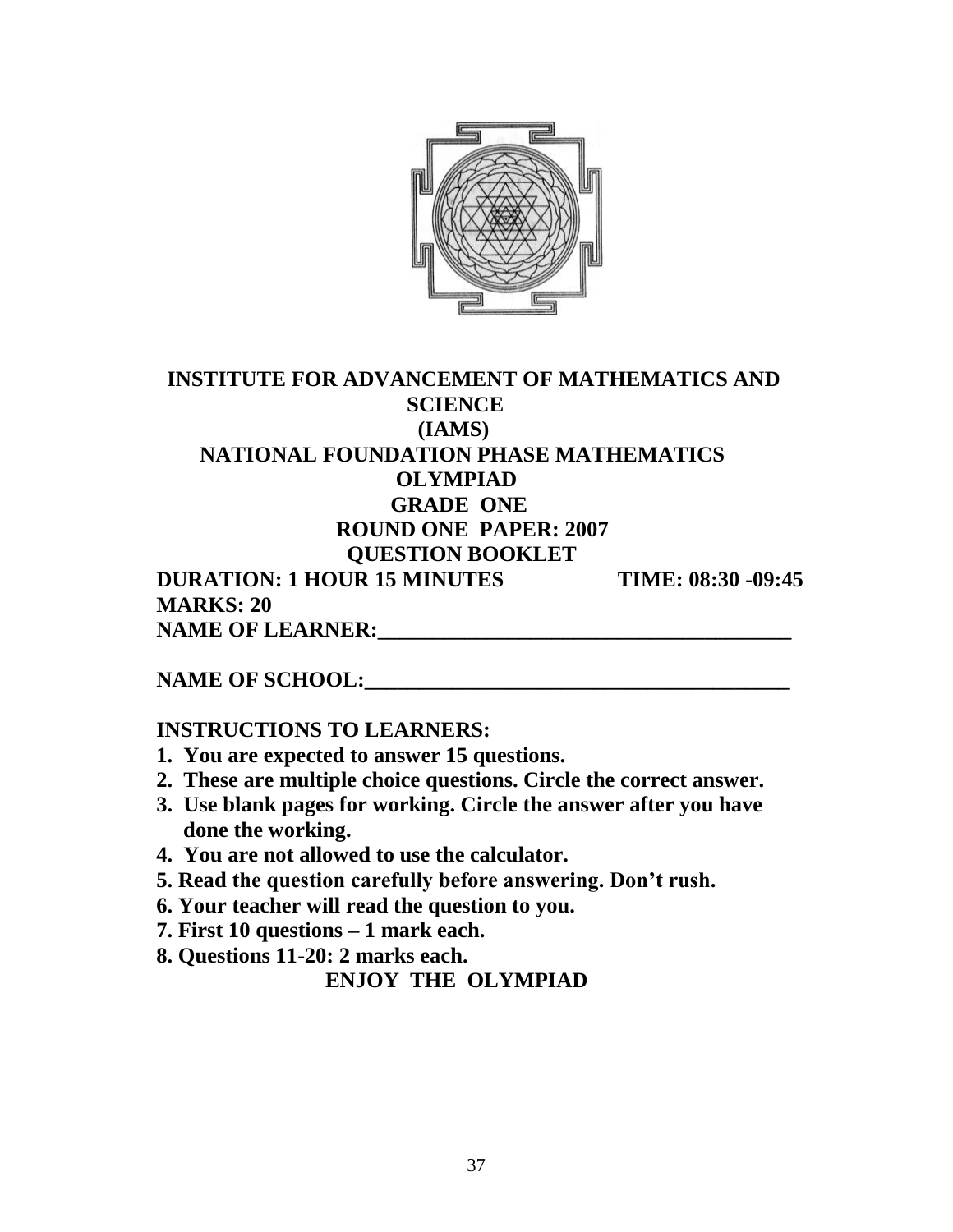

 **(A) 27 (B) 32 (C) 37**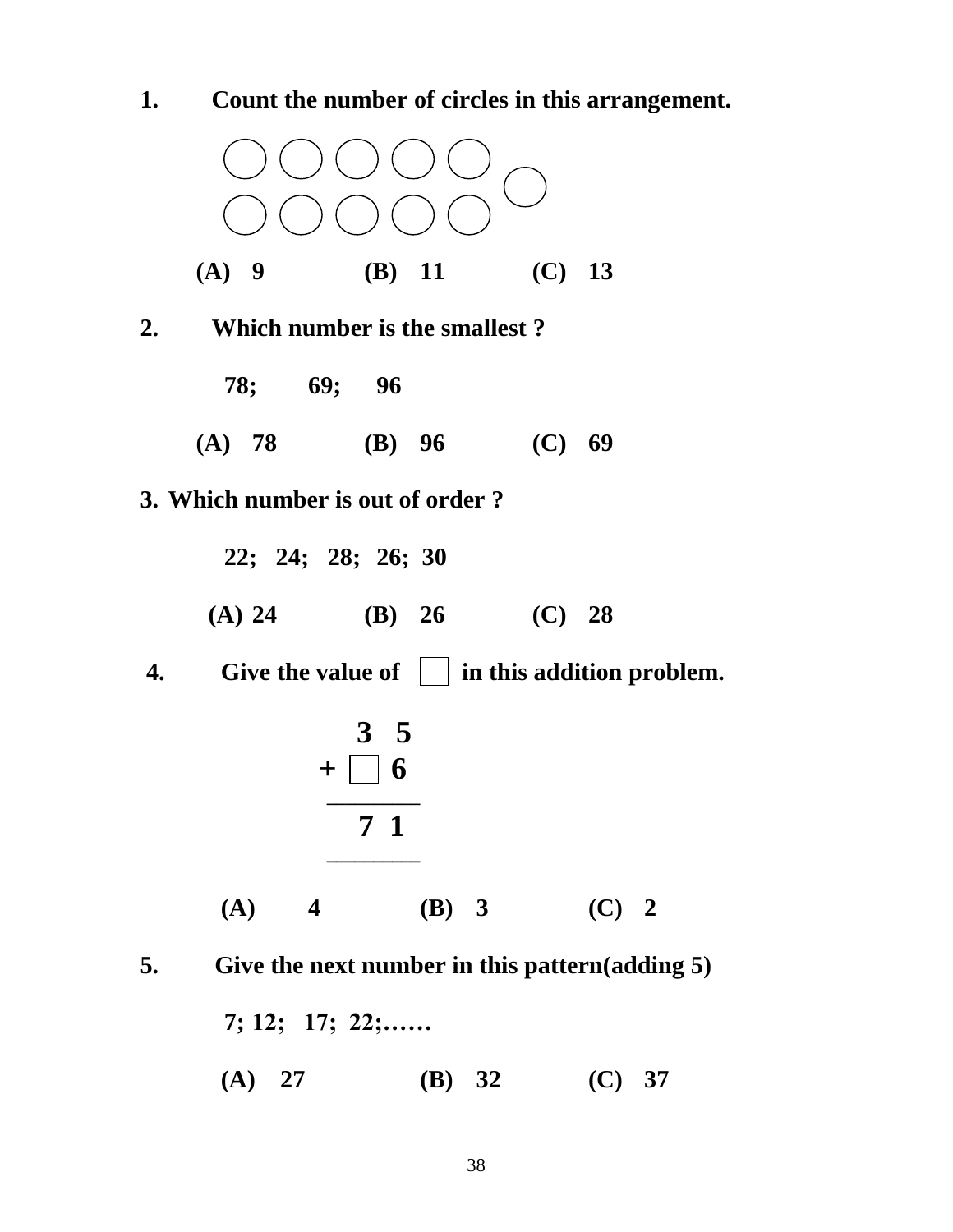**6. Find the value of** 

$$
53 + \boxed{ } = 45 + 15
$$
  
(A) 3 (B) 5 (C) 7

**7. Look at this pretty square**

| H  | 2             |    | 4  |
|----|---------------|----|----|
| 5  | 6             |    | 8  |
| 90 | 10            | 11 | 12 |
| 13 | $\mathbf{14}$ | 15 | 16 |
|    |               |    |    |

 **A coin was placed at 9 .**

 **It was moved two(2) places to the right; two(2) places upward and one(1) place to the left.**

 **On which numbered square is the coin ?**

 **(A) 1 (B) 2 (C) 5**

**8. How many blocks are there in this stack ?**



- **9. Treble the number ' 6 ' and take away 4 from the answer . What will the number now be ? (A) 10 (B) 12 (C) 14**
- **10. You are given 3 plastic number digits 3; 5 and 7 . How many different 3 digit numbers can be made ? (A) 5 (B) 6 (C) 7**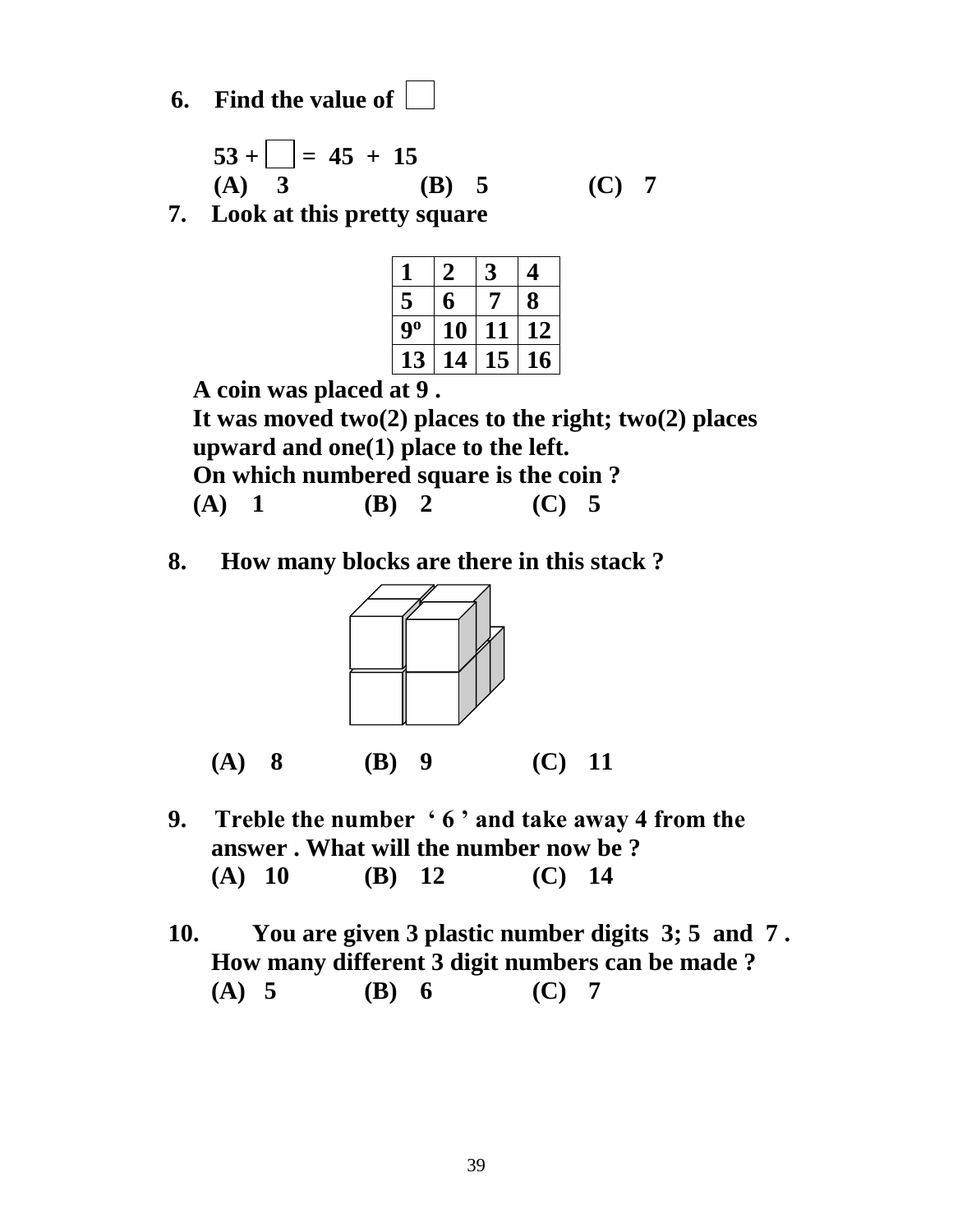**11. After giving 12 health biscuits to her friends Pam** 2  $\frac{1}{2}$  the number of health biscuits left.

**How many health biscuits did Pam start off with ? (A) 6 (B) 18 (C) 24**

- **12. Senzo had to take 5ml of medicine in the morning and in the afternoon (2 times per day). How much of medicine did Senzo take in 14 days ? (A) 120ml (B) 140ml (C) 160ml**
- **13. Tammy saw the time on the clock. What will the time in 15 hours be ?**



 **(A) 7 o' clock (B) 8 o' clock (C) 9 o' clock**

**14. If 396 + 284 = 680 then what is the answer to 386 + 274**

**(A) 640 (B) 650 (C) 660** 

 **15. Penny makes 2 boxes every 7 minutes. Tootsie makes 3 boxes every 21 minutes. They continue to work like this. How many boxes will both make in 63 minutes ? (A) 26 (B) 27 (C) 28**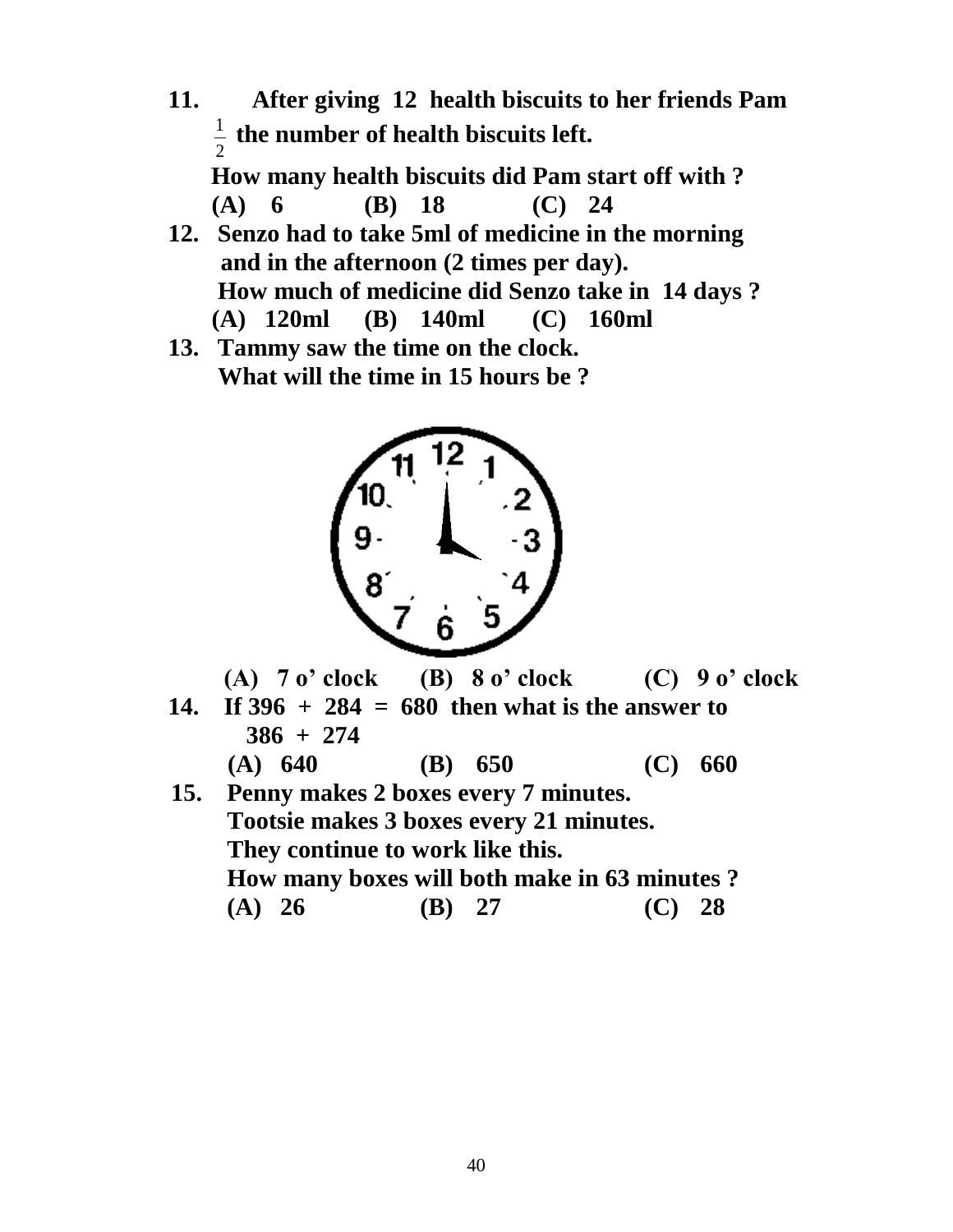

## **INSTITUTE FOR ADVANCEMENT OF MATHEMATICS AND SCIENCE (IAMS) NATIONAL FOUNDATION PHASE MATHEMATICS OLYMPIAD GRADE TWO ROUND ONE PAPER:2007 QUESTION BOOKLET DURATION: 1 HOUR 15 MINUTES TIME: 08:30 -09:45**

 **MARKS: 20** NAME OF LEARNER:

NAME OF SCHOOL:

#### **INSTRUCTIONS TO LEARNERS:**

- **1. You are expected to answer 15 questions.**
- **2. These are multiple choice questions. Circle the correct answer.**
- **3. Use blank pages for working. Circle the answer after you have done the working.**
- **4. You are not allowed to use the calculator.**
- **5. Read the question carefully before answering. Don't rush.**
- **6. Your teacher will read the question to you.**
- **7. First 10 questions – 1 mark each.**
- **8. Questions 11-20: 2 marks each.**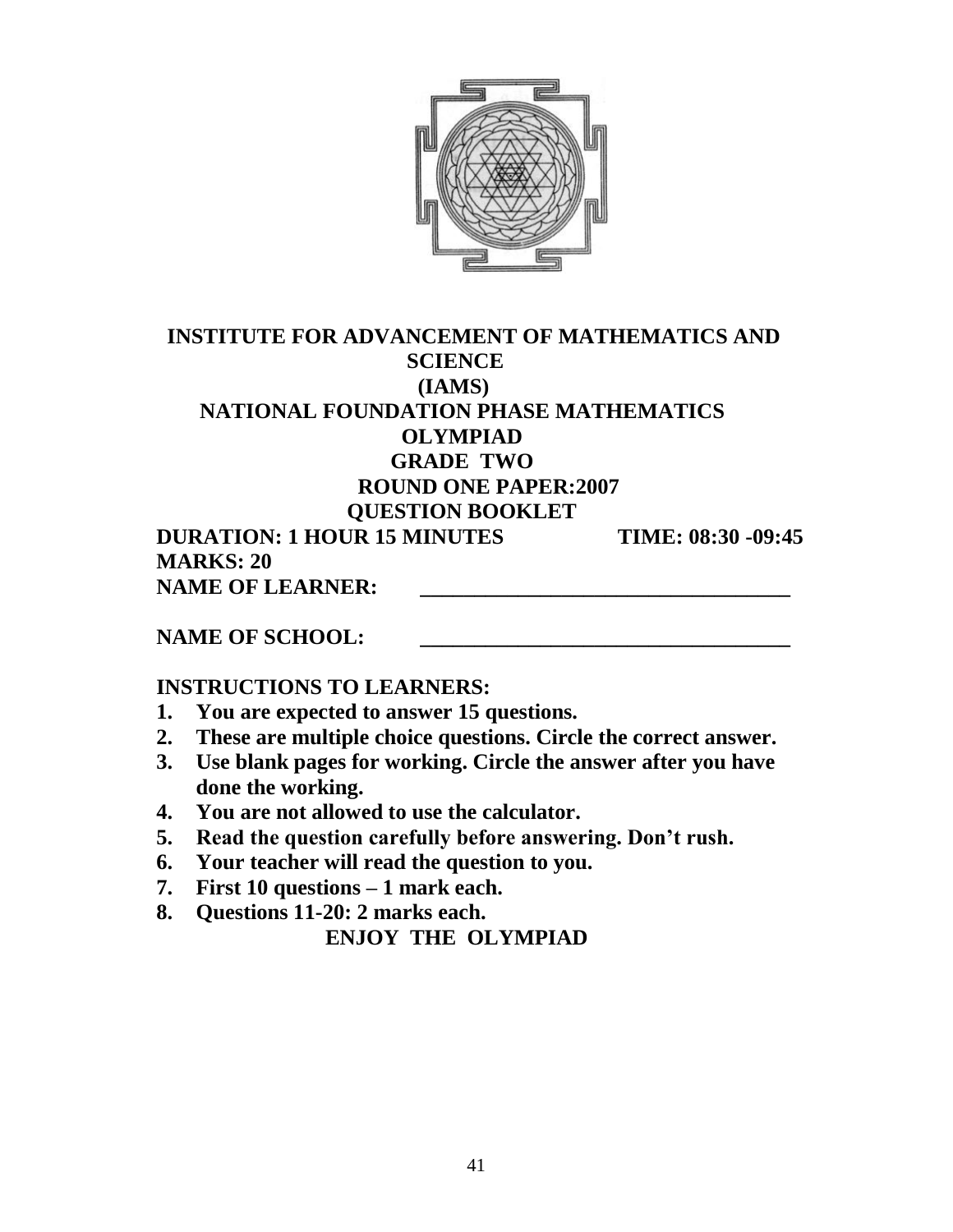**1. Count the number of rectangles in this arrangement: (A) 17 (B) 19 (C) 21 2. Find the value of**   $56 + 34 = 50 +$  **(A) 40 (B) 50 (C) 60 3. Find**  2  $\frac{1}{2}$  of 36. **(A) 16 (B) 18 (C) 20 4. Double 39 equals: (A) 74 (B) 76 (C) 78 5.** Write down the value of  $\Box$  in the following addition  **problem :- 5 3 + \_\_\_\_\_\_\_\_\_ 8 0 \_\_\_\_\_\_\_\_ (A) 3 (B) 2 (C) 1**

**6. After receiving 18 beads from Precious, Denny had 60 beads. How many beads did she start off with?**

| (A) 32 | (B) $36$ | $(C)$ 42 |
|--------|----------|----------|
|        |          |          |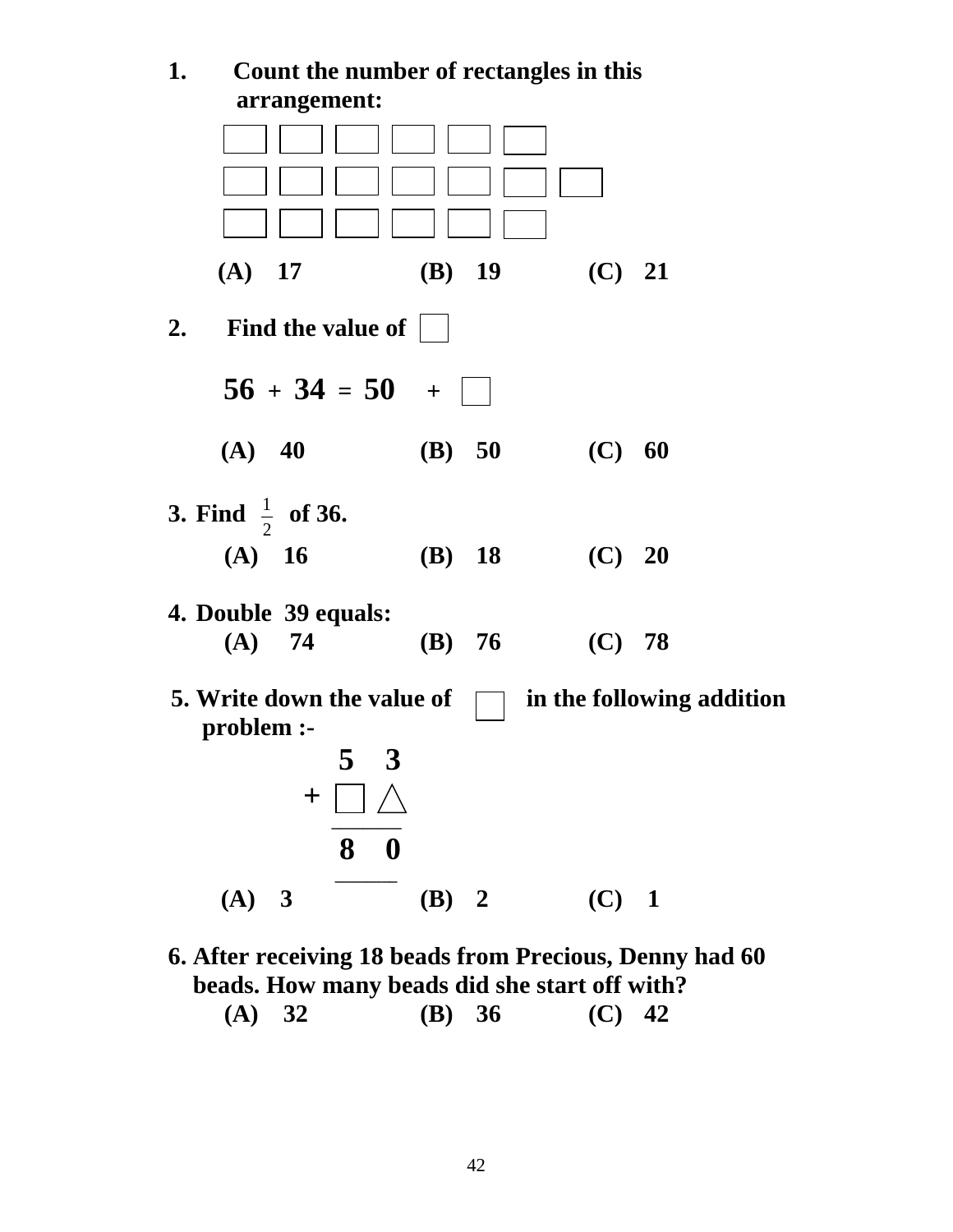**7. Write down the value of**  in the subtraction **problem:**

$$
\begin{array}{r} 7\phantom{0}5 \\ -3\phantom{0} \\ \hline 3\phantom{0}8 \end{array}
$$

 **(A) 5 (B) 7 (C) 9**

$$
(C) 9
$$

**8. There are 24 numbered blocks below:-**

|                |    | 3  | 4        | 5  | 6         |
|----------------|----|----|----------|----|-----------|
| $\overline{7}$ | 8  | 9  | $P_{10}$ | 11 | <b>12</b> |
| 13             | 14 |    | 15 16    | 17 | <b>18</b> |
| 19             | 20 | 21 | 22       | 23 | 24        |

 **P moved 3 blocks to the left, 2 blocks down and 4 blocks to the right. On which block is P now on ? (A) 23 (B) 24 (C) 17**

**9.** 



 **Honeybee moves from one flower to the next in the following way:-** 

 **It started at flower I and moved to flower G and then to flower E(skipping one flower each time). Honeybee visited 50 flowers.** 

 **Which flower did Honeybee end up in ? (A) G (B) E (C) C**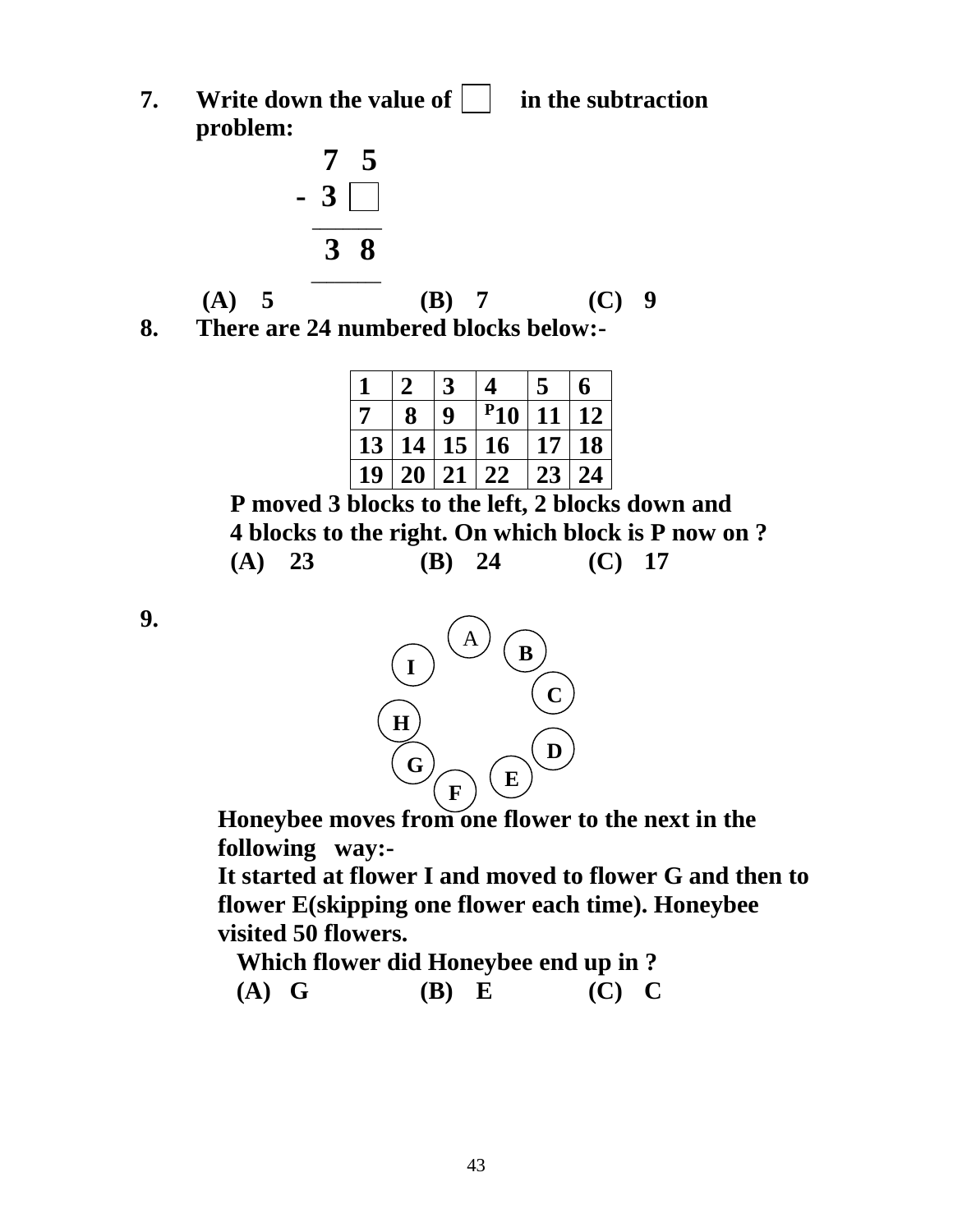**10. Links and Chains**

 **Double the number each time to move from one block**  to the other . Which number is in block  $1$  ?



 **26 sweets. How many sweets did Lily start with ? (A) 45 (B) 48 (C) 54** 

**13. Pearl had 3 teaspoons of 5ml of medicine 2 times each day. After how many days will the medicine of a 200ml container be finished ?**

 **(A) 5days (B) 6 days (C) 7 days 14. Thabo is 3 years older than Bishop. Bishop is 6 years younger than Jeff. Jeff is 15 years old. What is Thabo's age ? (A) 9 (B) 12 (C) 14** 

**15. The following is in balance.**

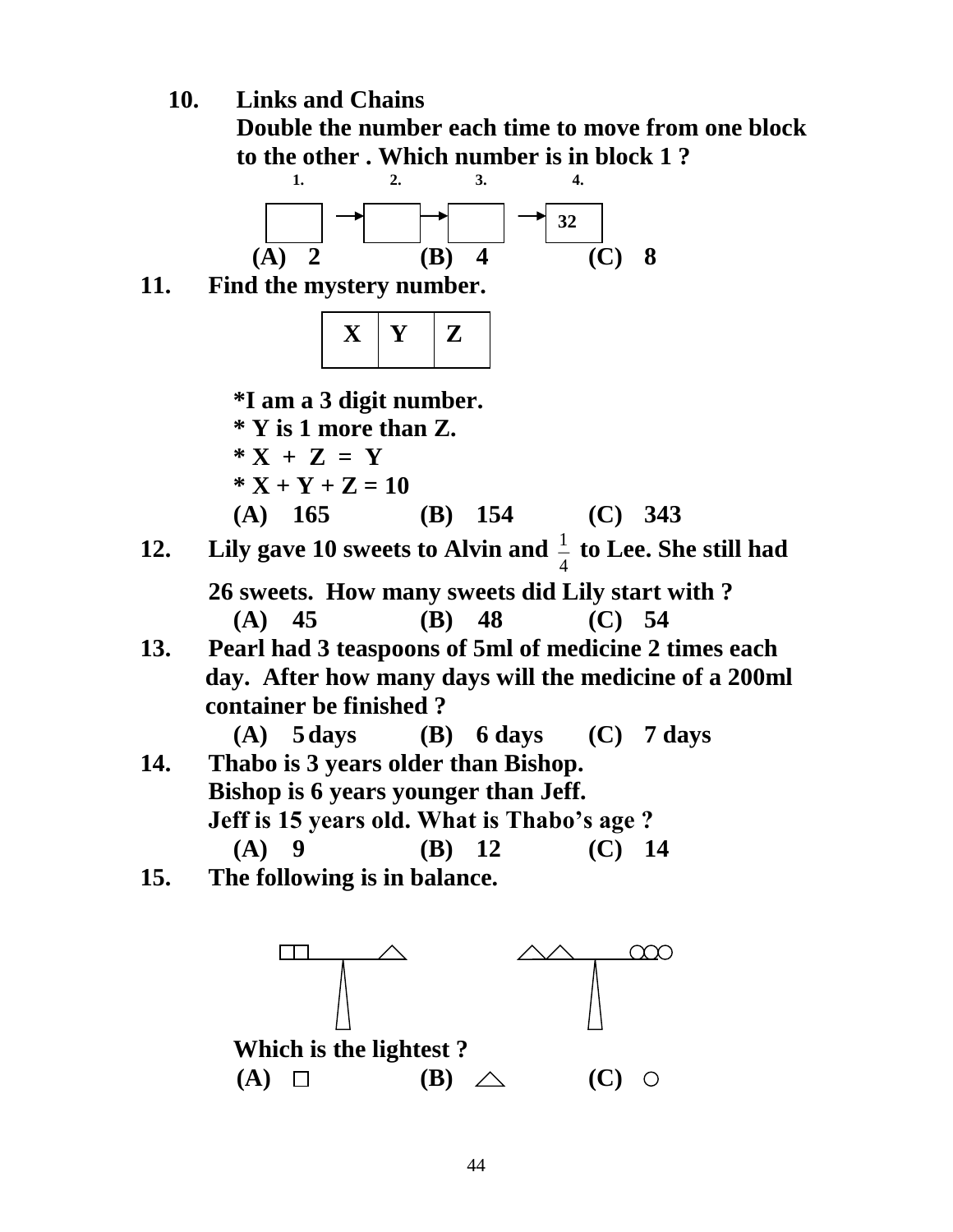

### **INSTITUTE FOR ADVANCEMENT OF MATHEMATICS AND SCIENCE (IAMS) NATIONAL FOUNDATION PHASE MATHEMATICS OLYMPIAD GRADE THREE ROUND ONE PAPER:2007 QUESTION BOOKLET DURATION: 1 HOUR 15 MINUTES TIME: 08:30 -09:45 MARKS: 20**

 **NAME OF LEARNER:\_\_\_\_\_\_\_\_\_\_\_\_\_\_\_\_\_\_\_\_\_\_\_\_\_\_\_\_\_\_\_\_\_\_\_\_\_\_** 

**NAME OF SCHOOL:** 

## **INSTRUCTIONS TO LEARNERS:**

- **1. You are expected to answer 15 questions.**
- **2. These are multiple choice questions. Circle the correct answer.**
- **3. Use blank pages for working. Circle the answer after you have done the working.**
- **4. You are not allowed to use the calculator.**
- **5. Read the question carefully before answering. Don't rush.**
- **6. Your teacher will read the question to you.**
- **7. First 10 questions – 1 mark each.**
- **8. Questions 11-20: 2 marks each.**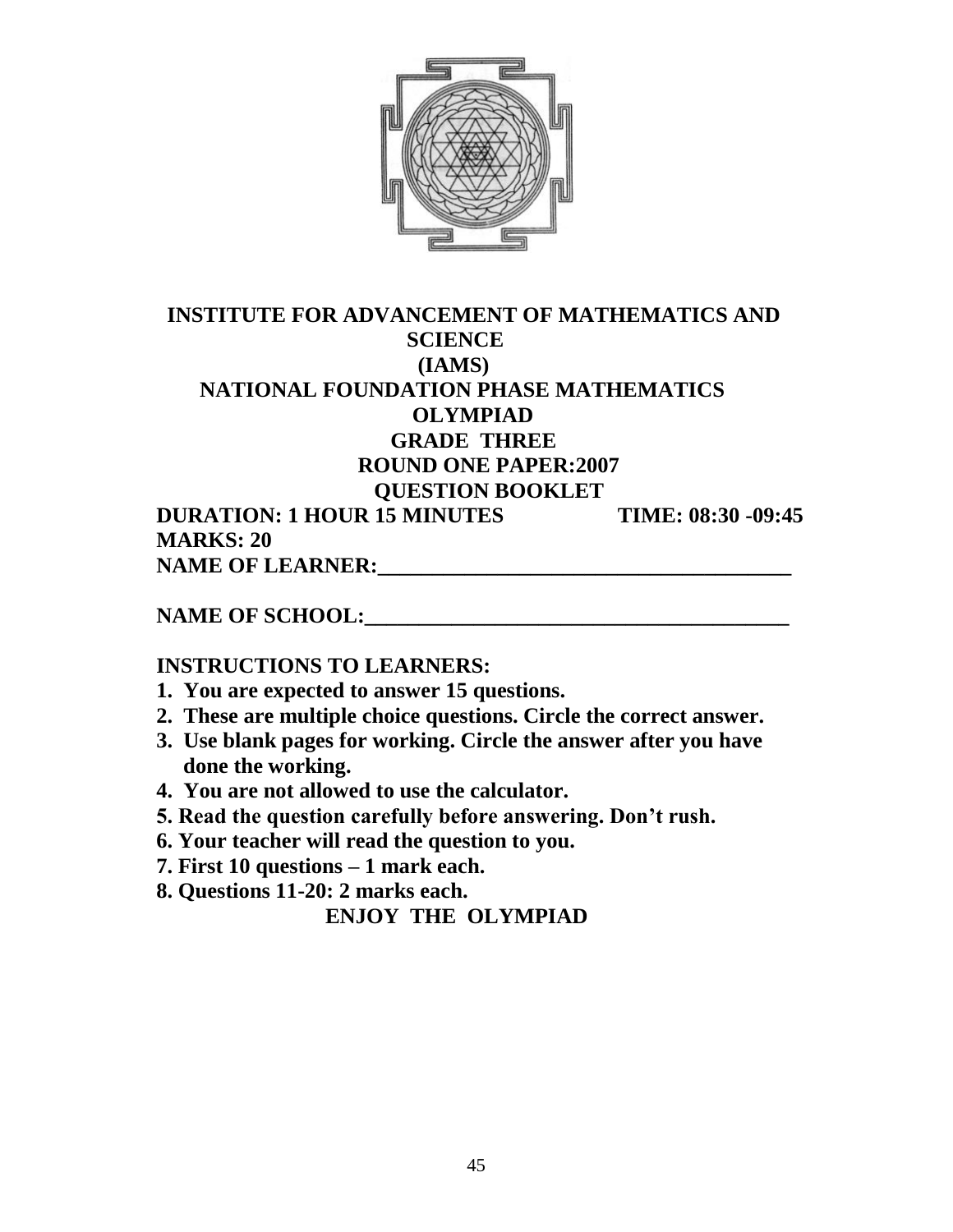| 1.            | Find the value of $\ \cdot\ $ to make this sentence true.                                                  |                                                           |                                                   |  |  |  |  |  |
|---------------|------------------------------------------------------------------------------------------------------------|-----------------------------------------------------------|---------------------------------------------------|--|--|--|--|--|
|               |                                                                                                            | $40 - \Box - 8 = 20$                                      |                                                   |  |  |  |  |  |
|               | $(A)$ 10                                                                                                   | $\overline{(\mathbf{B})}$ 11 $\overline{(\mathbf{C})}$ 12 |                                                   |  |  |  |  |  |
| $2_{\bullet}$ | My cellphone number is 0833571267.                                                                         |                                                           |                                                   |  |  |  |  |  |
|               | The sum of the digits of my cellphone number is                                                            |                                                           |                                                   |  |  |  |  |  |
|               | $(A)$ 40                                                                                                   | (B) 41 (C) 42                                             |                                                   |  |  |  |  |  |
| 5.            | pattern:-                                                                                                  |                                                           | Write down the $7th$ number of this pretty number |  |  |  |  |  |
|               | 6; 11; 16; 21;                                                                                             |                                                           |                                                   |  |  |  |  |  |
|               |                                                                                                            | (A) 36 (B) 41 (C) 46                                      |                                                   |  |  |  |  |  |
| 4.            | Thelma counted in 3's as follows:-                                                                         |                                                           |                                                   |  |  |  |  |  |
|               | $3; 6; 9; 12; \ldots$                                                                                      |                                                           |                                                   |  |  |  |  |  |
|               | She stopped at the 31 <sup>st</sup> number.                                                                |                                                           |                                                   |  |  |  |  |  |
|               | What number did she count last?                                                                            |                                                           |                                                   |  |  |  |  |  |
|               | $(A)$ 87                                                                                                   | (B) 90                                                    | (C) 93                                            |  |  |  |  |  |
| 5.            |                                                                                                            | Which number is out of order?                             |                                                   |  |  |  |  |  |
|               | 2; 5; 9; 20; 13; 27                                                                                        |                                                           |                                                   |  |  |  |  |  |
|               |                                                                                                            | (A) 9 	 (B) 13 	 (C) 20                                   |                                                   |  |  |  |  |  |
| 6.            |                                                                                                            | Harry needs R215 to buy a game. He had                    |                                                   |  |  |  |  |  |
|               |                                                                                                            |                                                           |                                                   |  |  |  |  |  |
|               | two R50 notes, three R20 notes and a R5 coin.<br>How much more does he need to buy this game?              |                                                           |                                                   |  |  |  |  |  |
|               | $(A)$ R40                                                                                                  |                                                           | (B) R50 (C) R60                                   |  |  |  |  |  |
|               |                                                                                                            |                                                           |                                                   |  |  |  |  |  |
| 7.            | Harry receives R36 every week as spending money.<br>How much money does he receive in one month (4 weeks)? |                                                           |                                                   |  |  |  |  |  |
|               |                                                                                                            |                                                           |                                                   |  |  |  |  |  |
|               | $(A)$ R144                                                                                                 |                                                           | (B) R152 (C) R160                                 |  |  |  |  |  |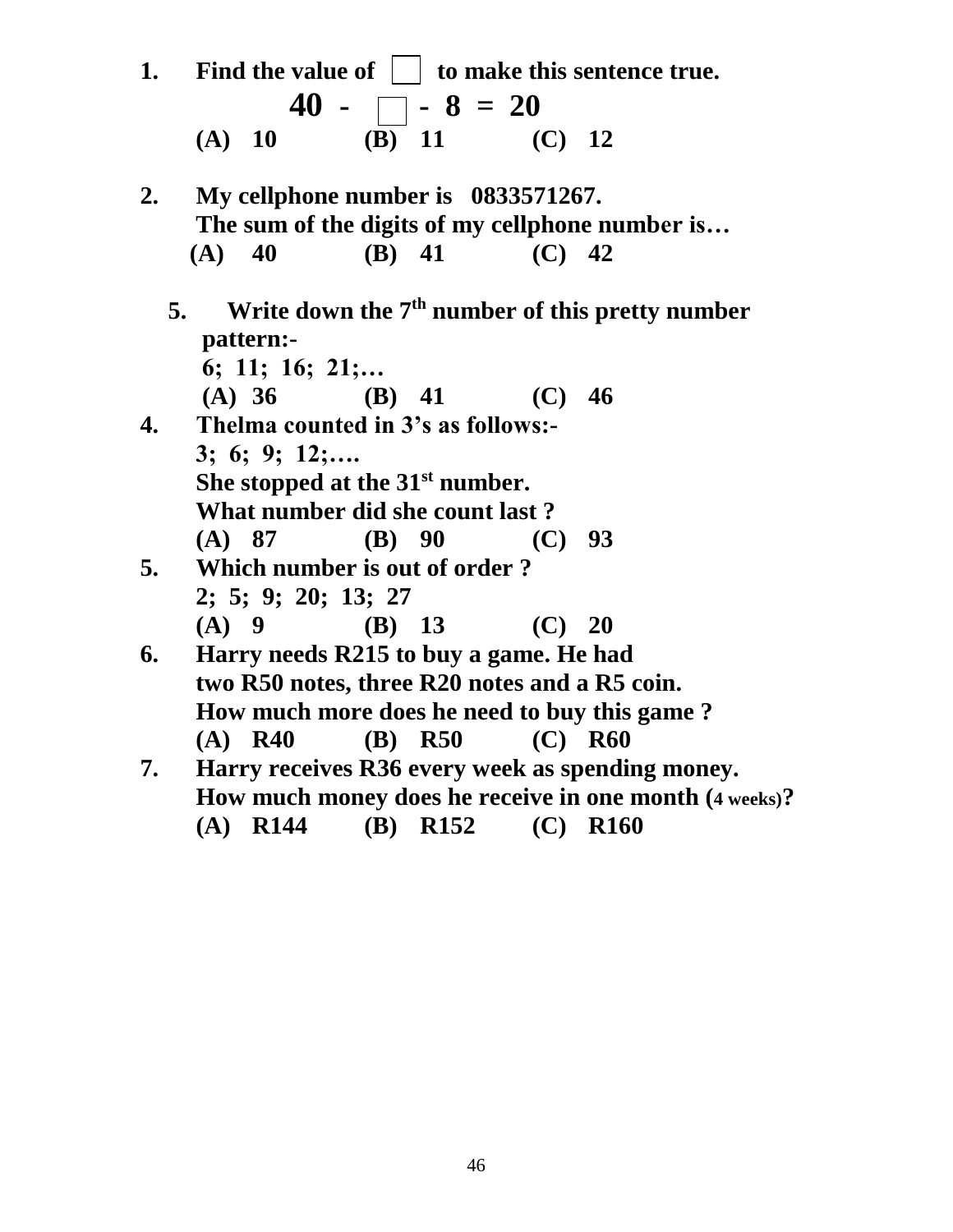**8. The total number of cubes in this arrangement is…**



**10. How many numbers in the rectangles below give an answer of more than 200 when multiplied by 5 ?** 



**11. How many triangles of all sizes are there in this figure ?**



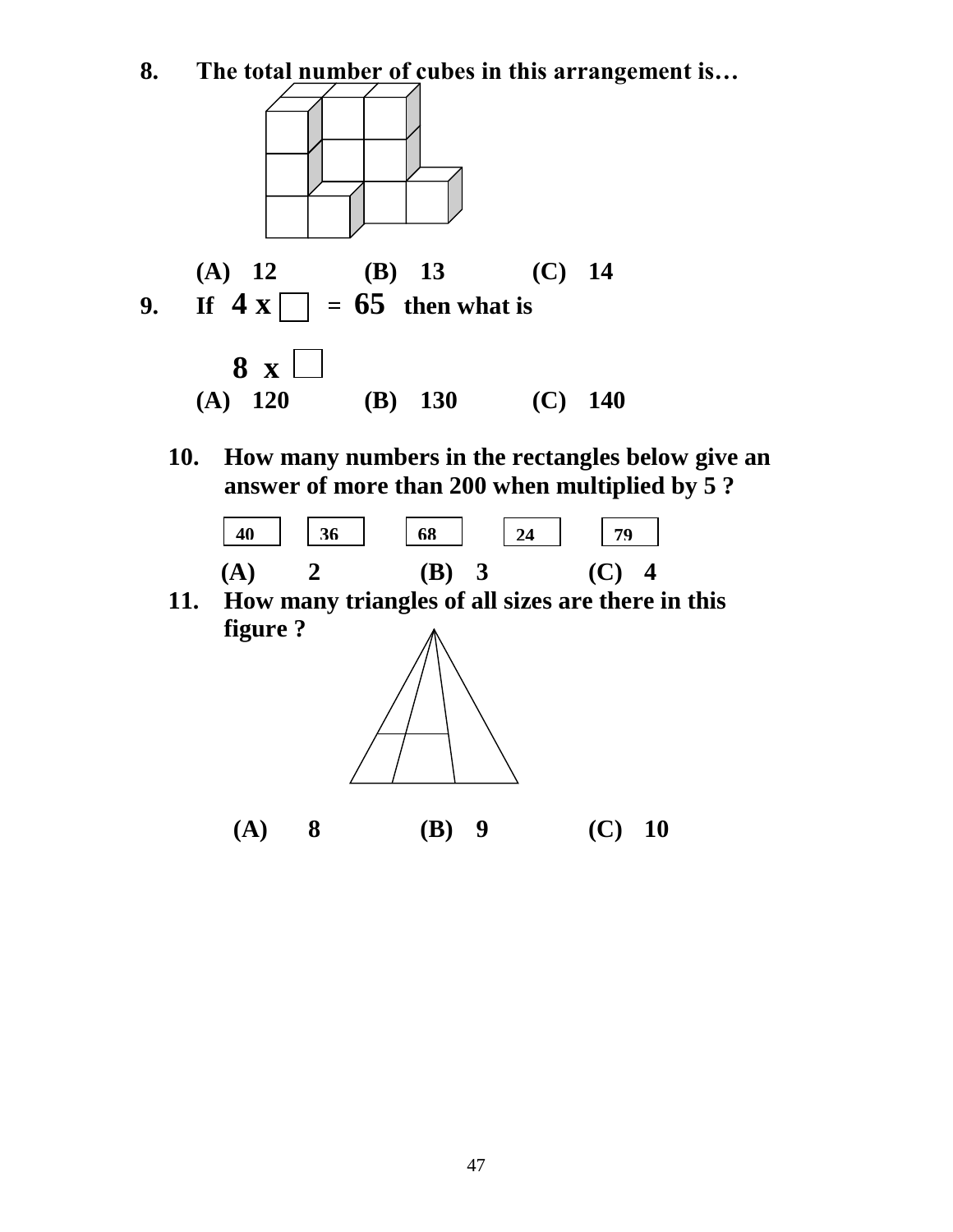**12. Guess the number I stand for:-**

 $\mathbf{X} \mathbf{Y} \mathbf{Z}$ 

- **I am a 3 digit number.**
- **Y is 3 less than X multiplied by Z.**
- $X + Y + Z = 14$
- **(A) 394 (B) 296 (C) 275**
- **13. For every 3 red beads in a chain there are 2 green beads.**

**●●●○○●●●○○●●●○○….**

**The chain has 70 beads.**

**How many red beads does this chain have ?**

**(A) 28 (B) 40 (C) 42**

- **14. Each of the 4 girls participates in one activity only. The activities are swimming; chess; dancing and art.**
	- **Amy does not swim.**
	- **Claire used to play chess and does not like dancing.**
	- **Diane does not like dancing.**
	- **Bess does well in art.**

 **Who takes part in chess?**

**(A) Diane (B) Claire (C) Amy**

**15. In the game below no number must appear more than once in a row or column. Use only 1;2;3;4;5.**

**What is**  $X + Y$ **?** 

|             | σ |     |   |     |   |
|-------------|---|-----|---|-----|---|
|             |   |     |   |     |   |
| $({\bf A})$ |   | (B) | 8 | (C) | 9 |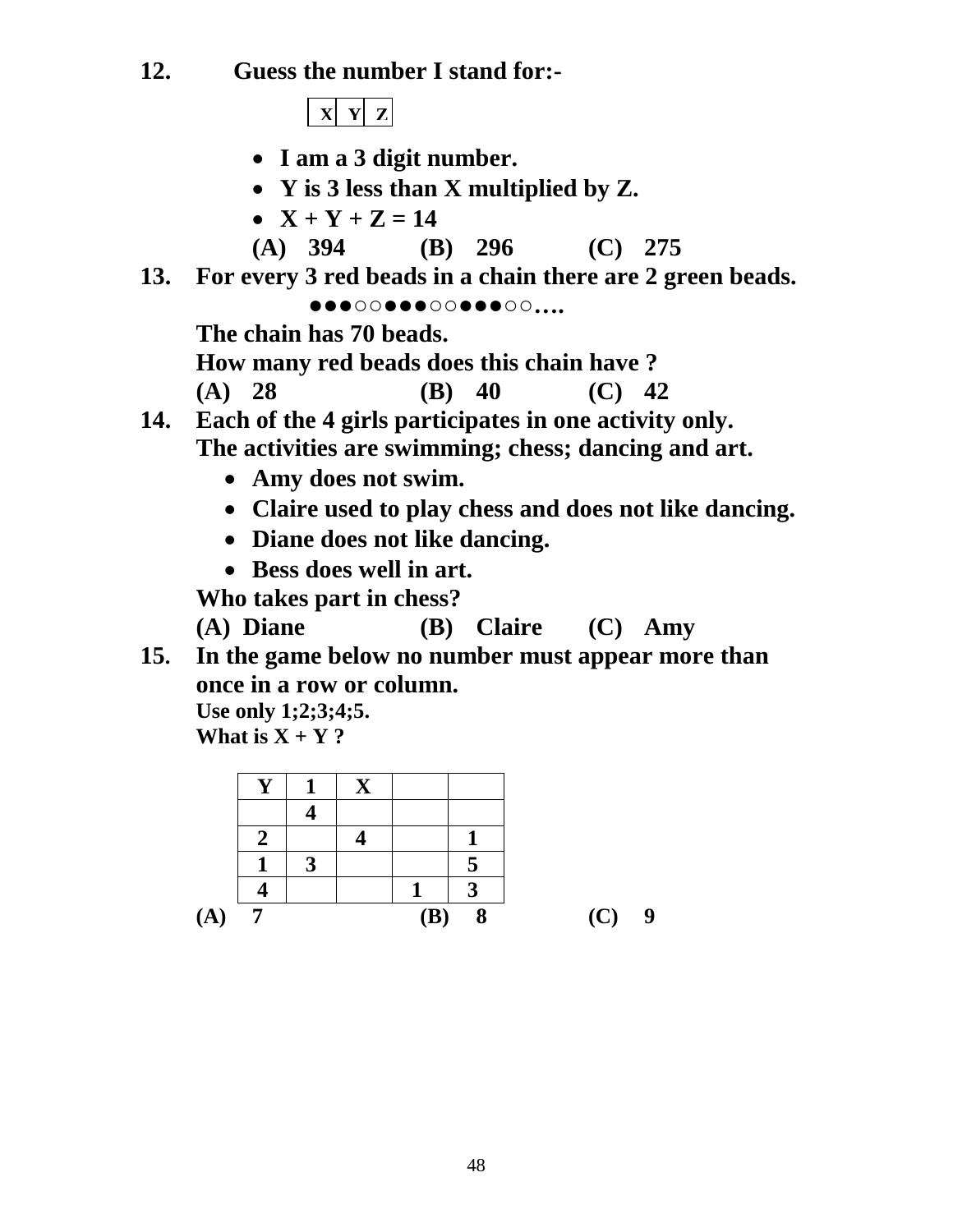#### **INSTITUTE FOR ADVANCEMENT OF MATHEMATICS AND SCIENCE (IAMS**



## **NATIONAL FOUNDATION PHASE MATHEMATICS OLYMPIAD GRADE ONE FINAL ROUND PAPER: 2007 QUESTION BOOKLET**

 **DURATION: 1 HOUR 15 MINUTES TIME: 08:30 -09:45 MARKS: 20 DATE: 10 OCTOBER 2007** 

#### **INSTRUCTIONS TO LEARNERS:**

- **1. You are expected to answer 15 questions.**
- **2. Use the answer booklet for your answers.**
- **3. Use the space provided for your working.**
- **4. You are not allowed to use the calculator.**
- **5. Read the question carefully before answering. Don't rush.**
- **6. Your teacher will read the question to you.**
- **7. First 10 questions – 1 mark each.**
- **8. Questions 11-20: 2 marks each.**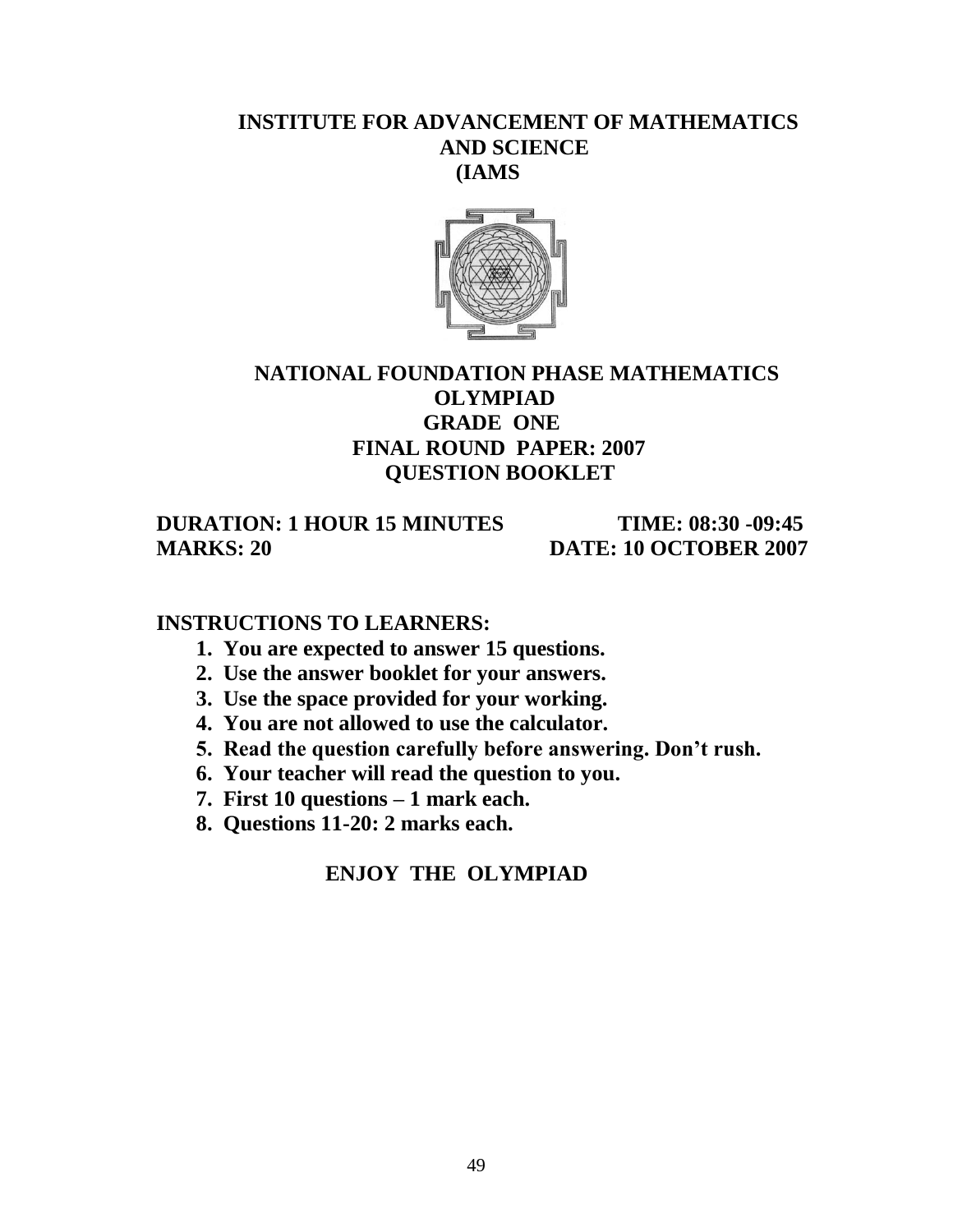**1. How many circles are there in this arrangement ?**



- **2. Which number is 2 less than 71 ?** 
	- **73; 69; 86**
- **3. Write down the number which is 9 more than 38.**
- **4.** Give the value of  $\Box$  in this addition problem.



**6. Give the next number in this pattern.**

**13;18;23;28;……**

- **7. Find the value of** 
	- $48 = |$   $| + |$   $| + |$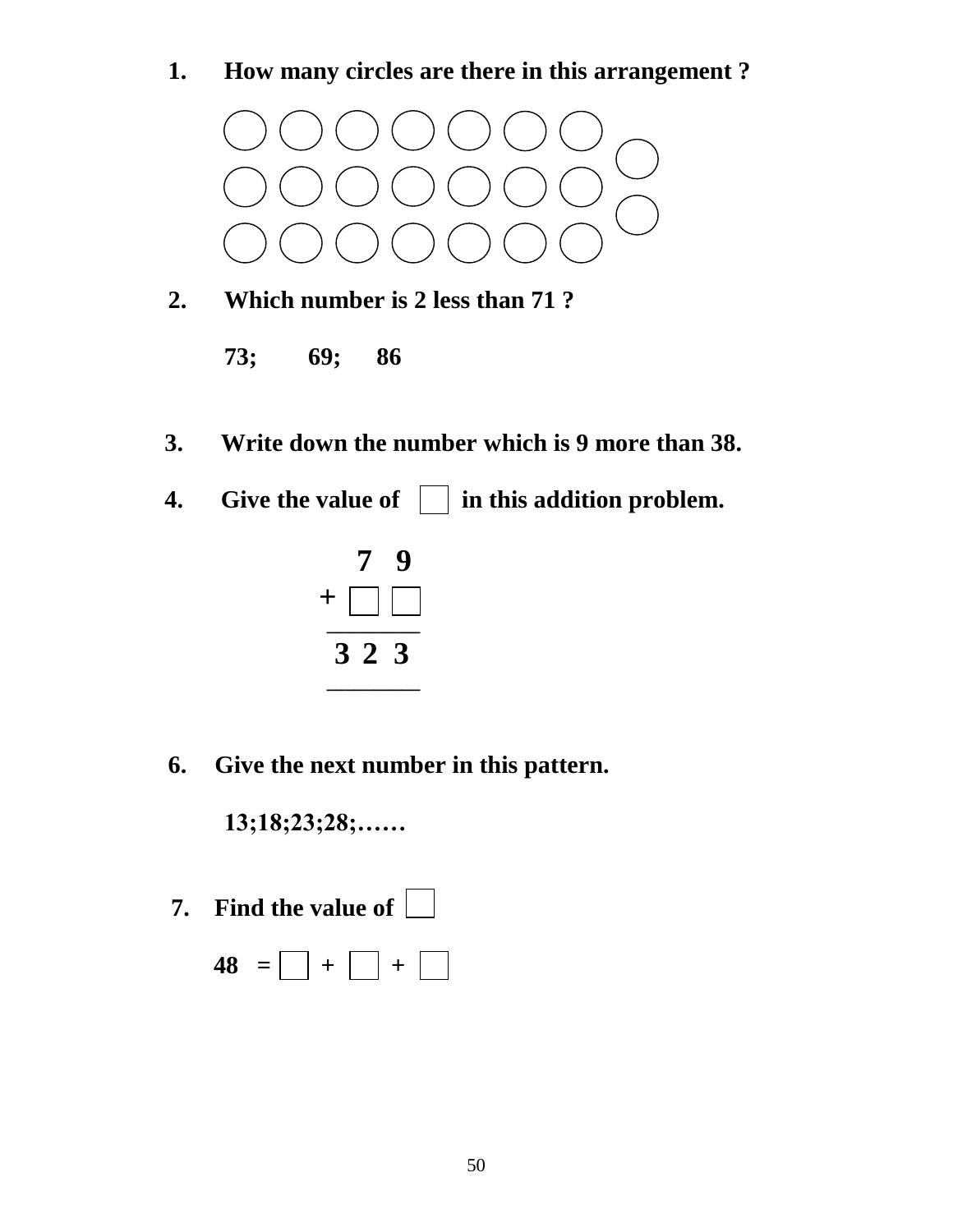**8. Nellie counted in 5's as follows:-**

**5; 10; 15; 20; 25; . . . Write down the units digit of the 20th number.**

**9. How many blocks are there in this stack ?**



- **10. 5 cans energy drinks cost R16. How many cans energy drinks could you get for R48 ?**
- **11. At a superstore you could get 2 CD's free for every 5 CD's bought Jerrico received 10 free CD's . How many CD's did Jerrico pay for ?**



 **3 matchsticks are used to make 1 triangle. 7 matchsticks are used to make 3 triangles. 11 matchsticks are used to make 5 triangles. How many matchsticks are used to make the 11 triangles ?**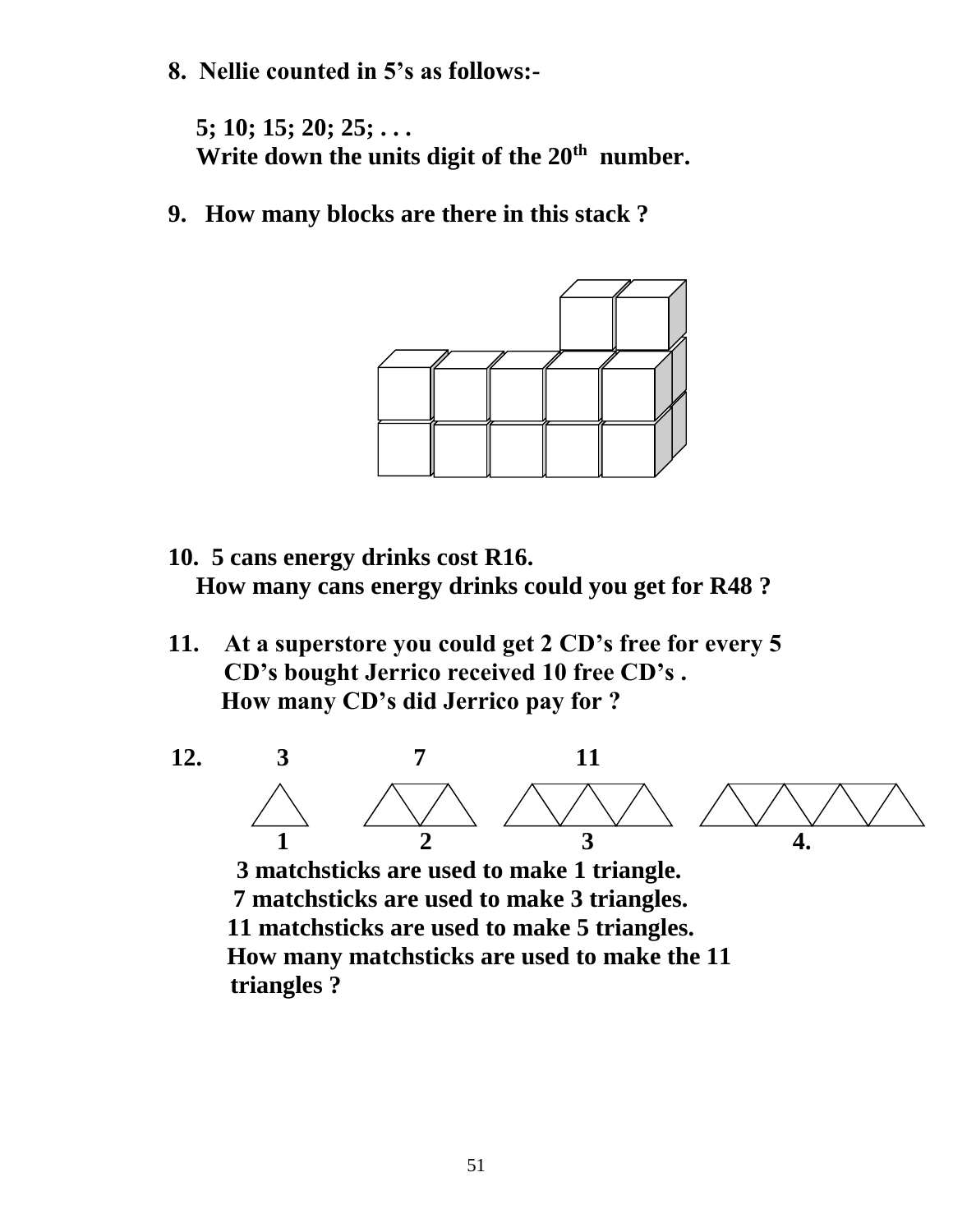- **12. When two numbers were added Cindy had the answer 30.When one number was doubled and added to the other number the answer was 42. Write down the larger number.**
- **13. When Pretty counted her dolls in 2's she had I left. When she counted her dolls in 3's she had none left. What is the smallest number of dolls Pretty counted ?**
- **14. Tina was given 5 less health sweets than Sipho. Dineo was given 5 more health sweets than Sipho. All three had 42 health sweets. How many health sweets did Dineo have ?**
- **15. Three red beads are placed between every two blue beads. There are 16 blue beads. After looking at the arrangement below work out the number of red beads.**

 **B R R R B R R R B R R R B . . . Ω ☼ ☼ ☼ Ω ☼ ☼ ☼ Ω ☼ ☼ ☼ Ω …**

# **E N D**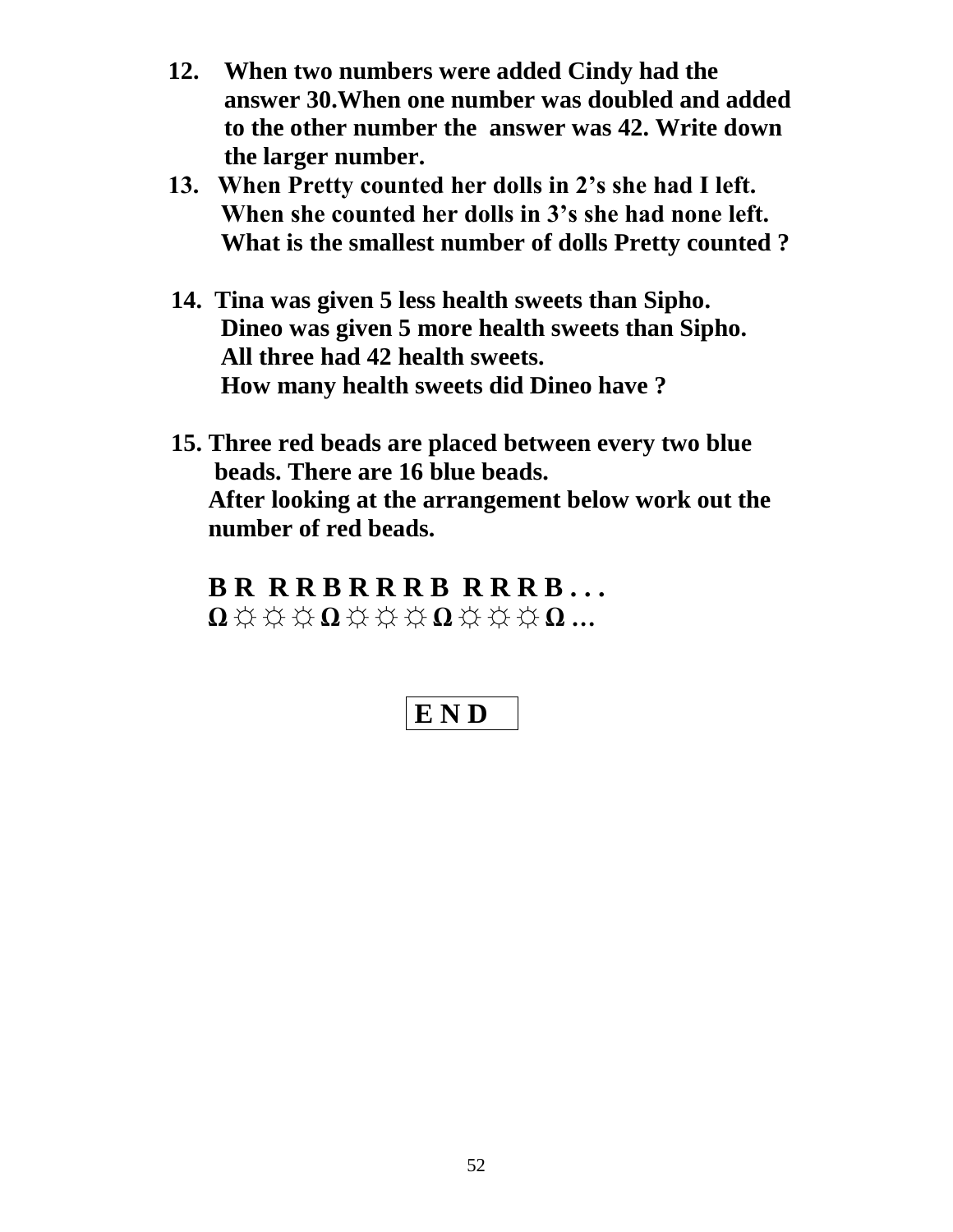#### **INSTITUTE FOR ADVANCEMENT OF MATHEMATICS AND SCIENCE (IAMS)**



## **NATIONAL FOUNDATION PHASE MATHEMATICS OLYMPIAD GRADE TWO FINAL ROUND PAPER: 2007 QUESTION BOOKLET**

 **DURATION: 1 HOUR 15 MINUTES TIME: 08:30 -09:45 MARKS: 20 DATE: 11 OCTOBER 2007** 

#### **INSTRUCTIONS TO LEARNERS:**

- **1. You are expected to answer 15 questions.**
- **2. Use the answer booklet for your answers.**
- **3. Use the space provided for your working.**
- **4. You are not allowed to use the calculator.**
- **5. Read the question carefully before answering. Don't rush.**
- **6. Your teacher will read the question to you.**
- **7. First 10 questions – 1 mark each.**
- **8. Questions 11-20: 2 marks each.**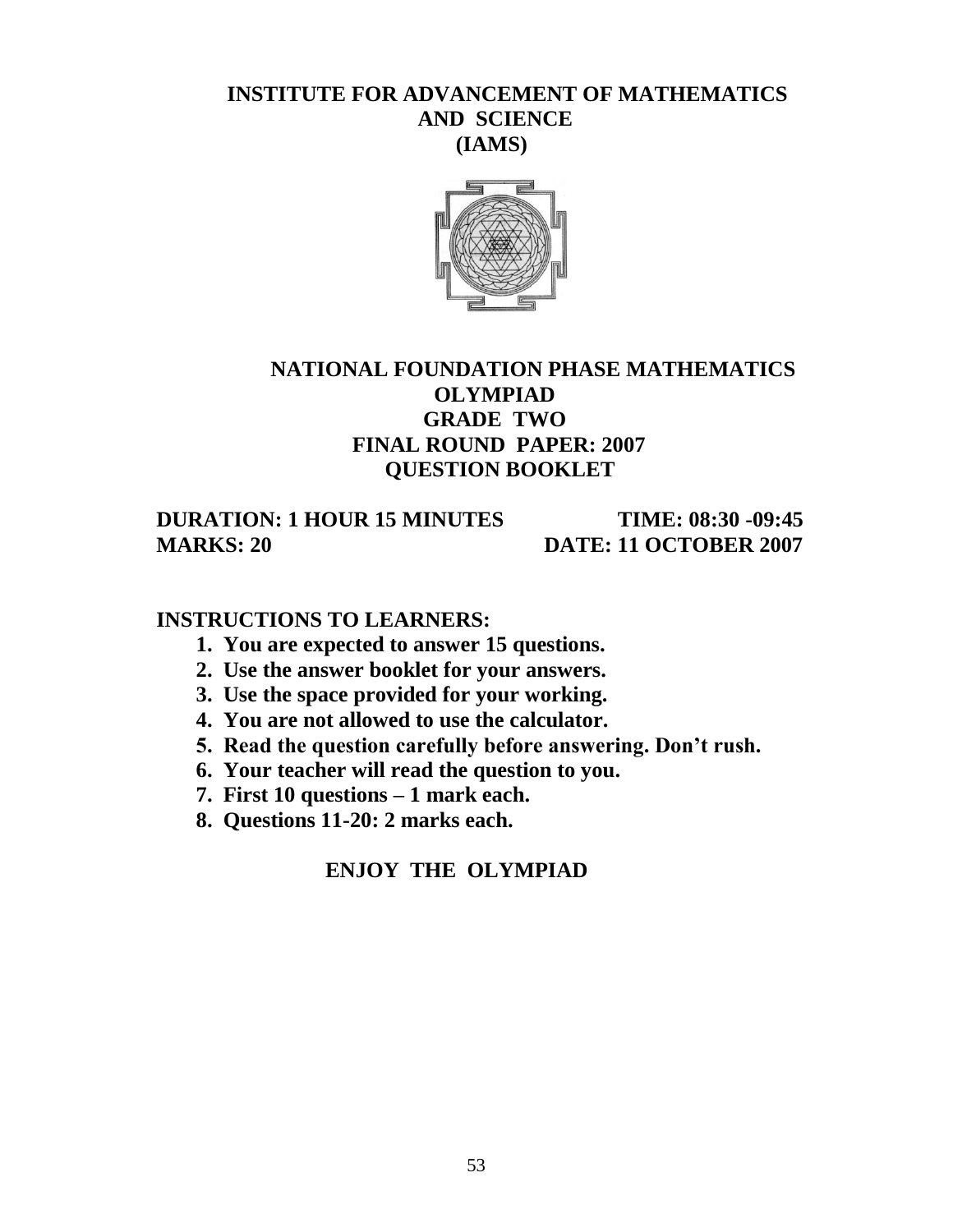**1. Write down the 9th term of the sequence:-**

**7; 11; 15; 19; . . .**

**2. Write down the unit's digit of the 80th number.**

**5; 10; 15; 20; . . .** 

 **3. Lindiwe counted in 3's as follows:-**

**3; 6; 9; 12; 15; . . .**

 **What position does the number 75 occupy ?** 

**4. Each letter in the following subtraction problem represents a digit. Find the digit B ?**

$$
\begin{array}{c}\n \text{A B} \\
+ \text{B A} \\
\hline\n 1 8\n \end{array}
$$

**5. Find the value of**   $\bullet$ 0 -  $\Box$  =  $\Box$  +  $\Box$  +  $\Box$  +  $\Box$  +  $\Box$  **6. Find the value of** 

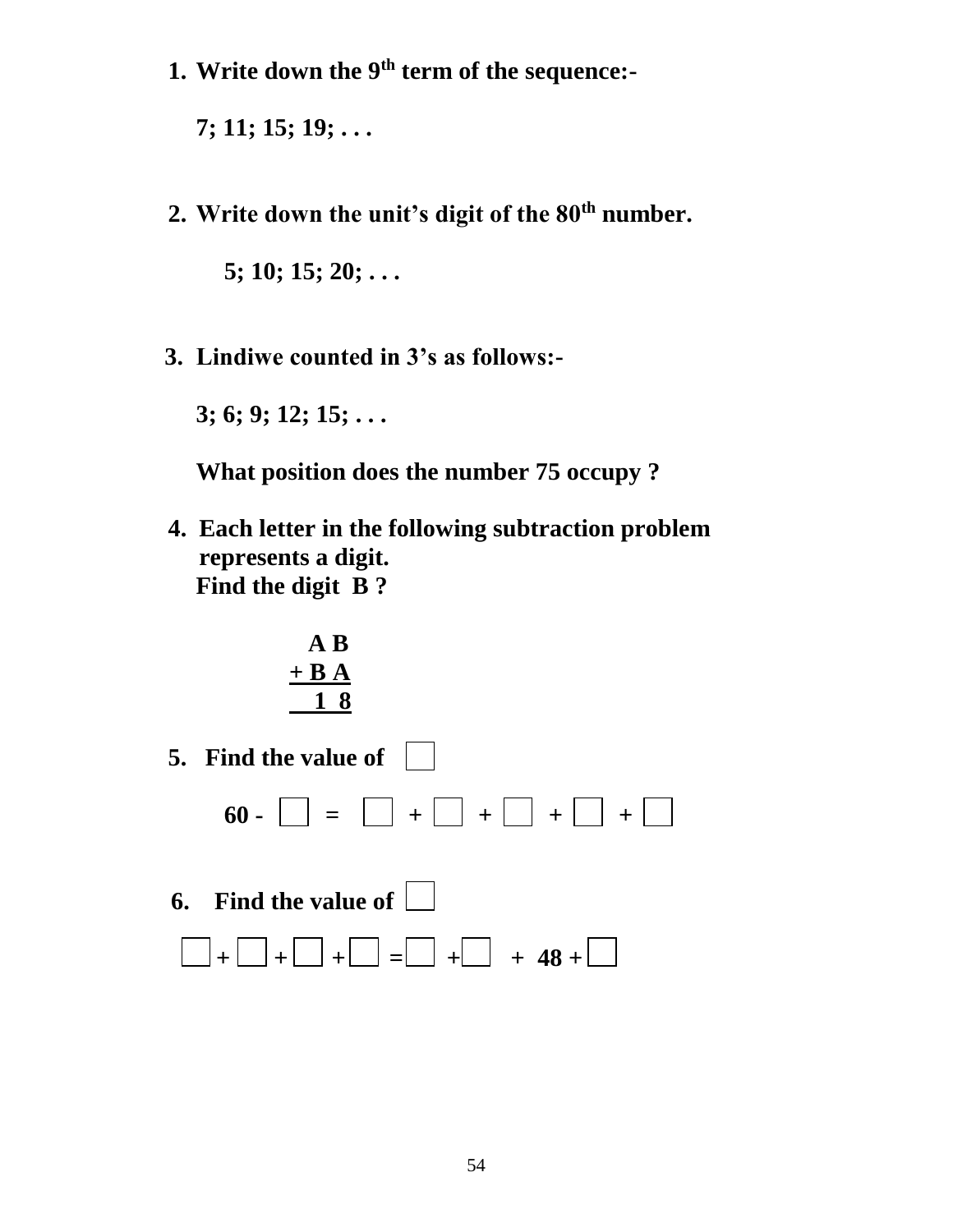**7. Reader counted in 9's as follows:-**

**9; 18; 27; 36; 45; . . . Write down the 45th number .** 

**8. How many blocks are there in this stack ?**



- **9. 5 health bars cost R23. How many health bars could you get for R69 ?**
- **10. It takes 20 minutes to make 7 large boxes using a machine.**

**It takes 10 minutes to make 3 small boxes using another machine. How many more larger boxes can be made in one hour if both machines work for one hour?**

 **11.**



 **4 matchsticks are used to make 1 square. 7 matchsticks are used to make 2 squares. 10 matchsticks are used to make 3 squares.**

 **How many squares can be made from 61 matchsticks ?**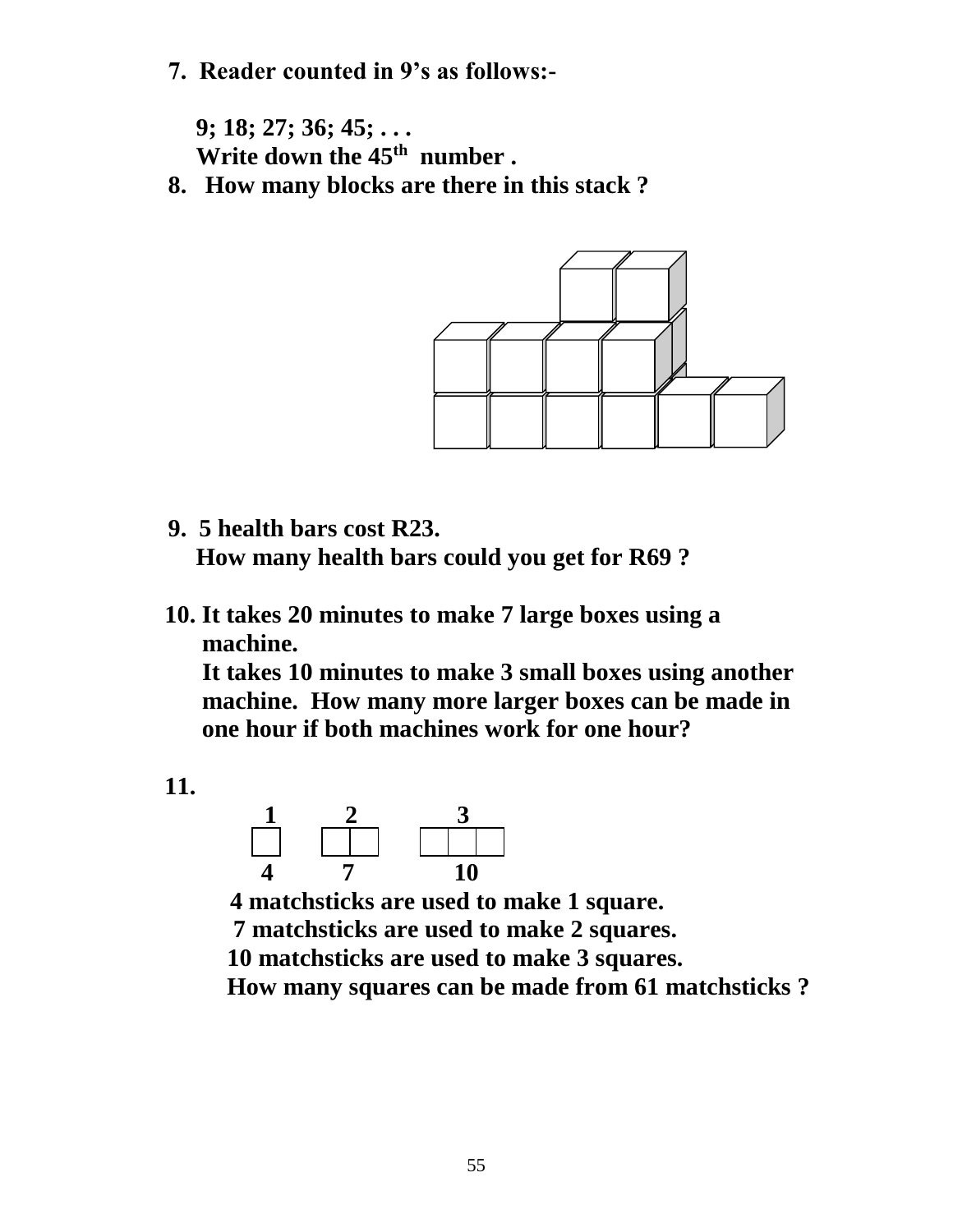- **12. Molly has 2 secret numbers in the 2 envelopes. When she subtracted the 2 numbers she had 15. When she doubled the smaller number she found it was same as the larger number. What is the larger number?**
- **13. How many squares of all sizes are there in the figure below ?**



- **14. Jeremy wrote down all the numbers from 1 to 50. He then struck off all the numbers that can be counted in 2's and 3's. How many numbers were not struck off ?**
- **15. Guess the day of the week. Yesterday was not Tuesday. Tomorrow is not Tuesday. The name does not start with S or F. The day after tomorrow is not Thursday.**

$$
E\ N\ D
$$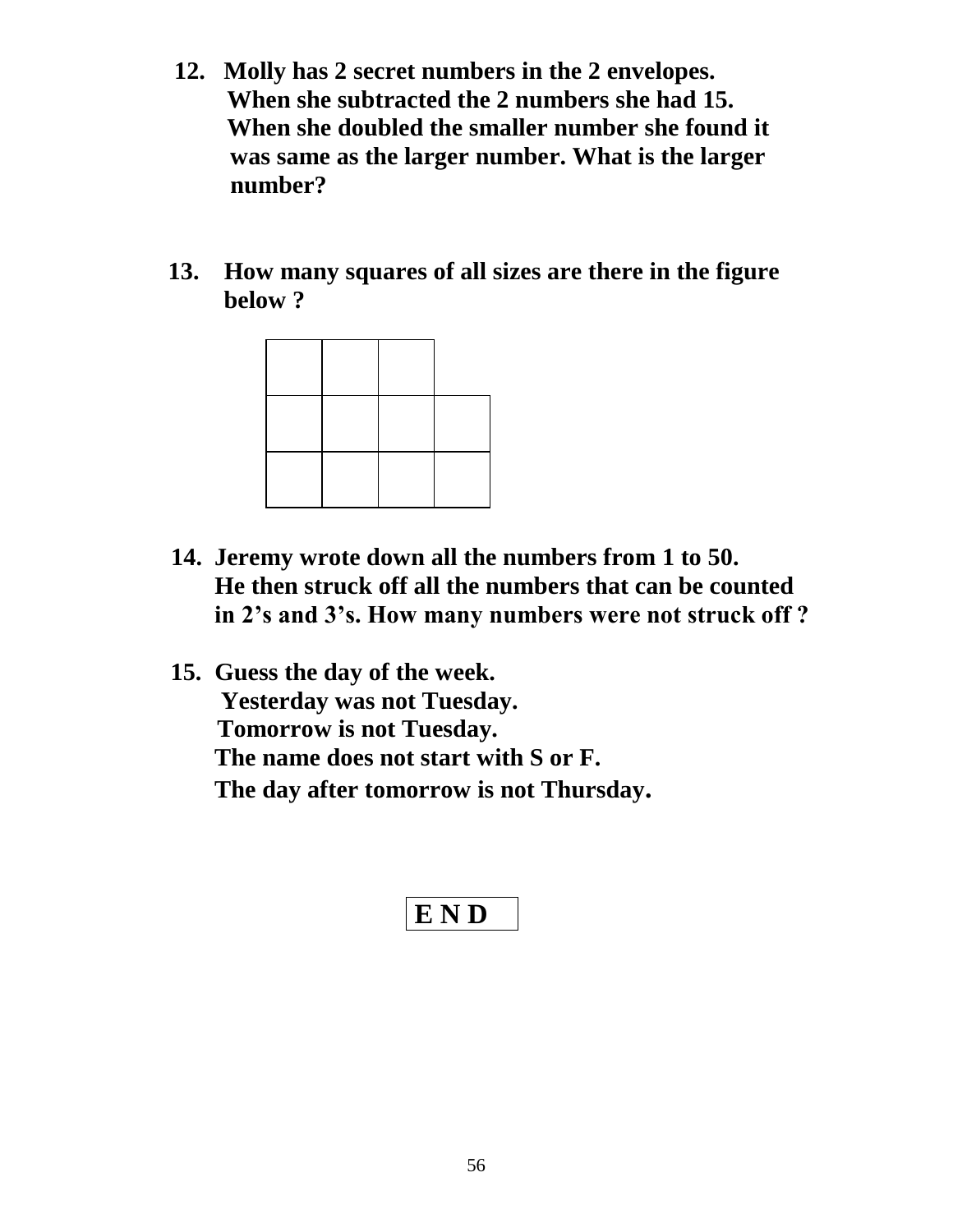#### **INSTITUTE FOR ADVANCEMENT OF MATHEMATICS AND SCIENCE (IAMS)**



#### **NATIONAL FOUNDATION PHASE MATHEMATICS OLYMPIAD**

## **GRADE THREE FINAL ROUND PAPER: 2007**

### **QUESTION BOOKLET**

#### **DURATION: 1 HOUR 15 MINUTES TIME: 08:30 -09:45 MARKS: 20 DATE: 10 OCTOBER 2007**

#### **INSTRUCTIONS TO LEARNERS:**

- **1. You are expected to answer 15 questions.**
- **2. Use the answer booklet for your answers.**
- **3. Use the space provided for your working. Write your answer in the block.**
- **4. You are not allowed to use the calculator.**
- **5. Read the question carefully before answering. Don't rush.**
- **6. Your teacher will read the question to you.**
- **7. First 10 questions – 1 mark each.**
- **8. Questions 11-20: 2 marks each.**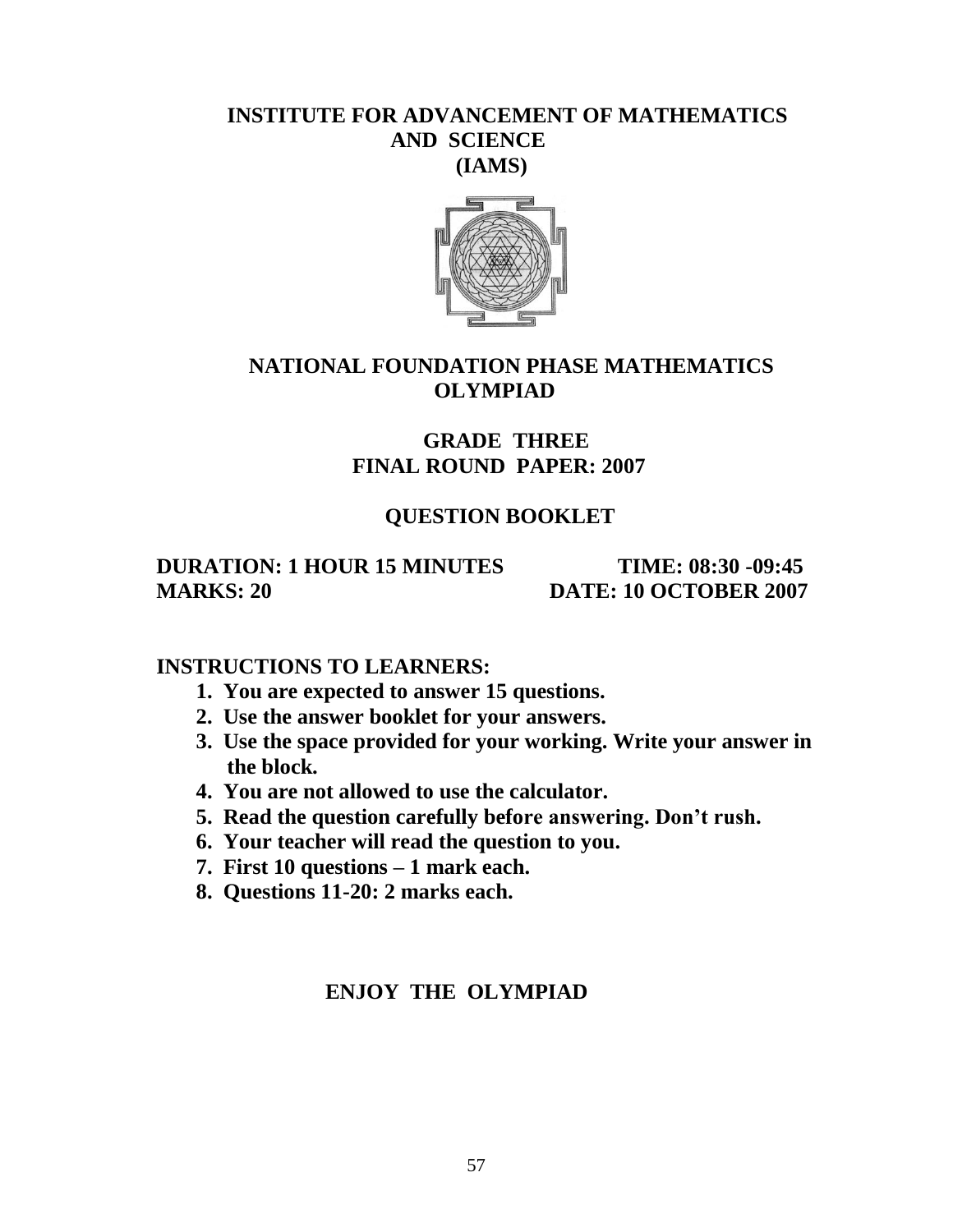- **1. What is the 15th number of this sequence ? 7 ; 12; 17 ; 22 ; . . .**
- **2. Virginia counted in 4's as follows:-**

**4; 8; 12; 16; . . . She stopped at the 64th number. What number did she count last ?**

**3. Find the value of** 



**4. Each letter in the following subtraction problem represents a digit. What is the value of A ?**

$$
\begin{array}{c}\n \text{A} \text{A} \text{A} \\
\text{B} \text{7} \text{B} \\
\hline\n \text{1} \text{8} \text{2}\n \end{array}
$$

- **5. Sally said that**  4  $\frac{3}{4}$  of the health biscuits is 27. **What is half the number of health biscuits ?**
- **6. Matchsticks are used to make the following blocks :-**



 **How many blocks are there in the 10th figure ?**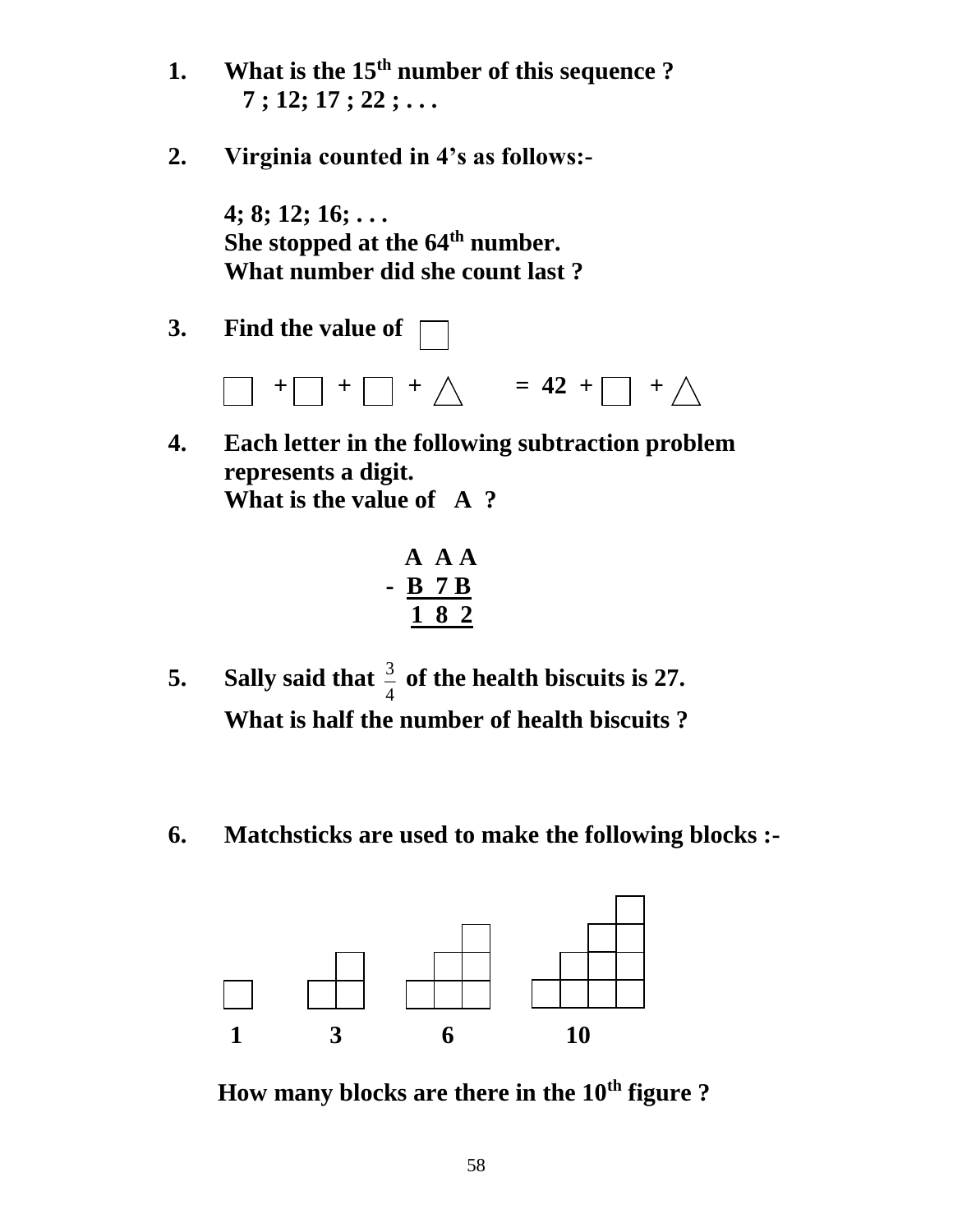**7. How many blocks are there in this stack ?** 



- **8. 5 different counting numbers( starting from 4) were added to give 70 . What is the largest possible number that could have been added ?**
- **9. Liz makes 4 cones in 9 minutes. Taz makes 5 cones in 12 minutes. If both work together and at the same rate then how many cones could be made in 72 minutes.**
- **10. Guess the number I stand for:-**
	- **\* I am a 3 digit number.**
	- **\* My unit's digit is 1 more than my ten's digit.**
	- **\* My hundred's digit is 1 less than twice the ten's digit.**
	- **\* The sum of my digits is 12.**
- **11. Try to work out what # is doing to the 2 numbers.**

 $5 \# 4 = 7$   $1 \# 1 = 2$  $2 \# 3 = 2$   $5 \# 5= 6$ 

 **Now find the answer to :- 10 # 5**